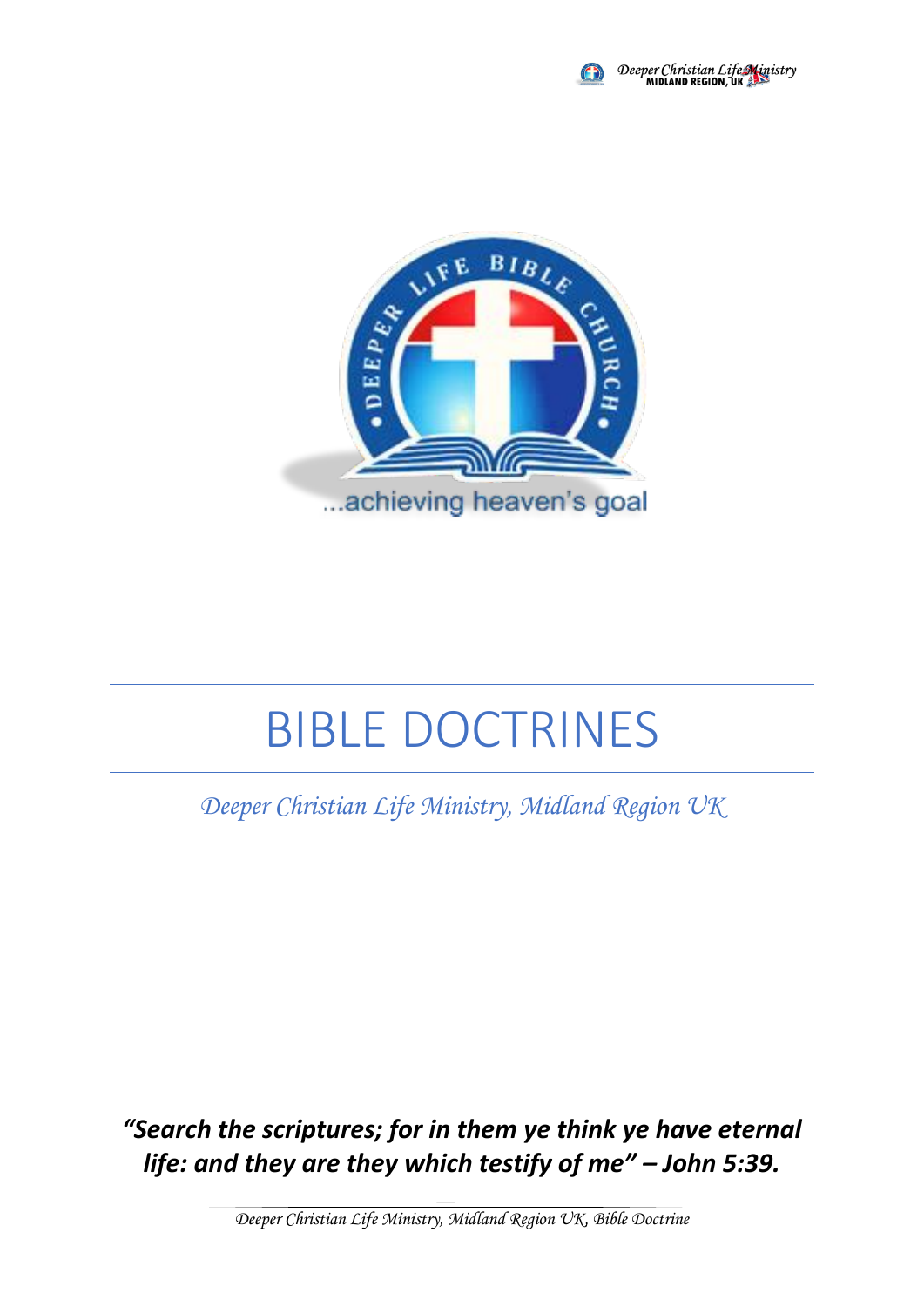

# **Table of Contents**

| 1  |                                                    |  |
|----|----------------------------------------------------|--|
| 2  |                                                    |  |
| 3  |                                                    |  |
| 4  | Total Depravity, Sinfulness and Guilt of All Men 7 |  |
| 5  |                                                    |  |
| 6  |                                                    |  |
| 7  |                                                    |  |
| 8  |                                                    |  |
| 9  |                                                    |  |
| 10 |                                                    |  |
| 11 |                                                    |  |
| 12 |                                                    |  |
| 13 |                                                    |  |
| 14 |                                                    |  |
| 15 |                                                    |  |
| 16 |                                                    |  |
| 17 |                                                    |  |
| 18 |                                                    |  |
| 19 |                                                    |  |
| 20 |                                                    |  |
| 21 |                                                    |  |
| 22 |                                                    |  |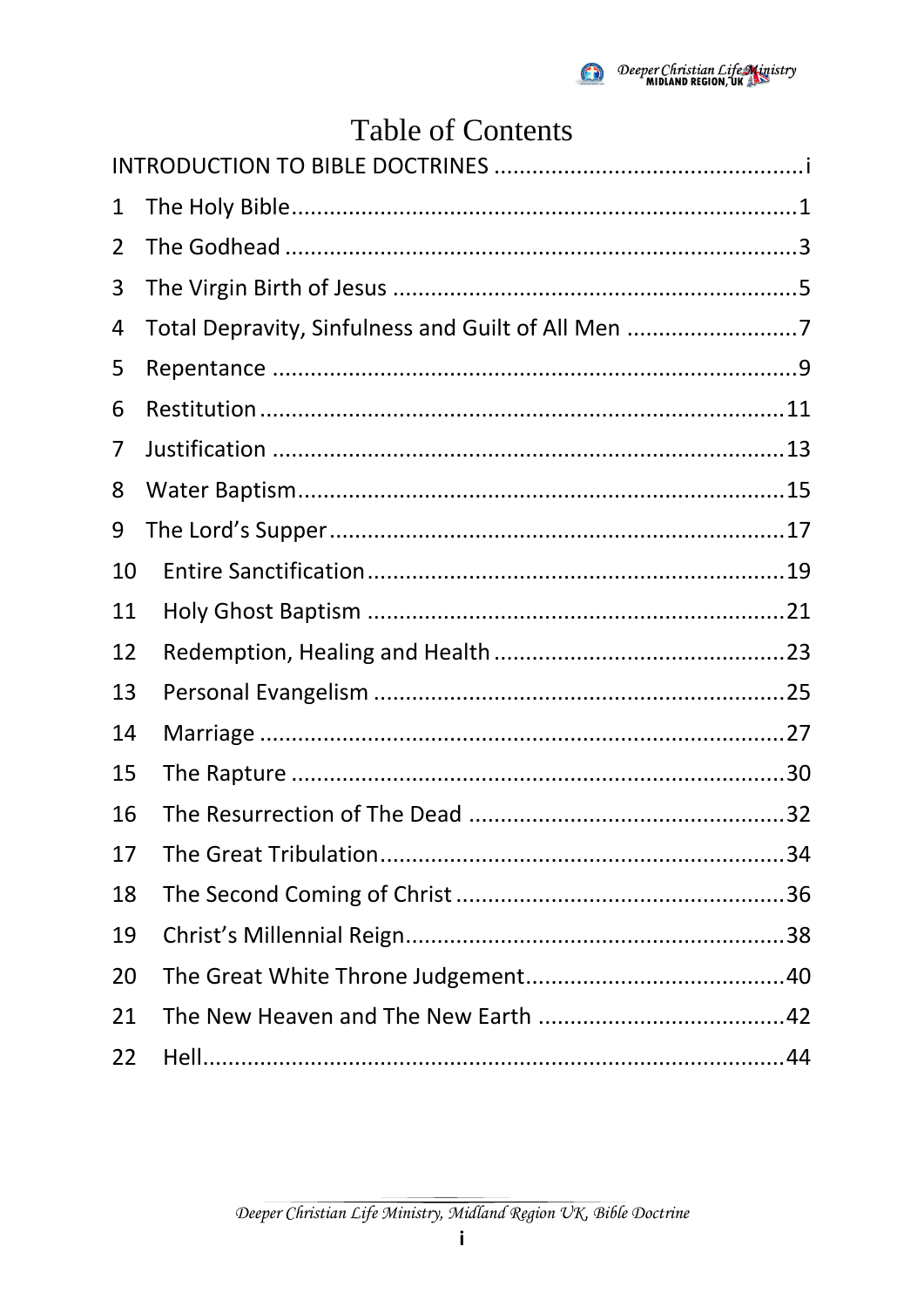

### **INTRODUCTION TO BIBLE DOCTRINES**

<span id="page-2-0"></span>Doctrine to the church is what a foundation is to a building. It is the article of faith on which a believer's faith is anchored. A building with a weak foundation will collapse under intense unfavourable weather and environmental conditions while a building with solid foundation will weather through storms (Matthew 7:24-27). A believer's steadfastness and stability in the Lord is dependent on a firm grasp of the Truth revealed in the Bible (Ephesians 4:13,14). Whereas, lack of knowledge leads to backsliding and destruction (Hosea 4:6). In a world of error and deceit engineered by Satan and his hosts (John 8:44), a believer needs to be well grounded in the truth in order to frontally attack every lie of Satan if he is to remain in faith (Matthew 4:3,4).

The early believers understood perfectly the need to be grounded in the doctrines. Both old and young engaged in spiritual activities that built up their Christian character and convictions. They studied the doctrines, prayed and celebrated the Lord's Supper (Acts 2:41-47). It should be observed that, the study of the doctrines took a place of pre-eminence in their ministry. These Spirit-directed activities of the early saints led to the phenomenal growth of the early Church. Apart from this, it brought about boldness, steadfastness, and growth (Daniel 11:32; Acts 4:19,20), to the extent that the whole of Jerusalem was filled with Christ's doctrine (Act 5:28).

Paul understood the centrality of Bible doctrines to Christian maturity, hence he counselled the Ephesian Christians that spiritual gifts were endowed them in order to teach doctrines that will bring about Christian perfection (Ephesians 4:11- 14). His counselling to Timothy, his son in the Lord was: "Take heed unto the doctrine; continue in them: for in doing this thou shall both save thyself and them that hear thee" (I Timothy 4:16). Paul's counsel to Titus who was left in Crete to set things that are wanting in order was that he should hold "fast the faithful word as he hath been taught, that he may be able by sound doctrine both to exhort and to convince the gainsayers" (Titus 1:9).

As believers, workers, preachers, missionaries, and leaders like Paul, Timothy and Titus, our steadfastness to the end is dependent on the understanding of the doctrines (I Timothy 4:16). Also, the salvation of our congregation depends on their understanding of the doctrines. A thorough understanding of the doctrines then is indispensable to all members of the church. The strength or weakness of the church depends to a large extent on the members attitude to the doctrines (I Peter 3:15; 2 Timothy 2:15; Colossians 3:16; John 5:39; Deuteronomy 4:4-9). The doctrines which the church stands upon are not mere dogmas or the opinions of men. They are inspired by God (2 Timothy 3:15,16).

The Bible clearly teaches on Repentance, Restitution, Marriage, New Heaven and Hell among others. These Bible doctrines explicitly reveal treasures that a Christian cannot do without. The reason and hope of our faith are embedded in these doctrines (I Peter 3:15).

Every believer today in the church, old or young needs to benefit from the doctrines of Christ. This can only come about through indepth study, prayerful meditation and internalisation of truths studied and a faithful practice of these teachings (2 Timothy 2:15).

Neglect of doctrines and the pursuit of superficiality has done incalculable damage to the church in our generation. Emphasis on activities with the attendant neglect of personal Bible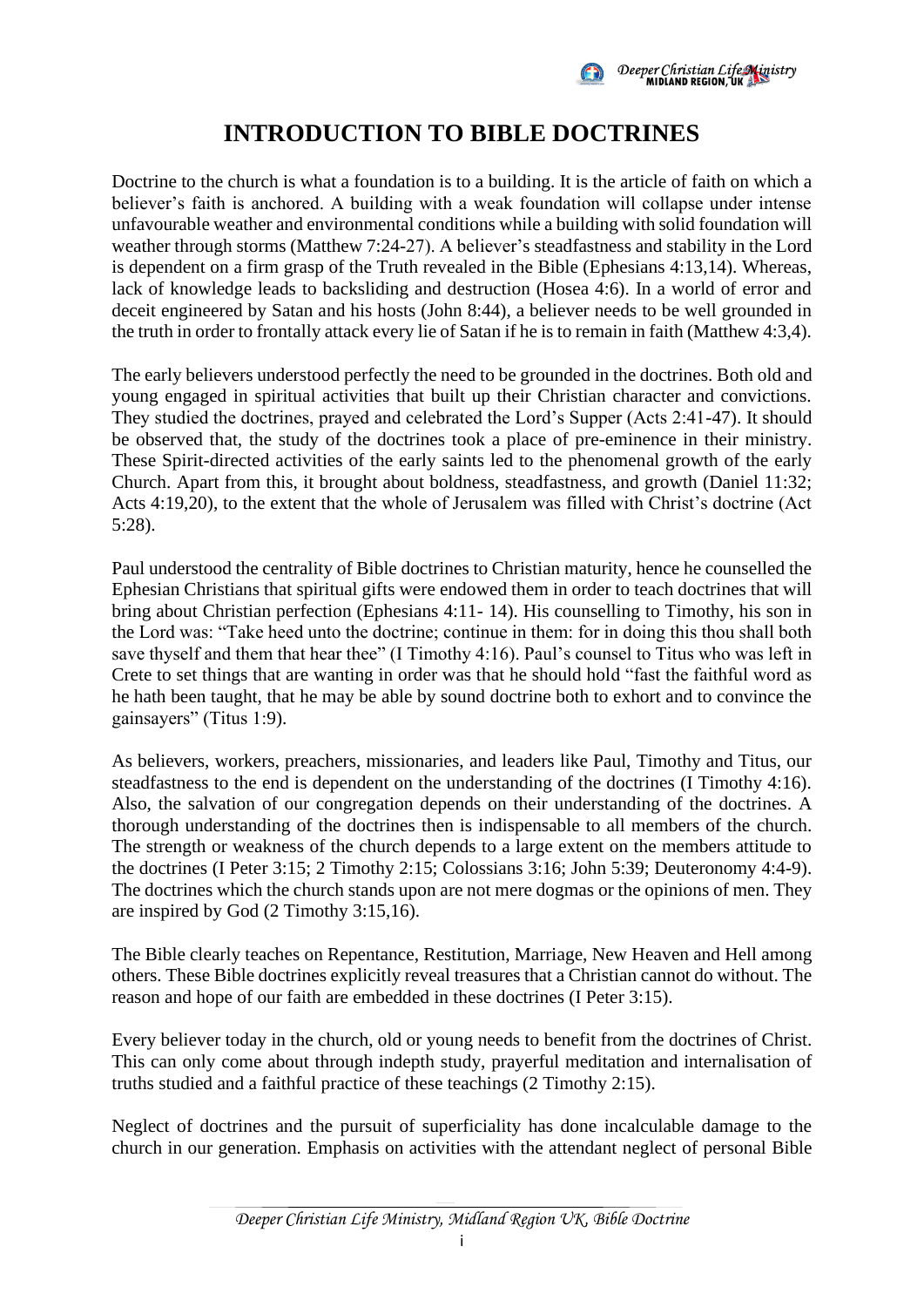

study has ruined many lives. Thus, superficial Christian living, backsliding, lukewarmness, worldliness and entertainment of false teaching are rampant in christendom (Hosea 4:6).

We are in perilous times (2 Timothy 3:1-5); and to be able to hold our heads above the water, we must earnestly contend for the faith. Believers are on the battlefield and we must do violence with Satan and his hosts before we can have entrance into heaven (Matthew 11:12). Our chief weapon of warfare is the truth which is embedded in the doctrines. Knowledge of the truth will set us free from the lies of Satan, and it will also guarantee our true freedom in Christ (John 8:32). In order to counteract Satan's strategies, we need to dig deep into the doctrines.

The mission of the church as light to the world (Matthew 5:16) is only achievable with a grasp of the foundational truth or God' word. A church that is ignorant cannot teach the world, as the blind cannot lead the blind. Clearly stated, the unchanging mission of the church is to evangelise and teach the world (Matthew 28:19,20). This responsibility falls on individual believers within the fold today. It is the aggregate that makes the whole; and without a well informed congregation, the church would be unable to fulfil this goal. Knowledge of the basic foundational truths greatly helped the early church to fulfil its mission. They were able to establish new converts, confront the errors of the Pharisees and Sadduccees, and endure the persecution of their opposers.

The time has come to accomplish Christ's mission to the world. But the battle for truth can only be fought by the enlightened believer. As individual members of the church, we ought to arise today and fill the gap left by the saints of old.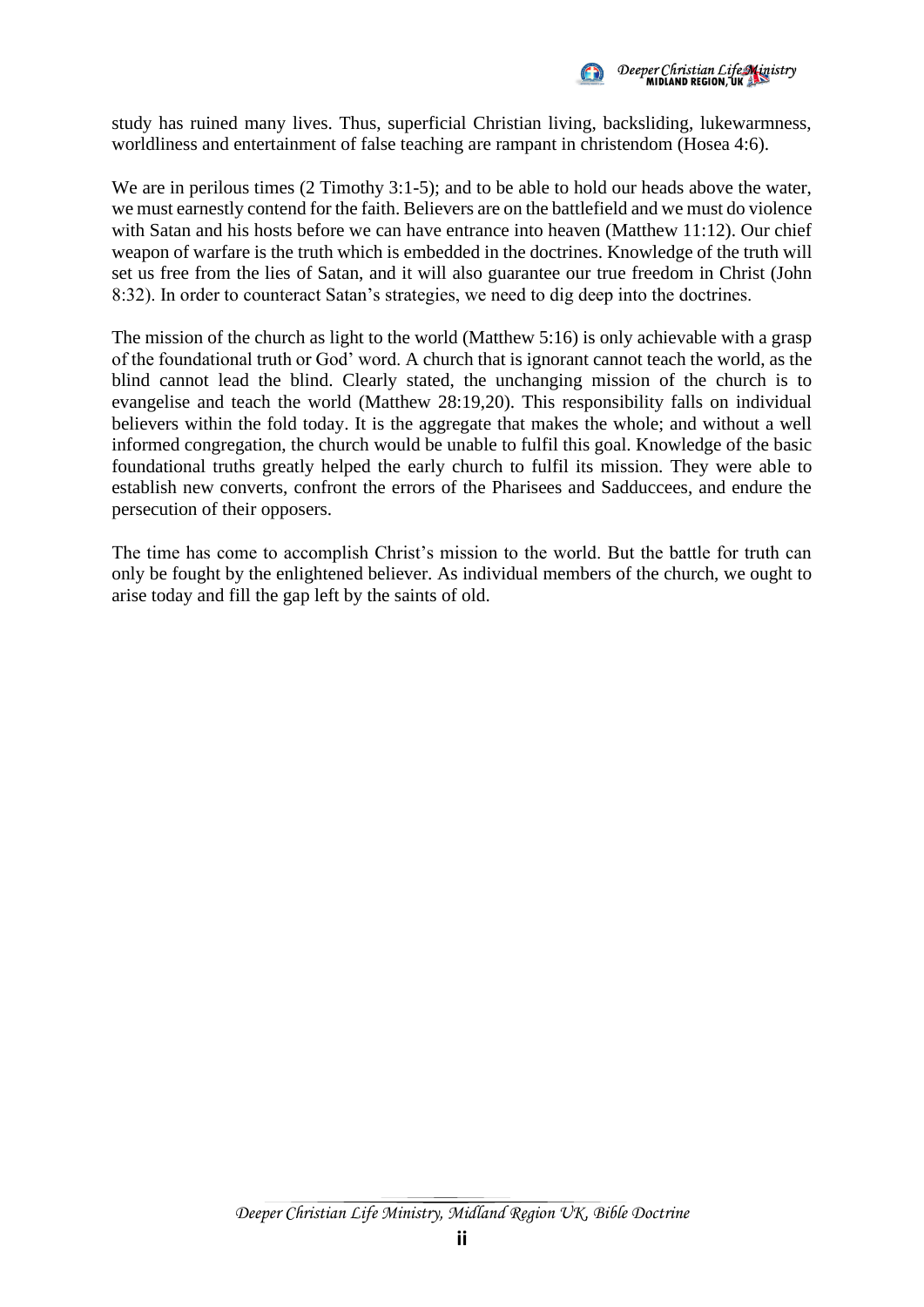

### **1 The Holy Bible**

#### <span id="page-4-0"></span>*That the Holy Bible, consisting of 39 books of the Old Testament and 27 books of the New Testament, is the inspired Word of God. We take the Bible as final authority in all matters concerning Christian conduct and work - 2 Timothy 3:16,17; Proverbs 30:5,6; Revelation 22:18,19.*

The Holy Bible is the inspired Word of God and is the only source of knowledge of the Almighty God to all mankind. It is the contact point between finite man with the infinite God; and its prime purpose is to give mankind the revelation of God (2 Timothy 3:15-17). The Bible is severally referred to as the Holy Scriptures (Romans 1:2; 2 Timothy 3:15), the oracles of God (Romans 3:2; Hebrews 5:12), the Book of the Lord (Isaiah 34:16), the word of God (Mark 7:13), the word of Christ (Colossians 3:16) and the word of life (Philippians 2:16). It is in two major parts: the Old and the New Testaments. It consists of 66 books: 39 of which are in the Old Testament, 27 in the New Testament. The Bible was originally written predominantly in Hebrew and Greek. The Old Testament was written in Hebrew and Aramaic, while the New Testament was written in Greek language. Over 40 authors drawn from disparate generations spanning a period of over 1600 years, were used by God to write the Bible. Even though their occupations, education and social classes were divergent, their theme was the same as they were inspired by the Holy Ghost (2 Peter 1:20). The inspiration of the authors can be attested to by some peculiar characteristics of the Bible, which are not found in any other book written by man. Such characteristics include its wonderful unity despite the fact that the authors lived at different ages; its versatility as it meets the needs of all people irrespective of race, and language (Matthew 4:4); its superiority to other books, the influence on individuals and nations; its preservation over the centuries, its fulfilled prophecies (Isaiah 7:14; Ezekiel 36:19; 2 Chronicles 7:19,20) and its perfection (Psalms 19:7; James 1:25).

The pre-eminence of the Bible (Isaiah 8:20; Psalms 119:89) makes it indispensable to all men today. While other books have limited influence on man, because they are products of finite minds, the Bible which is God's revelation to man has solution to every problem today. Therefore, no man's education is complete if he is ignorant of the provisions of the Bible. No Christian can live successfully without an adequate grasp of the Bible, and no Christian minister is really qualified for the ministry of the church of Christ without a thorough knowledge of the Bible (2 Timothy 2:15). Without a ready knowledge of the Bible, the Christian worker cannot be effective.

The central theme of the Bible is CHRIST and HIS WORK OF REDEMPTION (John 20:31; Luke 24:25-27; Revelation 1:1). He is the Old Testament concealed, and the New Testament revealed. To fully understand the Bible and to rightly interpret its messages, we must first receive Jesus Christ as Saviour and have a clear and definite experience of conversion. Those who do not know Christ and those who have wrong conceptions about Christ cannot interpret the Bible appropriately because the carnal man cannot understand the things of the Spirit (1 Corinthians 2:14).

The Bible has a ministry to unbelievers as well as to believers. To unbelievers, the Bible brings conviction of sin which leads to repentance and faith in Christ Jesus. To believers, the goals of the Bible are various. It is to make believers perfect (Psalm 119:9,11), to reveal the condition of their hearts (Hebrew 4:12; Jeremiah 17:9,10); it is a light to the believers' feet or way of life (Psalms 119:105;130), food for the soul (Deuteronomy 8:3, John 21:17; Psalm 19:10; Matthew 4:4), a medicine to the body and soul (Proverbs 4:20-22; Psalm 107:20; Matthew 8:8) and the Sword of the Spirit (Ephesians 6:17; Matthew 4:1-11). It is a mirror to reflect (James 1:23); a hammer to convict, and fire to refine (Jeremiah 23:29); seed to multiply (I Peter 1:23); water to cleanse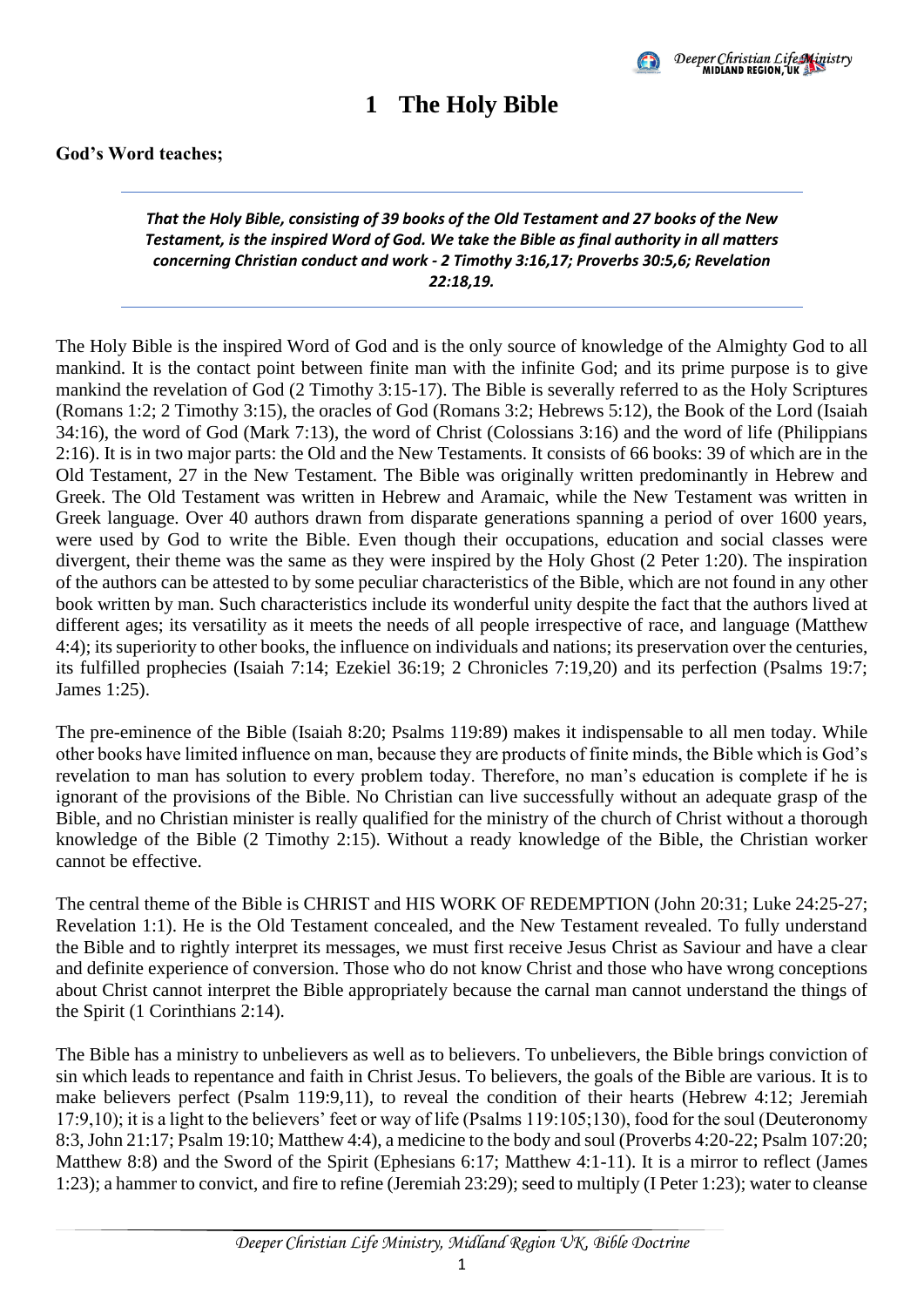

(Ephesians 5:26; John 15:3); rain to refresh (Isaiah 55:10); gold to enrich (Psalm 19:7-10); and power to create life and faith (I Peter 1:23; Romans 10:17).

The Bible is God's inspired revelation of the origin and destiny of all things. It is the power of God unto eternal salvation and it is the source of present help for the body, soul and spirit (Romans 1:16; John 15:7). It is God's will and testament to man in all ages, revealing the plan of God for man here and now, and in the next life. It is the record of God's dealing with men; past, present and future. It contains God's message of eternal salvation to all who believe in Christ and of eternal damnation to those who rebel against the gospel (John 3:18,36).

The purpose of the Bible then is to reveal God to man, reveal man's need of God and show man the way to God. Man, by searching, cannot find God except God makes Himself known to him (Job 11:7). The Bible also reveals to man how to live, and through the fulfillment of its prophecies, all human needs are met. We receive salvation, sanctification, Holy Ghost baptism, healing, deliverance, protection, etc.

To profit maximally from the study of the Bible, we must remove all hindrances to spiritual receptivity, such as hardened heart (Matthew 13:3-6, 18-21), double mindedness (James 1:8; Mark 4:15-17), pride (Deuteronomy 8:11-14; Psalm 101:5; Proverbs 18:12), carnality (I Corinthians 3:1-5), and unbelief (Matthew 13:58).

Every believer in the church today can benefit from the hidden treasures in the Bible. But this would require sacrifices on our part. Treasures are not found except by searching or digging earnestly. Likewise, deep Bible truths need be sought for, and in doing this, we will discover Christ the more (Colossians 2:3; John 5:39). Certain spiritual preparations are required from believers in order to discover these treasures that would make them develop into the fullness of the stature of Christ. There must be earnest love for the truth for its own sake (Psalm 119:40,47,54,72,103); supreme love for God (Matthew 22:37; Deuteronomy 30:6; Psalm 73:25); and an intense desire to know more of Him (Psalm 42:1,2; 63:1). Also, there should be a strong desire to make Him known to others (Proverbs 11:24-26; Romans 9:1-3), willingness to make personal sacrifice to study (Matthew 13:44-46; 12:42), a fixed purpose to know, and a willingness to practice the whole truth you have learnt (Psalm 119:60,101,106; James 1:22-25; Ezra 7:10; Psalms 119:63; 57:7: 108:1), and cultivating a state of mind that will not be diverted to make provision for the flesh (Romans 13:14; Matthew 26:41).

Above all, you need too, a regular habit of prayer, resignation to the whole will of God and His word that will make you discover the treasures hidden in the Bible.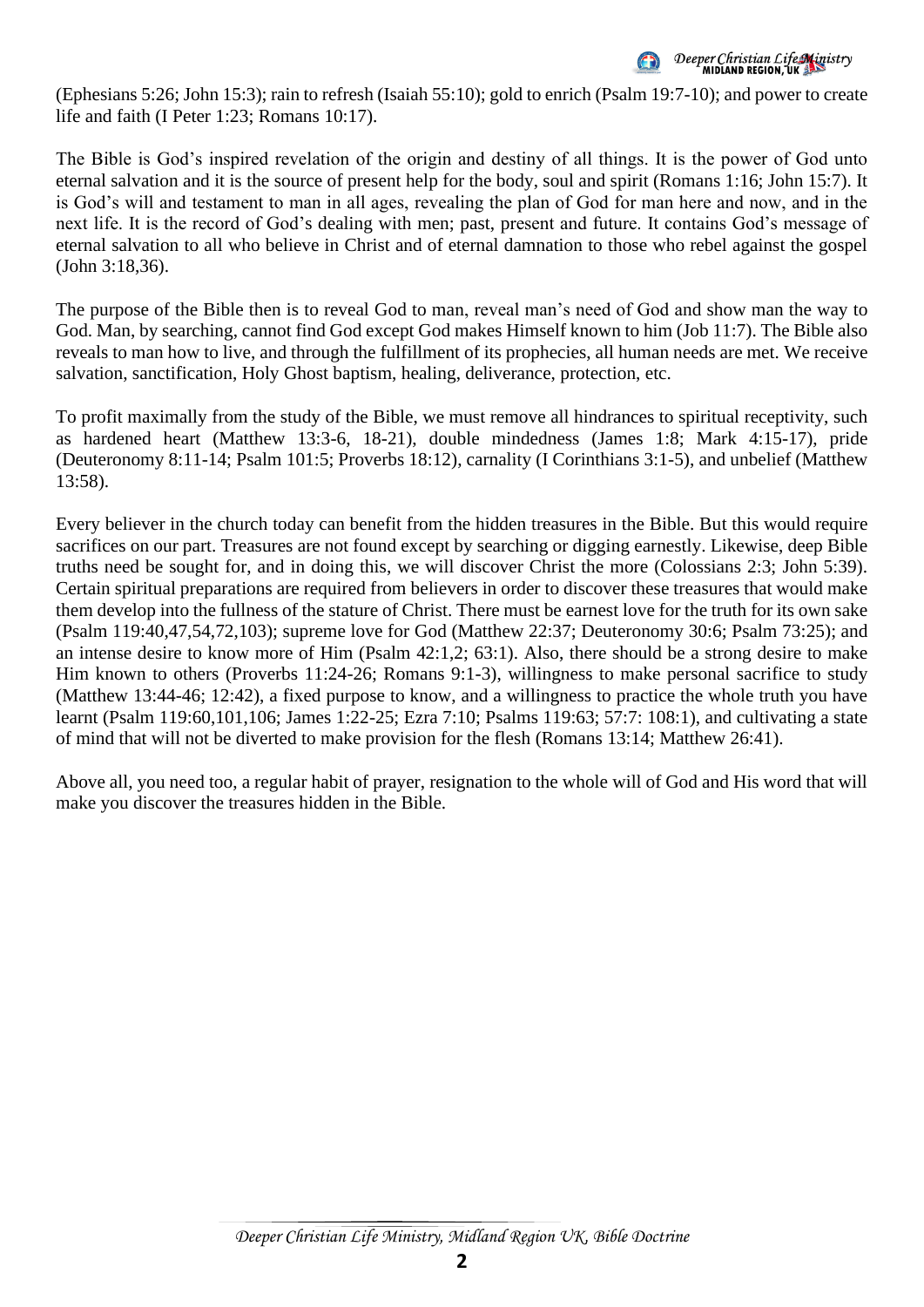

### **2 The Godhead**

#### <span id="page-6-0"></span>**God's Word teaches;**

#### *That the Godhead consists of three separate, distinct, and recognisable personalities and qualities, perfectly united in one. The Father, the Son, and the Holy Ghost are different Persons in the Godhead, not merely three names for one Person - Matthew 3:16,17; 2 Corinthians 13:14; Matthew 28:19,20.*

The Godhead consists of the Father, the Son, and the Holy Ghost. The Bible clearly teaches that each member of the Godhead is God; separate, distinct and recognisable personalities and qualities perfectly united in one. The Father is called God (I Corinthians 8:6; Psalm 89:26; I Chronicles 29:10; Matthew 6:9), the Son, Jesus Christ, is called God (Isaiah 9:6,7; John 20:28), and the Holy Ghost is called God (Acts 5:3,4; I Corinthians 3:16,17; 6:19,20; Hebrews 3:7-9; 10:15,16). From the foregoing scripture references, it is clear that the Father, the Son, and the Holy Ghost are three distinct Persons, co-eternal, co-existent and co-equal in power and divine attributes. The word "GOD" in Genesis 1:1 means Elohim and in Hebrew language this is the plural of El (The Strong One). "Elohim" (The Strong Ones) appear more than 2,700 times in the Old Testament and this plurality is seen in: "Let US make man in OUR image, after OUR likeness "; "The LORD said ... let US go down, and there confound their language " (Genesis 1:26; 3:22; 11:6,7). The Godhead (Romans 1:20) is also referred to as the Holy Trinity.

The unity of the Godhead is scripturally evidenced in the execution of all divine plans and purposes. At creation, a significant fact about the Godhead emerged with the use of the plural noun "us", by God Himself (Genesis 1:26). Elementarily, this implies the involvement of more than one personality in the creation of man. The same word continued to recur first, after the fall of man (Genesis 3:22), and on the threshold of God's perfect desire to curb the foolish excesses of man, by wisely confounding him with diverse languages (Genesis 11:7).

The testimony of scriptures on the ministry of the Lord Jesus Christ reveals the perfect unity of the Godhead. It was God's anointing and the power of the Holy Ghost that enabled Jesus to fulfil His ministry (Acts 10:38).

The divine-human relationship also confirms God in three persons perfecting the relationship of man with the Triune God (Ephesians 2:18). The complementary functions of the Trinity are referred to in almost all books of the New Testament (Matthew 3:16,17; 28:19; Mark 1:10; John 16:7-15; 6:37,44; Romans 8:16; I Thessalonians 5:23; Ephesians 5:25; I Peter 1:2; Acts 10:38).

The three personalities in the Godhead acted together in the incarnation of the Lord Jesus Christ. God the Father did not just make His Son available to assume the garb of human flesh preparatory for His vicarious mission (John 3:16). This was a supernatural work made possible by the power of the Holy Ghost (Luke 1:35).

Further proof of the truth about the Godhead became clear at the baptism of Jesus Christ, when the Father sent the Holy Ghost in bodily form as a dove upon Christ, and God Almighty Himself made a public proclamation of Jesus as His beloved Son (Matthew 3:16,17). Even at the outset of His ministry, Jesus affirmed the companionship of God the Father and the Holy Ghost with Him. It was only by their combined workings that He was to fulfil His multi-pronged ministry of preaching the gospel, healing the sick, delivering the captives, etc. (Luke 4:18).

Truly, the work of redemption which Jesus Christ completed by submitting Himself to die on the cross, was a joint venture with the Father and the Holy Ghost (Hebrews 9:14), as was the second work of grace,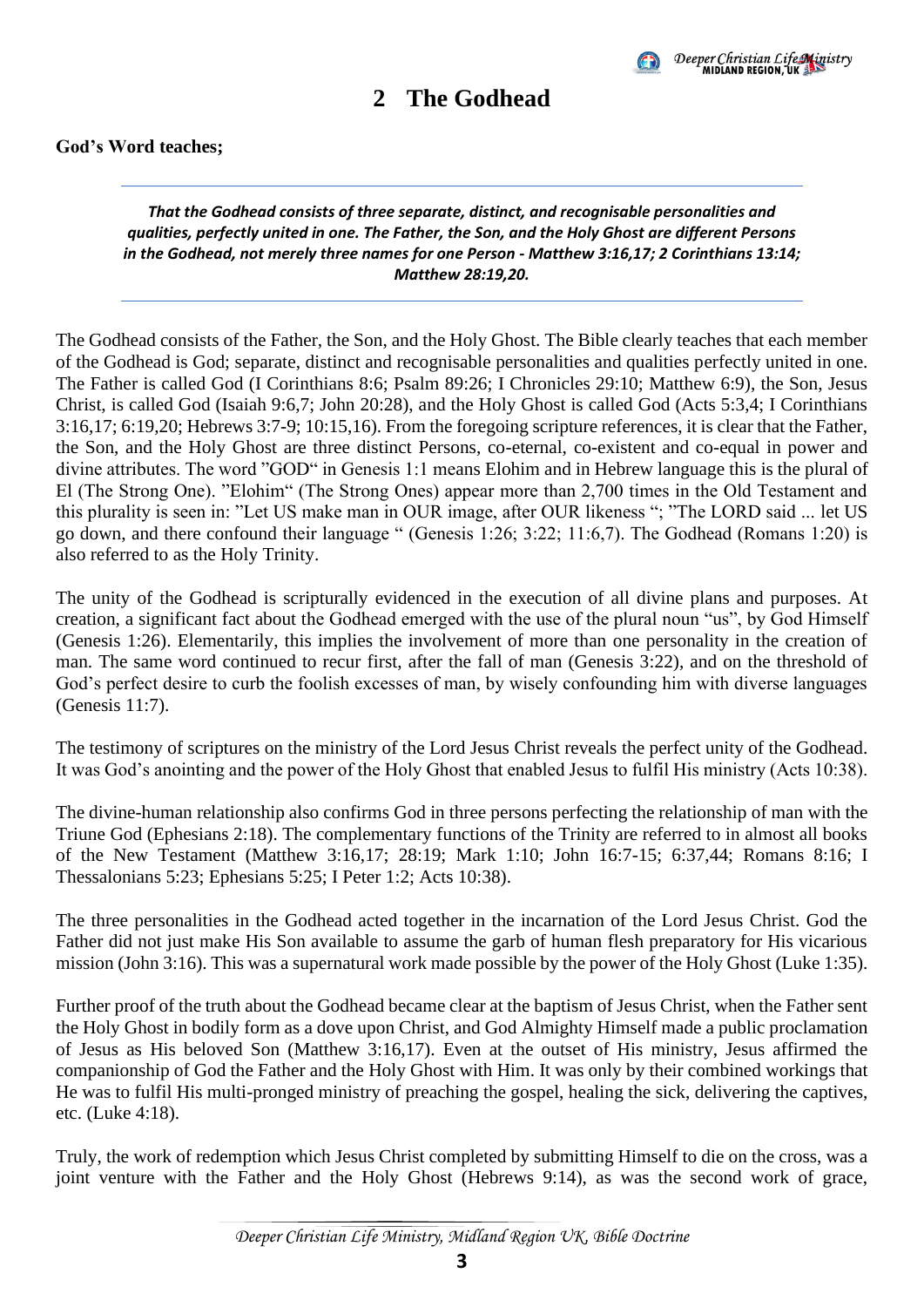Deeper Christian Life Ministry<br>MIDIAND REGION, UK

sanctification or holiness, by which man is cleansed from his in-bred depravity, the fallen nature he inherited from Adam (Romans 15:16). Also, the Godhead is at work in empowering believers through the baptism in the Holy Spirit, to discharge the duties handed them by God (John 15:26; 16:7-15; Luke 11:13).

Christ's command as He handed down the Great Commission to His disciples was to baptise all that repent and believe the gospel, in the Name of the Father, the Son and the Holy Ghost (Matthew 28:19).

Even today, our prayer involves the three personalities in the Godhead. We direct our prayers to God the Father (Luke 11:2; 22:42; 23:34,46; John 17:1,5,24-26; James 1:5) through Jesus Christ, the Son (John 14:13,14; 15:16); and of course, without the help of the Holy Spirit all our prayers will be in vain (Romans 8:26).

The Godhead is the universal testimony of the scriptures, for "there are three that bear record in heaven, the Father, the Word (Son) and the Holy Ghost: and these three are one" (I John 5:7). It is only the perfect work of the Godhead that has continued to sustain us on a day-to-day basis as believers (2 Corinthians 13:14).

The Godhead is a great mystery which is clearly beyond the finite mind of the unsaved natural man (I Corinthians 2:14). The believer accepts the gospel truth of the Trinity by faith, recognising that God remains the eternal repository of all mysteries (Deuteronomy 29:29); that with respect to His being or essence, God is one; with respect to His personality, God is three; and the essence must neither be divided nor the persons confused. In spite of the great mystery surrounding it, the doctrine of the Godhead has always proved to be eminently rich in spiritual and practical values. And for all those willing, the Lord Jesus Christ promises the advent of a blissful reign by the Godhead (John 14:23).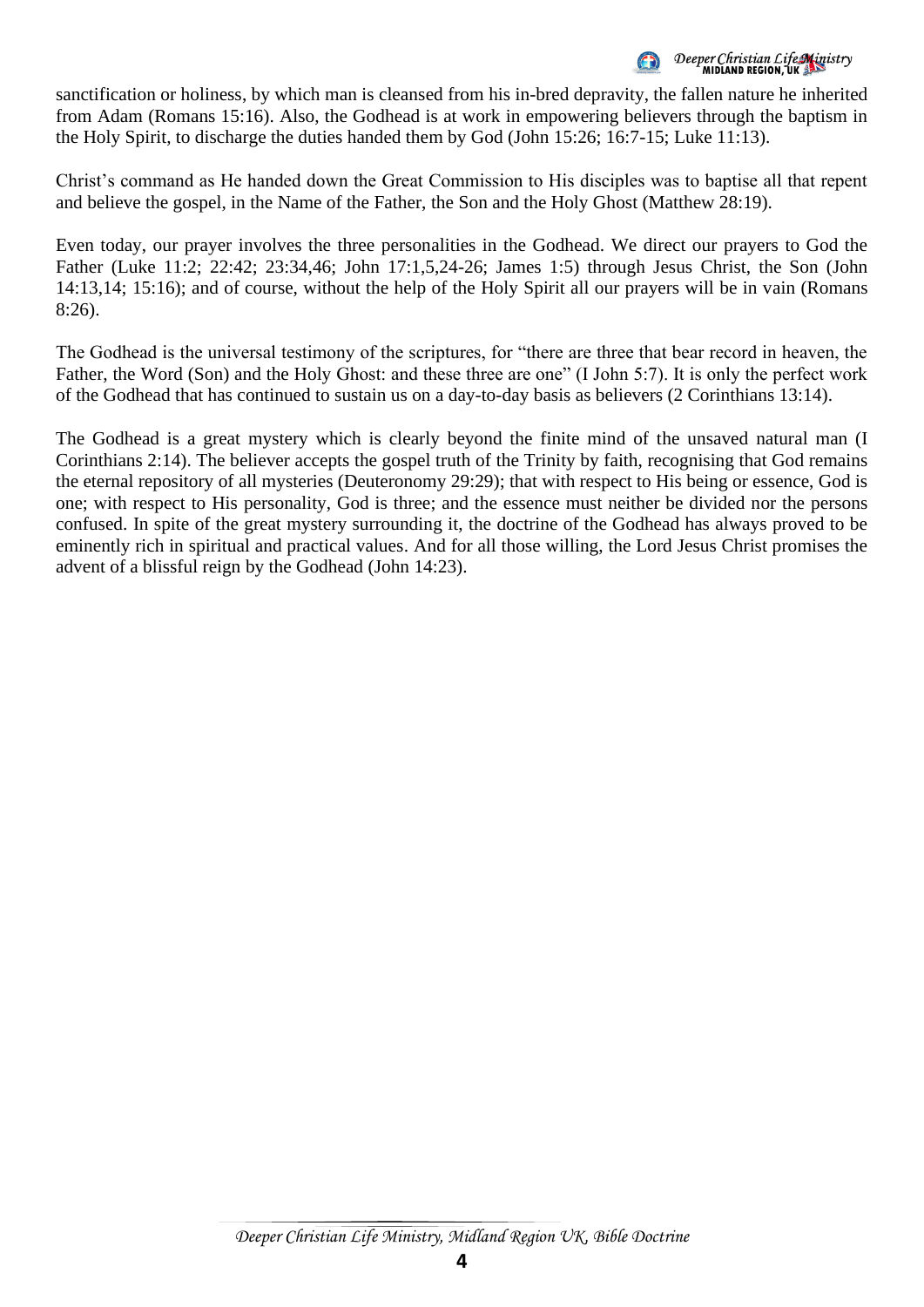

#### **3 The Virgin Birth of Jesus**

<span id="page-8-0"></span>*The virgin birth of Jesus, the only begotten Son of God as well as His crucifixion, death, burial and bodily resurrection - Isaiah 7:14; Matthew 1:18-25; Romans 1:4; I Corinthians 15:3,4.*

One of the most important facts concerning Jesus Christ, the only begotten Son of God, is that He was born of a virgin. The virgin birth confirms Christ's Deity and clearly distinguishes Him as the only sinless man conceived without Adamic depravity.

The virgin birth is thus an essential doctrinal truth which must be upheld for its fact and significance. Disputing this cardinal doctrine is by implication, denying Christ's Deity and His distinctive nature. It was this distinctive spotlessness that disqualified every other man from satisfying God's demand for substitutionary death. He therefore became the spotless Lamb of God found in fashion as a man. Men say – can there be such things as miracles? Is there not an antecedent improbability that the order of nature, as we know it, should ever be changed? To receive and believe the record of Christ's birth by a virgin-mother is to settle the whole question of the miraculous.

God was the first to unveil the virgin birth of Christ, when He referred to Him as the "seed of the woman" (Genesis 3:15). This was God's allusion to the fact that Christ would be conceived by a woman who had never known a man. The prophet Isaiah proclaimed, "Behold, a virgin shall conceive, and bear a son..." (Isaiah 7:14). The word 'virgin' as used in this reference has obvious meaning and can be nothing else but a woman that has not known a man. Luke, in his gospel narrative, recorded that the angel Gabriel was sent to Mary, a virgin betrothed to a man (Luke 1:26,27). Matthew, in his gospel, narrated that after Mary had been es- poused to Joseph, she was found with a child of the Holy Ghost before they came together (Matthew 1:18). He further recorded that Joseph knew her not till she had brought forth her first born son, and he called his name JESUS.

Jesus, during His earthly ministry, sometimes referred to people as His mother, His brothers and sisters, but never referred to any mortal man as His father – not even Joseph (Matthew 12:49,50; Mark 3:31-35; Luke 8:19-21). He always referred to God as His Father and this is another proof of His virgin birth. The Bible says that Joseph was a just man (Matthew 1:19). If Joseph had known Mary before Christ was conceived or was responsible for the conception, he would not have been thinking of putting her away, nor would he have qualified to be referred to as a just man. On the other hand, if Mary as an espoused virgin had conceived through a strange man, it would have been right for Joseph to have her out of the way (Deuteronomy 22:13- 21; Matthew19:9). The angel also would not have pre- vented Joseph from putting her away. The angel even bore witness that what was in her was conceived of the Holy Ghost (Matthew 1:20). "And the angel answered and said unto her, The Holy Ghost shall come upon thee, and the power of the Highest shall overshadow thee: therefore also that holy thing which shall be born of thee shall be called the Son of God" (Luke 1:35). That was the announcement of the coming of the one only true virgin's child.

God bears witness to His approved ministers in various ways. Some of the signs that were recorded concerning Christ were also recorded concerning a few other messengers of God. A voice from the cloud witnessed to the ministry of Christ, but that was not as unique as the virgin birth because we see a similar witness in the ministry of Moses (Numbers 12:5-8; Matthew 17:5). And angel announced the conception of Christ, but we also know that the birth of Samson and John the Baptist were announced by angels (Judges 13:2-5; Luke 1:11-15,26- 33). However, Moses, Samson and John the Baptist had earthly fathers. They were all descendants of Adam's fallen race. The virgin birth is therefore a unique sign from the Lord, conferred on Christ and Him alone. No other living soul had ever or will ever be conceived by a virgin. The virgin birth is not the only historical event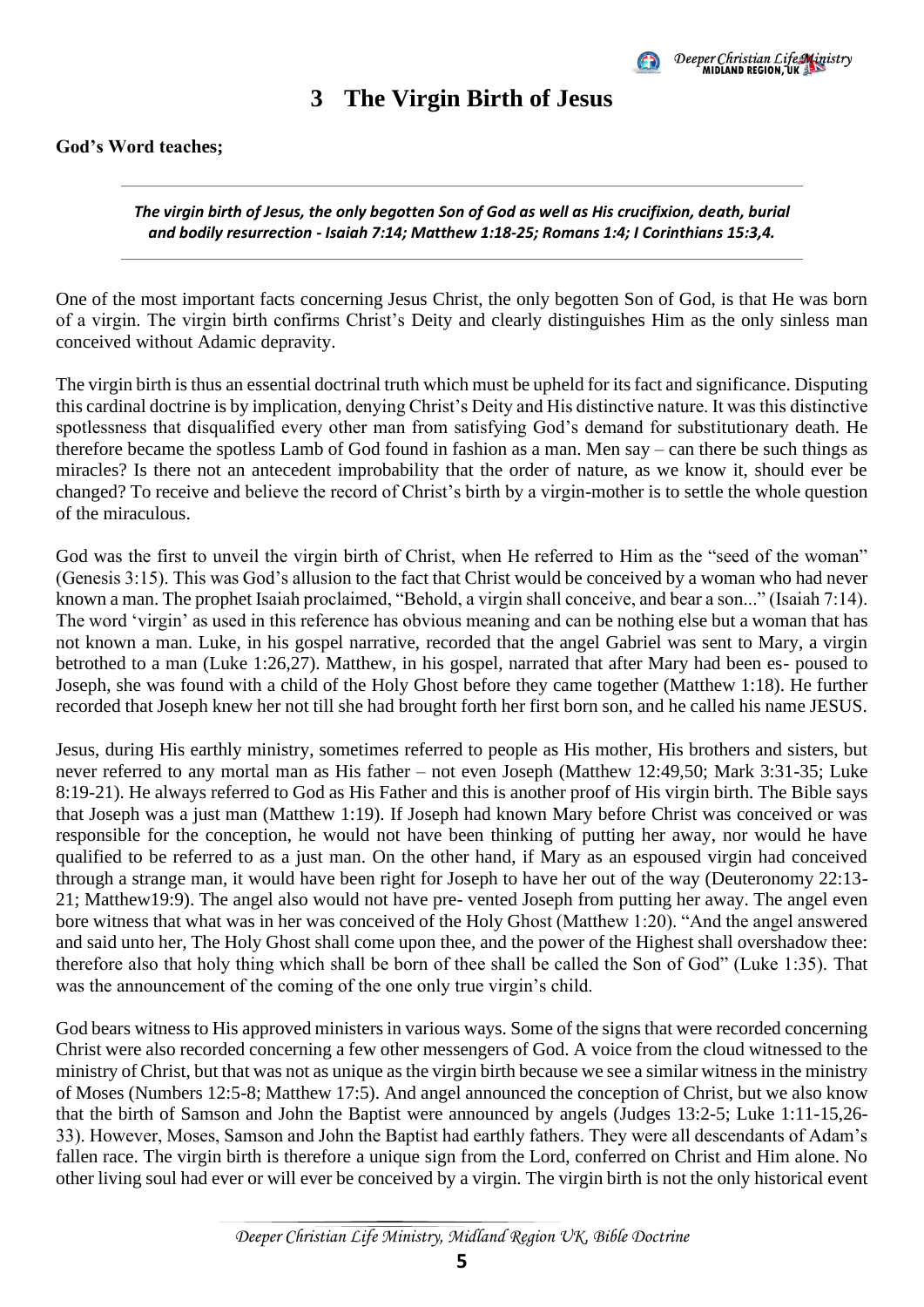

that comfirms the deity of Christ. His crucifixion, death, burial and ressurrection from the dead do even more. The Old Testament is replete with prophecies concerning Christ's crucifixion. And these propecies found fulfilment in the event on the cross (Genesis 3: 14,15; Psalm 22:6-8,16,18; Isaiah 53:3-6). Christ also foretold His crucifixion and death while He was yet with His disciples before it came to pass. Christ was despised and rejected of men. As He hung on the cross; passers-by railed, and wagged their tongues at Him. Even His supposed friends forsook and abandoned Him at the darkest hour of His life. A crown of thorns was plaited and placed on His head; stripes from barbed whips were laid on His back. He was wounded all over. His crucifiers drove long spikes through his hands and feet and pierced His side because of our transgressions. Apostle Peter brought the verity of His crucifixion on the religious sadists that perpetrated the act in His defence of the healing of the impotent man (Acts 4:5-10). Apostle Paul also preached it (1Corinthians 15:1- 4). His crucifixion opens the floodgate of tem- poral and eternal blessings for man.

Jesus Christ, the Pascal Lamb of God hanged on the cross of Calvary until His life expired. His death became a reference point of events, time and date for the past, present and future. The soldiers on guard certified Him dead to Pilate before His body was released to Simon of Arimathea for burial. Mary Magdalene and Mary the mother of Joses witnessed His burial in a sepulchre (Mark 15:43-47). The event on the cross is important to every man (Hebrews 2:9). Broadly stated, there are seven things Christ purchased for us through His death at the cross: forgiveness and full salvation (Luke 23:33,34), sanctification and holiness (Hebrews 13:12), a home in heaven (Luke 23:43), healing for all (Isaiah 53:5), deliverance from, and defeat of principalities and powers (Colossians 2:14,15), cancellation of every curse (Galatians 3:13), full and perfect redemption (Ephesians 1:7; Colossians 1:14).

The bodily resurrection of Christ is mentioned 104 times in the New Testament. But did Jesus rise from the grave? First, the soldiers who were detailed to watch the tomb following the fear that the disciples might "come by night, and steal him away, and say unto the people, He is risen from the dead" (Matthew 27:64), knew that Christ's resurrection was a physical reality. Second, the Jews knew that the resurrection was not a concocted story. It cost them a great deal of money, in their attempt to stop soldiers from spreading the news (Matthew 28:11-15).Third, for years, the apostles proclaimed the resurrection in Jerusalem, the very city where Jesus was crucified and where three days after, He rose from the dead. The story of the resurrection has since the historic event spread unchallenged. Speaking to the Jews on the day of Pentecost, Peter said, "This Jesus hath God raised up, whereof we all are witnesses" (Acts 2:32) and nobody rose up to challenge him. Fourth, in Mark's gospel, Jesus appeared to Mary Magdalene, who went and told Peter and other disciples "as they mourned and wept. And they, when they had heard that he was alive, and had been seen of her, believed not" (Mark 16:10,11). Again, Jesus appeared to two of the disciples (on their way to Emmanus). Yet, when "they went and told it unto the residue: neither believed they them" (Mark 16:13). In fact, their fear and unbelief was such that Jesus, on one occasion, upbraided them (Luke 24:25-27). By far, the greatest proof of Christ's resurrection is His bodily appearance to His disciples at different times. It puts to rest the erroneous doctrine of spiritual resurrection.

Jesus is incomparably greater than any other prophet either before or after Him. Why? Because He (Jesus) was "declared to be the Son of God with power, according to the spirit of holiness, by the resurrection from the dead" (Romans 1:4). If teaching was the only thing that made Jesus the Son of God, He would not be different. Founders of other religions taught good human principles as well. If ascetic life, miracles, wonders and signs were the only things that made Thomas to call Jesus, "My Lord and my God," founders of other religions would also be qaulified to be called "God" because they too lived ascetic lives and worked signs and wonders. But, no, it is the resurrection that made all the difference. Because of the resurrection, Jesus has been declared to be, not only the Son of God but also, the Saviour and Judge of the whole world, of the living and the dead, the Jews and the Gentiles, the Barbarians and the Greeks, the Hindus and the traditional worshippers. Whoever therefore shall call upon Him today shall be saved.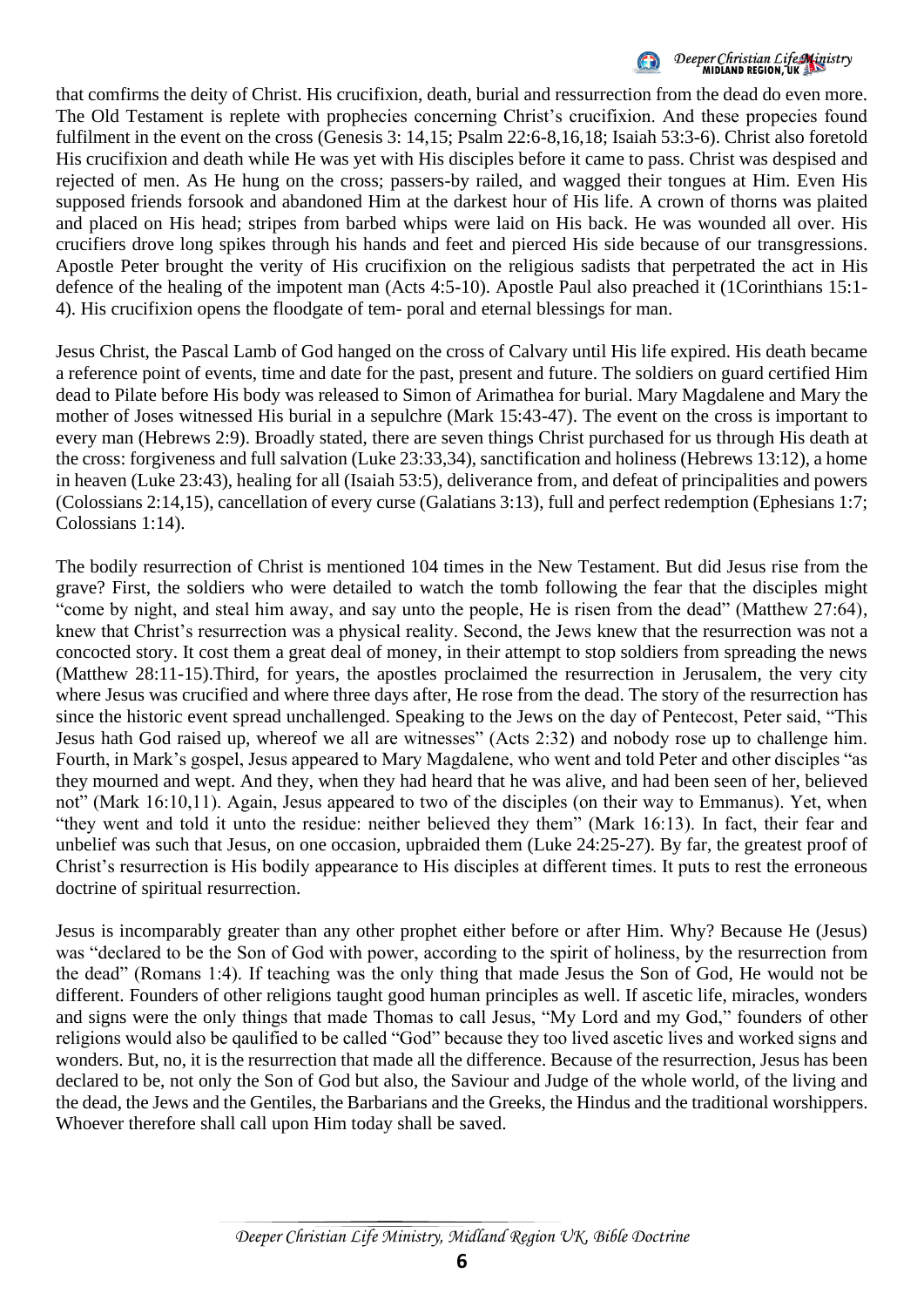

### **4 Total Depravity, Sinfulness and Guilt of All Men**

<span id="page-10-0"></span>**God's Word teaches;** 

*The total depravity, sinfulness and guilt of all men since the Fall, rendering them subject to God's wrath and condemnation - Psalm 51:5; Job 14:4; Romans 3:23; 5:12-17; Mark 7:21-23; Ephesians 2:1.*

The total depravity, sinfulness and guilt of all men since the Fall render all sinners subject to God's wrath and condemnation (Genesis 2:15-17; 3:1-6; Romans 5:17,19; Psalm 51:1-5). Man was created in the image of God, and he was righteous and holy. Man was the crown of God's creation (Genesis 1:26,27; Psalm 8:4-8). Through voluntary disobedience and transgression, man fell into the depths of sin. As a consequence, everyone born through our first parents (Adam and Eve) became sinners, shapened in iniquity and utterly void of the holiness of God. Every man became totally inclined to evil (Psalm 51:1-5; Romans 3:10-18,23; 7:14-21; 5:12-17; Job 14:4; Isaiah 48:8). As a result of the fall of man (Adam and Eve), all men born through man and woman became sinners through inheritance. By inheriting the nature of sin, man became depraved. There is nothing in the natural man that has not been affected by the power of sin.

The entire nature of man, mentally, physically, morally and spiritually, has been affected by sin. The testimony of the scriptures is that the image of God in man has been seriously marred by this great fall. As a result of the fall, and the nature of sin inherited, man became separated from God, totally alienated from the perfect, holy and pure God. This separation is the cause of man's sorrow, shame, fear, heartaches and manifold problems, spiritually and mentally. Man became a transgressor (Romans 1:32; 6:23). All these have brought man under the wrath and condemnation of God, "for the soul that sinneth it shall die." There is nothing we can do for ourselves to commend us to a righteous and holy God. There is nothing the natural man (fallen away from grace) can offer to appease God in order to escape His righteous judgement.

The Bible describes the fallen nature of man in various terms. Jesus Christ referred to sinners outside the Kingdom of God as swine and dogs. "Give not that which is holy unto dogs, neither cast your pearls before swine, lest they trample them under their feet, and turn again and rend you" (Matthew 7:6). He also referred to them as goats (Matthew 25:33). Paul in his epistle to the Philippian church warned them to beware of evil workers as dogs (Philippians 3:2). Also, in his epistle to the Romans, he referred to the fallen nature of man as "there is none righteous, no, not one", "they are together become unprofitable", "their throat is an open sepulchre", "whose mouth is full of cursing and bitterness", "for all have sinned and come short of the glory of God" (Romans 3:10-18,23). Jesus and John the Baptist described men as vipers (Matthew 3:7;12:34). Variously, the unregenerate man is characterised with reprobate mind filled with all unrighteousness immorality, covetousness, envy, murder; man is defiled and polluted (Romans 1:28-32; Mark 7:21-23), treacherous, violent and destructive (Isaiah 48:8; 59:5-8), cunning and crafty, full of wickedness, blind, foolish, with darkened understanding, children of wrath, (Ephesians 2:3; 4:14). The Bible says that the whole man is sick. The heart devises wicked imaginations, and has come far short of the glory of God. All men have become enslaved to sin: conceived in sin, born in sin, and lives in sin. By nature and habit, he is a sinner. The natural man cannot resist sin.

The consequence of the Fall is that man became totally depraved, and the immediate effect was his separation from the Holy God, and the coming into effect of a curse upon Adam and his descendants (Genesis 3:1-6,14- 19,23,24; Romans 5:12; 8:22). God's judgement also came upon all men: "The soul that sinneth it shall die," "for the wages of sin is death" (Ezekiel 18:4; Romans 6:23). The human race has rebelled against God and broken His law, but the love of God constrained the holy God to plan for man's redemption to fulfil the law that "without the shedding of blood there is no remission" (Hebrews 9:22). Therefore, God undertook the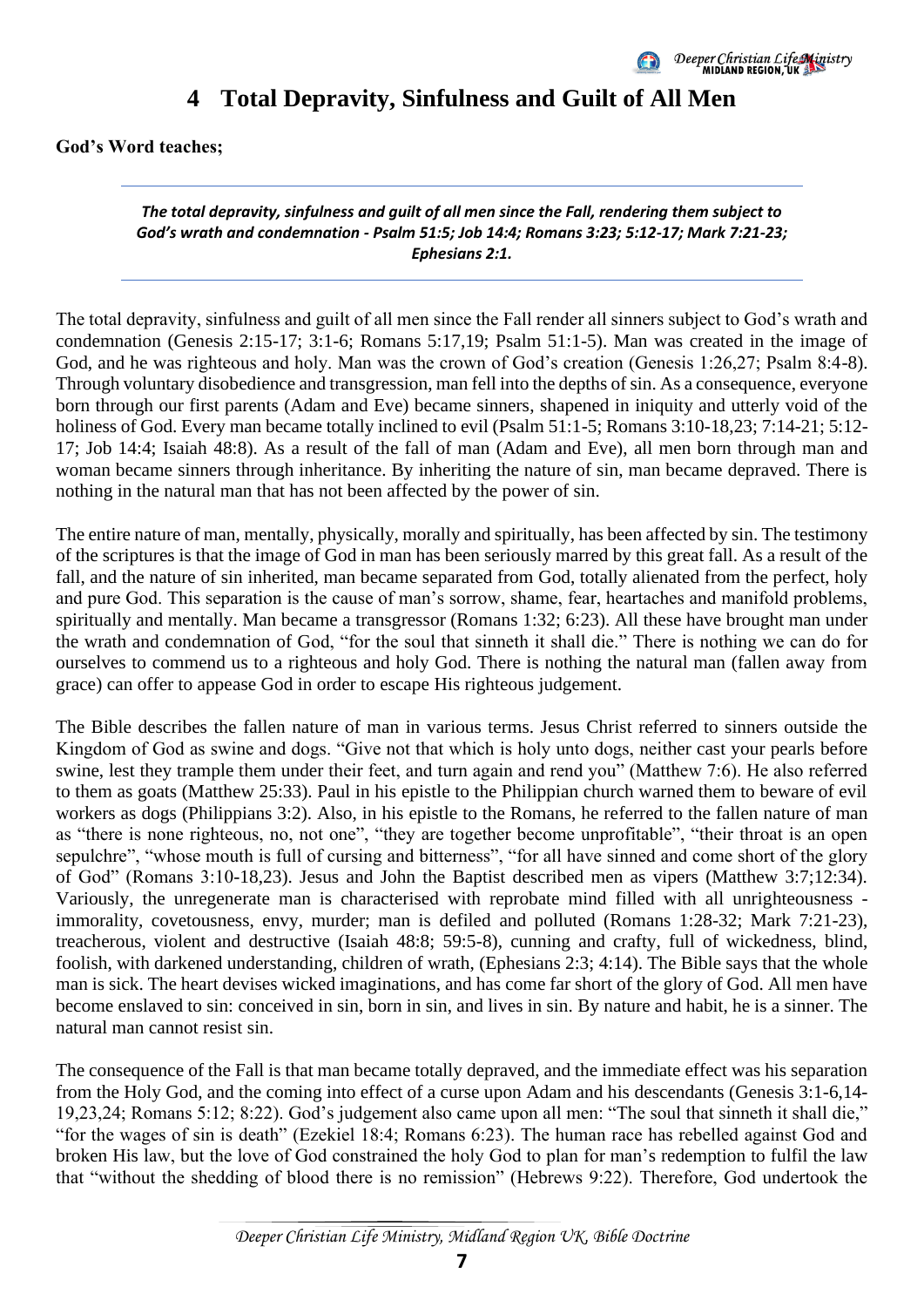

### Deeper Christian Life Ministry<br>MIDIAND REGION, UK

redemption work for man by sending Jesus Christ to die for him. Jesus Christ became the divine provision of a Perfect Substitute and Sin- bearer (Genesis 22:7,8,14; Hebrews 9:22; Matthew 1:21). By the perfect sacrifice of His blood (I Corinthians 5:7) and through His blood, man has complete protection from the eternal consequence of the Fall, from the curse of the broken law (Exodus 12:13; Galatians 3:13); complete removal of the guilt and condemnation of sin, and full redemption by faith in Him (Isaiah 53:4-8; Acts 8:32-35; I Peter 1:18- 21; 2:24).

The atonement is the reconciliation of sinful, fallen man to God made possible through the perfect sacrifice of Jesus Christ. The vicarious death of Jesus Christ is the substitution of the sufferings of Christ for the punishment of all sinners in the world. The prime purpose of this is the full redemption of fallen mankind. Through this "mercy-seat", sinners are reconciled to God. The power of sin over the natural man can only be broken by the Lord Jesus Christ (John 1:12; Romans 5:17-19): "For as by one man's disobedience, many were made sinners, so by the obedience of one man shall many be made righteous."

God demands repentance from all sinners to avail themselves of the provision of redemption (Isaiah 53:5-7; Matthew 20:28; 26:28; John 3:14,15; I Corinthians 5:7; John 1:12; 3:18,36) made in Jesus Christ. Repentance is the change which takes place in the penitent's attitude towards sin. It is turning away from sin to God. Sincere and total repentance and godly sorrow for sin through the agency of the Holy Spirit are important prerequisites for salvation. Repentance is the deep inward experience which makes the sinner turn from sin to God. Therefore, God demands repentance from all men (Mark 1:15; Matthew 4:17; Luke 13:3,5; 24:47; Acts 2:38; 3:19; 17:30). When a sinner hears the gospel empowered by the Holy Spirit, the sinner will have deep, godly sorrow for his sins and acknowledge them by confessing all manner of sins. He goes before God on the merit of the atonement made by Jesus Christ through His vicarious death and accepts the sacrifice as a substitute for the punishment of his own personal sins. On the basis of this genuine repentance, the sinner asks for forgiveness and pardon based on the promises of God in the scriptures (Proverbs 28:13; Isaiah 55:6,7; I John 1:9; Ezekiel 18:21,22). As the sinner repents genuinely through the agency of the Holy Spirit he receives pardon (Luke 24:47; John 2:23).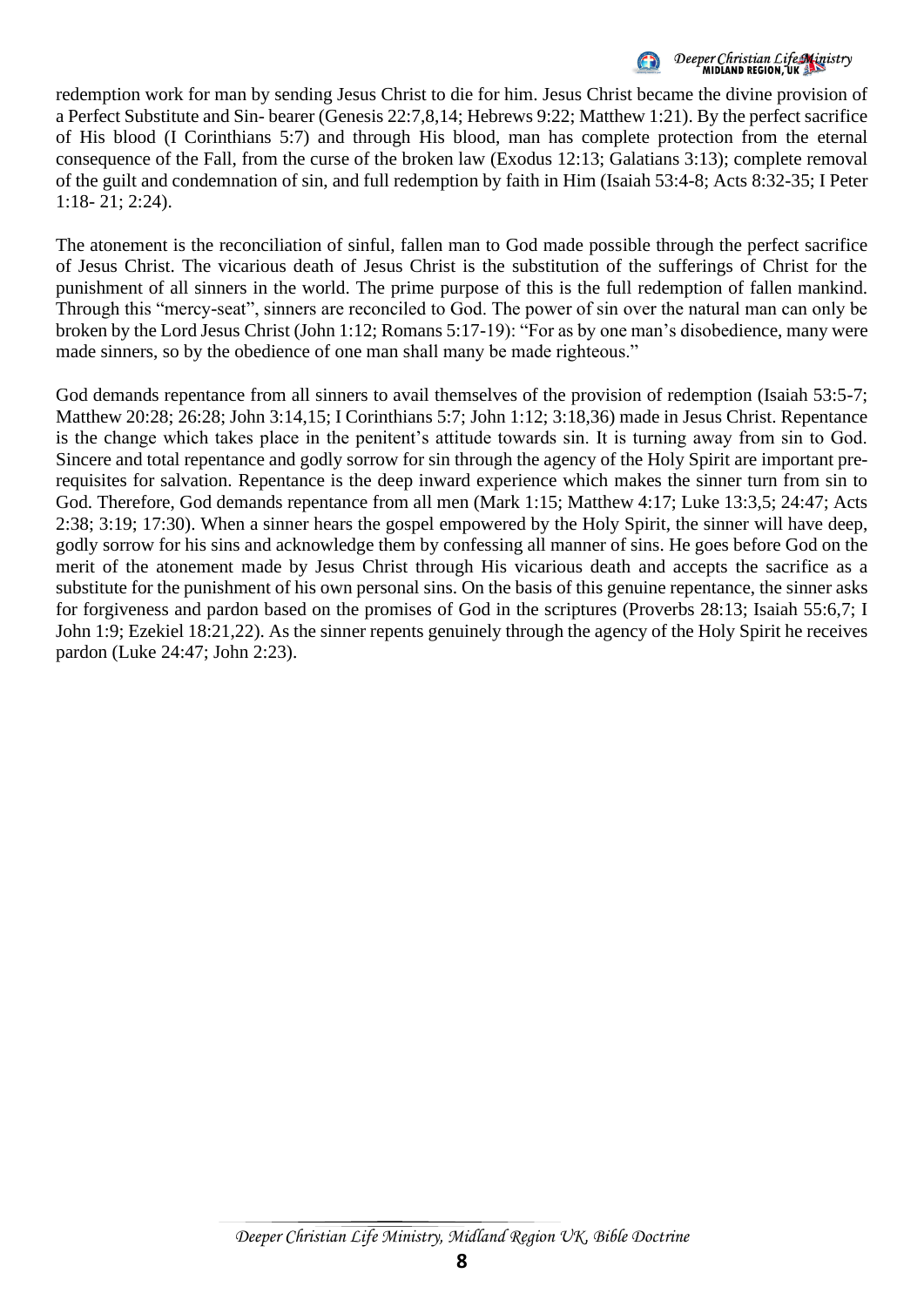

### **5 Repentance**

#### <span id="page-12-0"></span>**God's Word teaches;**

*That Repentance is a complete turning away from all sins and its deceitful pleasures and that it is required from every sinner before he can truly and effectively believe in Jesus with saving faith - Proverbs 28:13; Isaiah 55:7; Ezekiel 18:21-23; Mark 1:15; Luke 24:46,47; Acts 2:38; 3:19; 20:20,21; 2 Corinthians 7:10; Hebrews 6:1-3.*

Repentance is a conscious turning away from evil, disobedience, sin or idolatry (Jonah 3:8-10; Proverbs 28:13; Mathew 12:41). It is also turning from Satan unto the Living God. Repentance evokes a change from one's mind and purpose in life. It elicits a form of godly sorrow (2 Corinthians 7:10) which makes an erstwhile sinner regard sin with utter revulsion. Godly sorrow makes the sinner or backslider to turn away from sin. It also causes an abhorrence or hatred for sin. The need for repentance is the heartbeat of a deeply compassionate God (2 Peter 3:9). Repentance is the genesis of the process of restoration for backsliders and salvation of sinners. It differs from tearful remorse which is merely an expression of sorrow over an embarrassing outcome of sin. It is a universal command by God to all people (Ezekiel 14:6; 18:30; Acts 17:30,31).

Repentance is the central theme of the gospel. The doctrine and teaching of repentance is fundamental to the propagation of the gospel. It is a foundation stone in the cardinal doctrines of the New Testament Church. Its vital place in Scripture, particularly in the New Testament, is underscored by the regularity of its usage. "Repentance", "repent" or "repenting" occurs over sixty times in the New Testament alone.

It was the key note of Christ's preaching as well as the sum and substance of evangelistic, apostolic message. He repeatedly emphasised that His mission was providing repentance for the sinner (Matthew 9:13; Mark 2:17; Luke 5:32; Acts 3:18,19,26; 11:18). Also, John the Baptist, the forerunner of the Lord, anchored his fiery messages in the wilderness on repentance (Luke 3:3-8).

At the beginning of His ministry, Jesus preached repentance (Matthew 4:17). His valedictory message to His disciples shortly before He was taken to heaven, was hinged upon repentance (Luke 24:45-47). This was principally because repentance is cardinal to the sinner's reconciliation with God. From His eminent position in glory, the Lord yet admonished the backslidden church to repent (Revelation 2:4,5; 3:3). Peter and other Apostles took a cue from the Lord and made the doctrine of repentance the fundamental theme of their gospel homilies (Acts 2:38; 3:19). Paul the Apostle, sent to preach to the Gentiles, did not differ from either the Lord or the other Apostles on the necessity of repentance for the sinner or backslider to gain the mercy of God (Acts 17:30,31; 20:20,21).

Repentance must therefore be preached to all men in the name of the Lord Jesus Christ (Luke 24:47). Sinners and backsliders must be made to know that no one is excluded from the challenge of the gospel to repent, for it is only through it that the manifold blessings arising from the remission of sins, could be appropriated.

Repentance, however, does not exist in isolation of faith. Saving faith is taken as implying the change of mind which is repentance (Hebrews 11:6; Acts 20:21). Both are a response to grace, creating a completely different orientation for the erstwhile sinner. Works do not elicit repentance (2 Timothy 1:9; Romans 3:27,28; 4:1-8; Ephesians 2:8). Paradoxically, repentance must necessarily produce works otherwise it is unreal (James 2:14- 26; Ephesians 2:9,10; Titus 3:8).

True repentance manifests in a proper attitude towards sin (2 Corinthians 7:10,11; Psalm 38:18; 51:17; 2 Samuel 12:13). The repentant heart henceforth treats sin with disdain. No sinner or backslider can be said to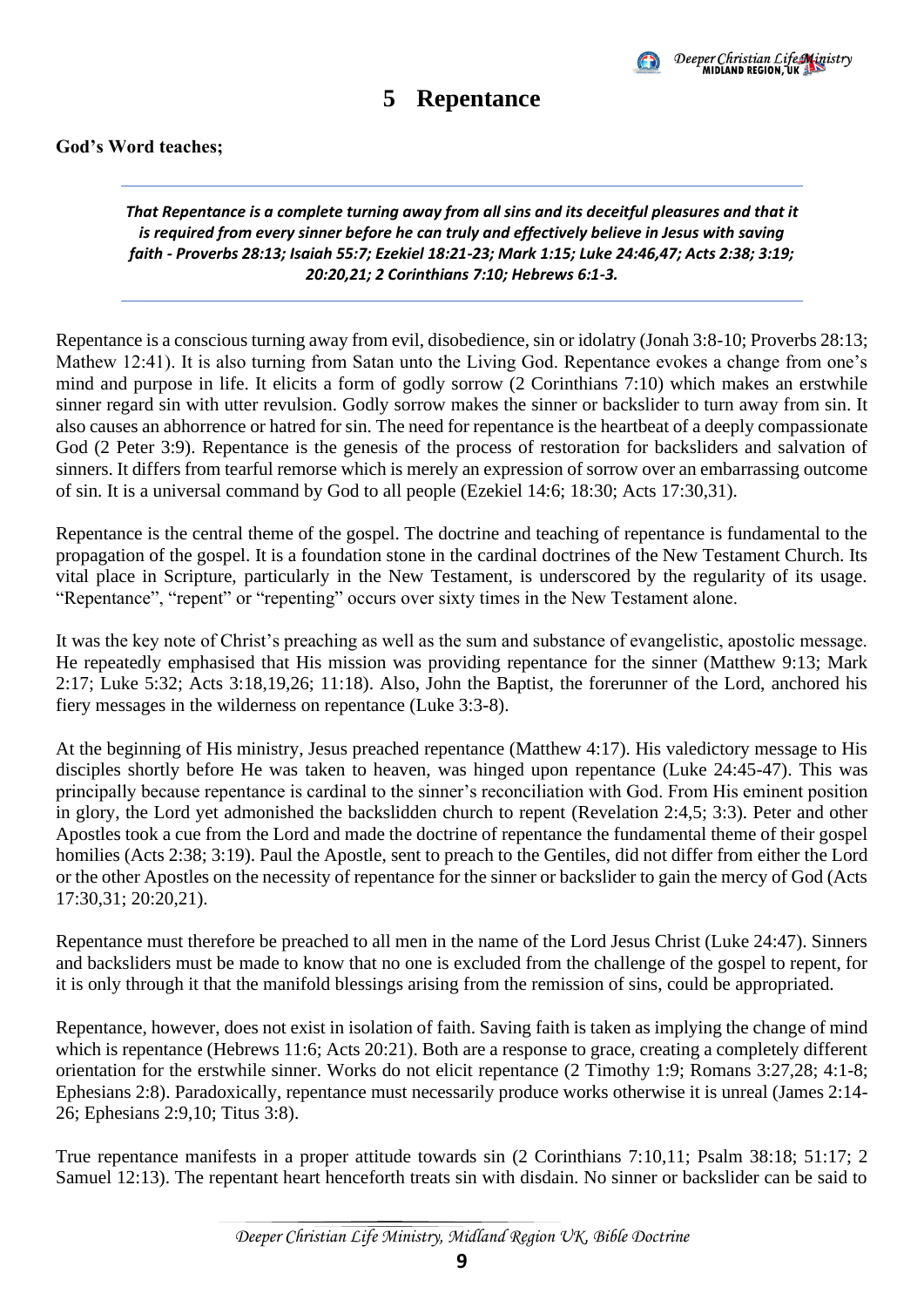

have genuinely repented if he still condones sin. This is because essentially, sin is exceedingly abominable. Consequently, the need for repentance by the sinner must be the pivot around which redemption messages must be woven.

The practical side of repentance is restitution, which is the act of correcting all past wrongs and having a conscience void of offence towards God and man. God expects the repentant sinner or backslider to correct every wrong committed against others. Restitution is incontrovertibly an integral part of true repentance (Genesis 20:1-18; Numbers 5:6-8; Ezekiel 33:14-16; Matthew 5:23,24; Acts 24:16). Through repentance, selfcentredness gives way to God or Christ- centredness. The forgiveness of sin is available only to those who repent, for they alone are worthy of God's mercy.

Repentance opens the way and makes us to receive the grace of God. It provides pardon and remission of sins (Isaiah 55:7; Proverbs 28:13; Luke 24:47; Acts 2:38; 3:19). Through it, sinners receive justification and acceptance (John 1:12,13; Galatians 3:8; 2:16; Romans 8:1; 5:12). Above all, there is joy in heaven, joy to God, Christ and heavenly hosts when a sinner repents (Luke 15:7,10). Repentance is a profitable doctrine that makes inward change and life a reality while activating a life of faith.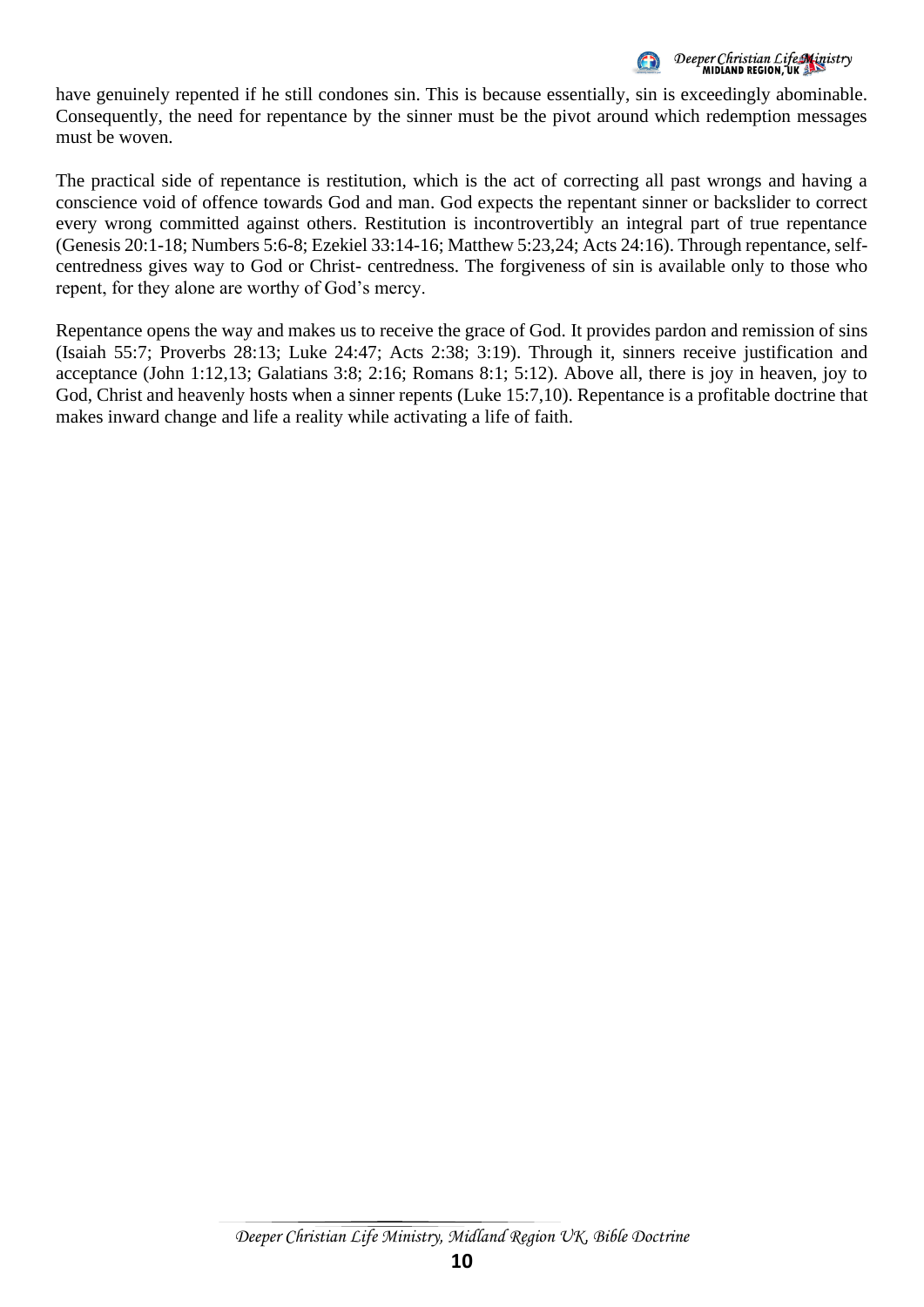

#### **6 Restitution**

#### <span id="page-14-0"></span>**God's Word teaches;**

*That Restitution is making amends for wrongs done against our fellow- men, restoring stolen things to their rightful owners, paying debts, giving back where one has defrauded, making confessions to the offended and apologizing to those slandered so as to have a conscience void of offence toward God and man - Genesis 20:1-8,14-18; Exodus 22:1-7; Leviticus 6:1- 7; Numbers 5:6-8; 2 Samuel 12:1-6; Proverbs 6:30,31; Ezekiel 33:14- 16; Matthew 5:23,24; Luke 19:8,9; Acts 23:1-5; 24:16; James 4:17.*

Restitution is an act of making amends for wrongs done against our fellowmen; restoring stolen or misappropriated things, properties or persons to their rightful owners; paying back just debts, giving back where one has defrauded, making confessions to the offended and apologizing to those slandered so as to have a conscience void of offence toward God and men. This is done whether the person injured knew or not, for God knows (Hebrews 4:13).

We receive forgiveness when we confess and forsake our sins. Then, we are cleansed by the blood of our Lord Jesus Christ (Proverbs 28:13; I John 1:9). When a man sins against God, we often find that other people suffer as a result of that sin. It is also true that when a man sins against his neighbour, he sins against God in the same act, because one of God's commandments has been broken. God willingly forgives the sins committed against Him when there is repentance and forsaking of sin. However, God requires that a man make amends to any person he has injured or wronged as a mark among other things, that the repentance is genuine. We need to bear fruit that signify to all that we have become new creatures indeed (Luke 3:8- 14; Romans 8:1,2; Acts 24:16; 2 Corinthians 5:17). Making restitutions ensures that we have right relationship with our fellowmen after we are reconciled with God.

The Bible doctrine on restitution in precept and practice spans virtually all the dispensations of God's dealings with men till the present day. The revelation of God's will and word before the Mosaic laws demands that we make restitution (Romans 1:19-20). Therefore, this teaching or doctrine of God's word which had been established many years before the law cannot be abolished by the law.

Restitution is part of the moral law. Most sins committed by men are against God as well as their neighbours. So, repentance toward God for the children of Israel included restoration to man of all properties gained by fraud, lying or pretence of whatever kind (Exodus 21:18,19,22,26-36; 22:1-15; Leviticus 6:2-5; Numbers 5:6- 8).

Rulers in Israel reflected and embraced this teaching on restitution. It is vital today for rulers-temporal and spiritual- to reflect on this commitment to God's moral requirement for all men (2 Samuel 16:5-8 with 19:16- 23; Proverbs 6:30,31; I Kings 20:34).

The prophets in Israel also preached, explained and emphasised the need to make restitution by every backslidden Israelite who is returning to God (Nehemiah 5:6-13). The prophets proclaimed and prophesied much of the coming of Christ and the atoning sacrifice. They were quick to recognise the need for the blood of the lamb to cleanse sins; yet, they did not lessen God's requirement of the necessity of restitution. The ministry of preachers today is akin to that of the Old Testament prophets.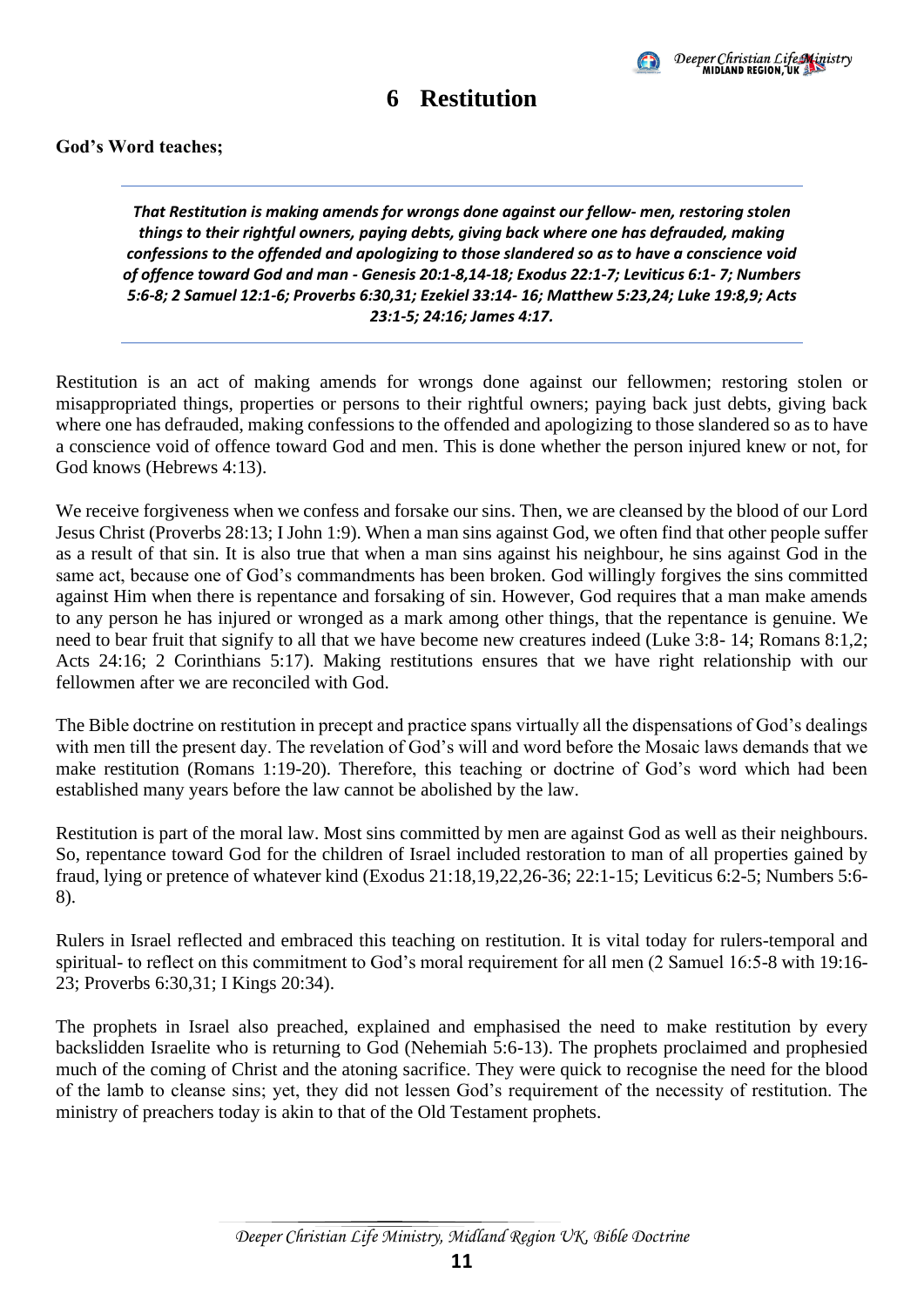Deeper Christian Life Ministry<br>MIDLAND REGION, UK

Restitution is a doctrine of Christ, confirming His Word that "till heaven and earth pass, one jot or one tittle shall in no wise pass from the law till all be fulfilled". Every believer must earnestly and whole-heartedly contend for, and practice all that Christ taught (Matthew 18:15-17; Luke 17:3-4; Luke 19:8-10).

Zacchaeus' encounter with the Lord Jesus Christ is an object lesson. Zacchaeus wanted nothing to stand between himself and his salvation - not even his wealth, especially the ill-gotten part of it. Though the people murmured that Jesus was going to be a sinner's guest, Jesus pronounced that salvation has come to Zacchaeus' house since he, as a son of Abraham, not only by birth but now also by faith, is ready to make right his life and wholly follow the Lord. The salvation experience makes a person feel like returning all possessions that rightfully belong to another.

The Apostles in the early church also practised and taught restitution. In fact, the whole church of God lived by this teaching (Matthew 28:19,20; John 14:26; Acts 2:42; 16:4,5; Philemon 7-21). The rules of righteous living are just as high (or even higher) under the dispensation of grace as those in the Old Testament. Restitution is as much a part of the Gospel as conversion or water baptism. It is not a self- righteous act to merit pardon. When a man is saved, he will not only make right matters of money such as theft, dishonest gains and unpaid bills; he will also confess his lies, slanderous reports, unjust criticisms, hatred, malice - those things in which one may have injured others in word or deed. One may say, "my brother or sister does not know that I talked evil of him." But what about the person to whom you talked? Without doubt, you have harmed him, and perhaps he repeated it to others. You should go to the one to whom you talked and confess it. It is better that we make right all previous wrongs here and now than face it in eternity (I Timothy 5:24).

Making restitution can be likened to a spiritual warfare in which we need God's help and wisdom to undertake for us and quench all the fiery darts of the wicked (Ephesians 6:10-12,16). Some restitutions are delicate. These are restitutions that may implicate or bring injuries or harm to others that may be unsaved; or the need to settle issues with individuals or organisations that may affect other people in an adverse way. It also includes cases in which we don't have clear leading from God's word as to what steps to take. For delicate restitutions, we need fervent prayerfulness, wisdom and counselling from Spirit-filled preachers of God's word who believe and teach the whole counsel of God (Proverbs 11:14; 15:22; 24:6).

The civil laws in a country may not always govern in matters of restitution. For example, the law may provide a time limit for certain classes of debts and obligations, after which they become lapse; but no debts are outlawed with God. Time cannot cancel moral obligations.

Restitution is usually considered at the time of salvation because God will only forgive when a man is willing, so far as it lies within his power, to make right every wrong that he has committed against others. There would be need however throughout life as a Christian to be ready to make restitution where need be when others are offended, for example, out of human error of judgment (Acts 23:1-5, Matthew 5:23,24).

God demands that restitutions be made. A far reaching benefit in God's plan as regards restitution is that an undeniable testimony is directed to people who otherwise might never seriously hear the story of the gospel. A religion that compels a man to pay his just debts, restore back the things he has stolen, and uncover his crimes demands confidence from men of the world.

When restitutions are made, and past wrongs are settled, the peace of God floods the believer's heart. There is confidence towards God in prayer and the believer makes progress in the Christian life as sense of guilt is removed (Romans 8:1,2).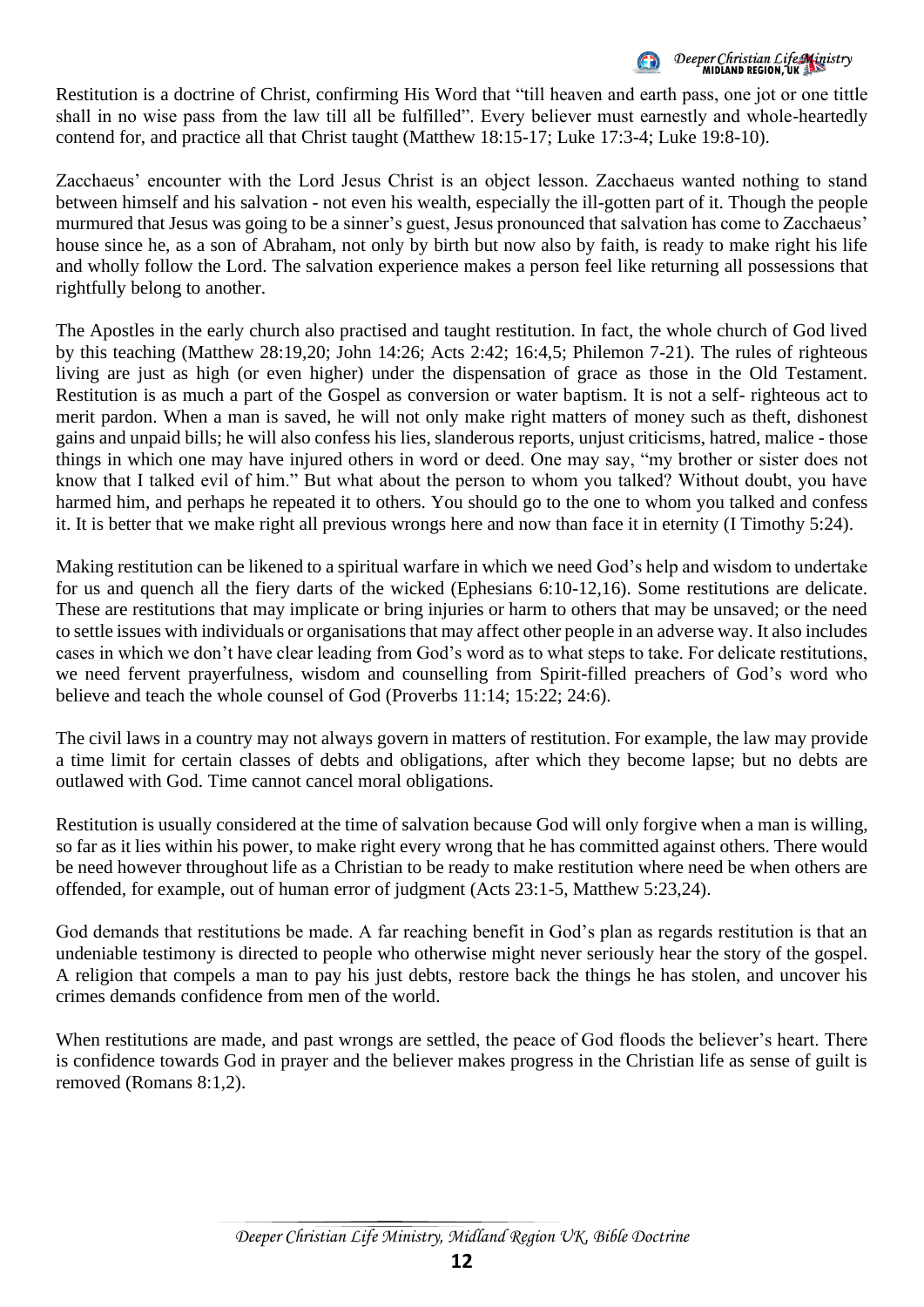

### **7 Justification**

#### <span id="page-16-0"></span>**God's Word teaches;**

*That Justification is God's grace through which one receives forgiveness and remission of sins and is counted righteous before God, through faith in the atoning blood of Jesus. Having thus been cleared of every guilt of sin, the regenerated stands before God as though he had never sinned, not on the basis of any personal merit but in the light of what Christ had accomplished for mankind by His substitutionary death on the cross at Calvary (Psalm 32:1,2; Isaiah 1:18; Micah 7:19; Acts 13:38).*

Justification is the act of God's grace through which one receives forgive- ness and remission of sins and is counted righteous before God, through faith in the atoning blood of Jesus. Having thus been cleared of every guilt of sin, the regenerated stands before God as though he had never sinned, not on the basis of any personal merit but in the light of what Christ had accomplished for mankind by His substitutionary death on the cross at Calvary (Psalm 32:1,2; Isaiah 1:18; Micah 7:19; Acts 13:38).

In order to fully appreciate the benefits of salvation in Christ Jesus, the utter helplessness and hopelessness of man should be noted. The need for justification becomes necessary as man is incapable of personally providing a solution to his problem of sin or change his eternal destiny of damnation (Isaiah 59:8).

To meet the standard of divine justice, due price needed to be paid. Man lacked both the capacity and purity to afford this. It therefore required the sacrifice of the spotless Lamb of God, to pay the necessary ransom with His blood for the expiation of man's sins.

It is instructive here to note that the nature of sin is not such that man could handle on his own or by the merit of his works (Ephesians 2:8,9). Just as circumcision cannot justify the Jew nor water baptism the Gentile, so can church membership or confirmation not justify anyone by the standards of God's righteousness and holiness. Only faith in the atoning work of Jesus Christ on the cross can assure a penitent soul of full justification. Three as- pects of the doctrinal question need be examined closely namely, redemption by the blood of Christ, necessity of faith, and evidence of justification.

Though physically present in the garden of Eden, Adam and Eve died spiri- tually and became alienated from God and from the commonwealth of His kingdom, after eating the forbidden fruit. Christ therefore became the sin- Bearer, based on the fact of God's provision and promises of the Scripture (Romans 3:24,25). And He is "the propitiation for our sins; and not for ours only, but for the sins of the whole world" (1 John 2:2; Acts 4:12). By Christ's finished work of grace, solution was provided to the problem of sin to ensure man's reconciliation with God (Isaiah 44:22; Romans 5:9).

Although Christ's atonement on the cross guarantees universal provision of salvation for all mankind, this could only be appropriated on personal basis through faith in Christ Jesus. The sinner who seeks salvation must take the necessary step of exercising faith in the blood of Jesus. Apostle Paul gives proof of it in his Epistle to the Romans 5:1. "Therefore being justified by faith, we have peace with God through our Lord Jesus Christ". And to the Jewish Christians he writes "For unto us was the gospel preached, as well as unto them: but the word preached did not profit them, not being mixed with faith in them that heard it" (Hebrews 4:2).

Having been saved through faith in our Lord Jesus, the redeemed should have evidence to show for his justification (2 Corinthians 5:17). Before he was justified, the sinner was plagued by the works of the flesh as catalogued in Galatians 5:19-21. But in those that have been made a new creature, the fruits of the Spirit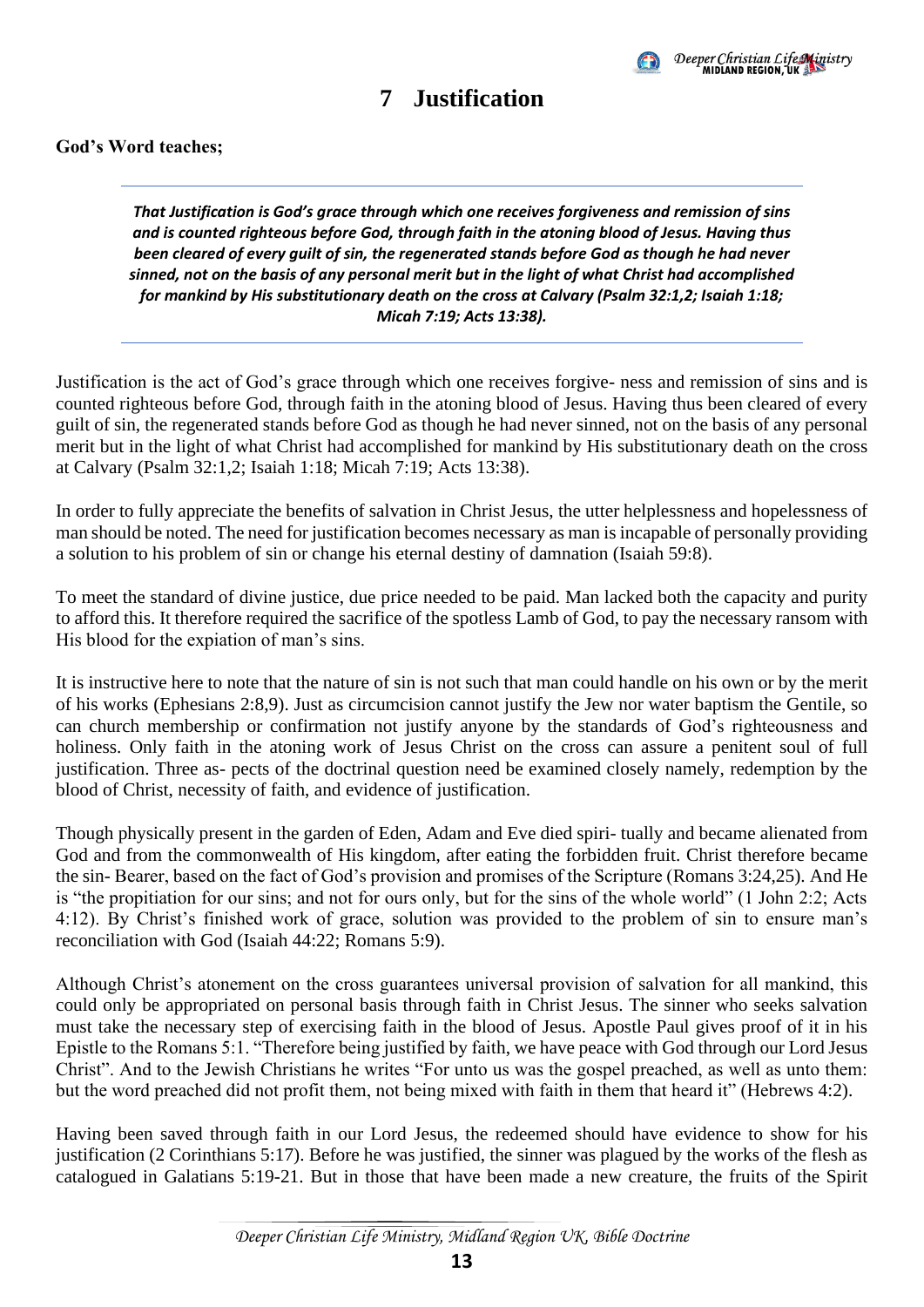

become manifest (Galatians 5:22,23). Therefore, in life- style, speech, conduct and disposition, the redeemed is more like Christ, hav- ing been quickened by the Spirit of God.

The misleading conception of justification by works as an article of man's religion is opposed to justification by faith because it denies the grace of God and dishonours the blood of Christ.

The reference in the General Epistle of James 2:14-26 may be interpreted amiss by a cursory reader of Scriptures, where it asks: "But wilt thou know, O vain man, that faith without work is dead?"

The underlying point being stressed by James is that 'works' as referred to, in this context are a complement of justification by faith. Whereas Apostle Paul's epistle to the Romans, chapter 4, is essentially doctrinal, and the prac- tice is based upon the doctrine; that of James is essentially practical, the doctrinal element being purely incidental.

So, though in one sense a man is justified by faith without works, in an- other sense, we see "how by works a man is justified, and not by faith only." Justification is by faith before God but by works before men. Properly understood, none is really mutually exclusive.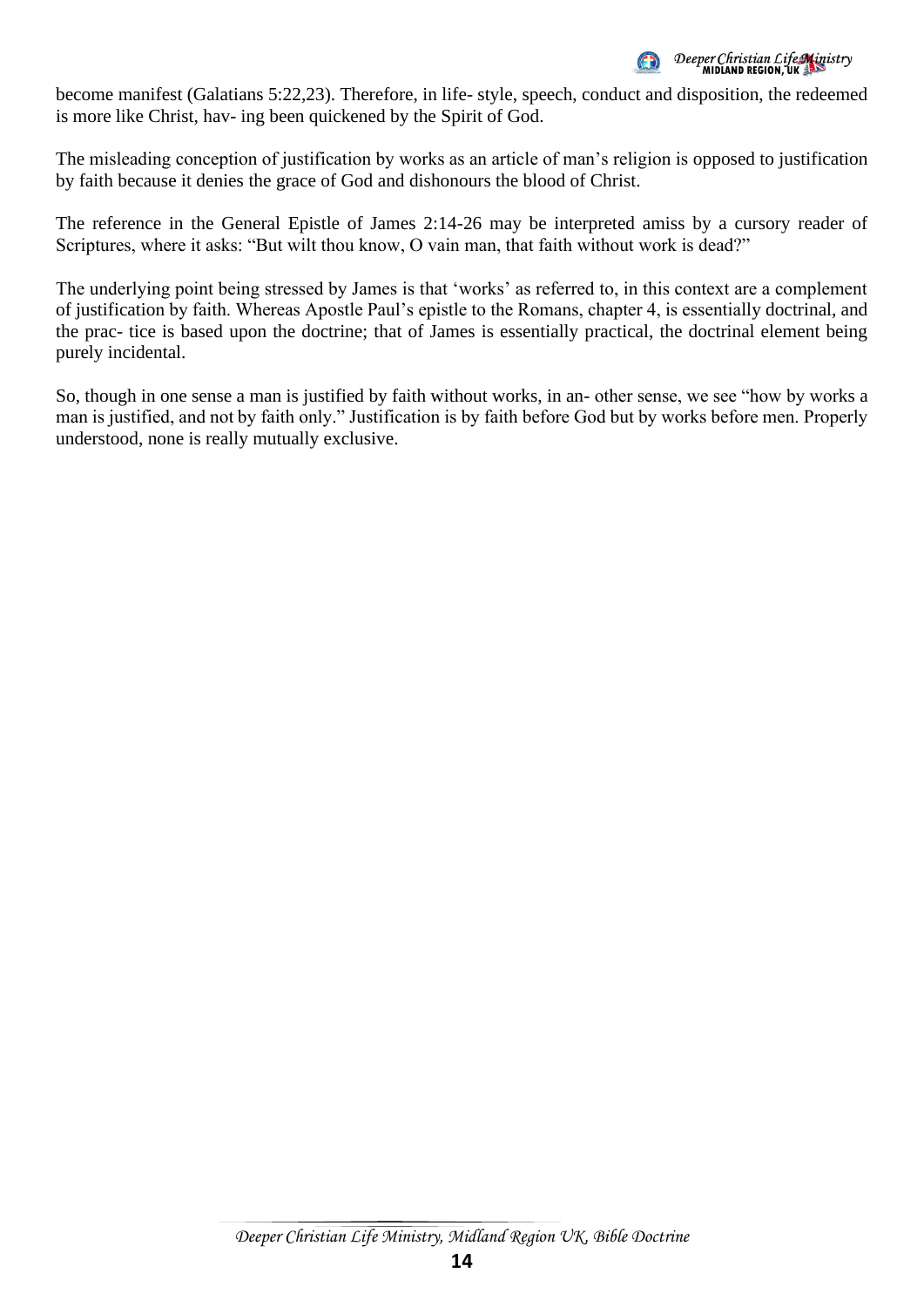

### **8 Water Baptism**

#### <span id="page-18-0"></span>**God's Word teaches;**

#### *That water Baptism is essential to our obedience after reconciliation with God. Water Baptism is one immersion (not three) "In the name of the Father, and of the Son, and of the Holy Ghost", as Jesus commanded - Matthew 28:19; 3:13-17; Mark 16:15,16; Acts 2:38;8:38,39; 19:1-5; Romans 6:4,5.*

Water baptism is one of the cardinal doctrines of the Lord Jesus Christ, and yet one of the most misunderstood teachings by contemporary teachers and preachers. Some, at one extreme, believe that it is not necessary because of its abuse by nominal Christians while on the other extreme, others believe that without water baptism, one cannot be saved. In the middle is yet another group that believes that, though it is necessary, it must be administered in the name of Jesus only.

All of them are wrong because Jesus Christ commanded that water baptism should be administered in the name of the Father, and of the Son, and of the Holy Ghost (Matthew 28:19). Doing otherwise, therefore, is to disobey Jesus Christ.

The word 'baptize' is a Greek word 'baptiso' which means to immerse, 'dip inside liquid'. This shows the proper form of baptism by immersion inside water. The immersion signifies identification with the burial of Christ in His death and rising up in newness of life with Him at His resurrection (Romans 6:3-5; Colossians 2:12). In baptism, the believer shows his faith that Christ died for his sins and rose again for his justification: that if he dies he will be raised again in the resurrection; and that he dies to his old life and rises to walk in the new life with Christ.

The immersion is done only ONCE and not THRICE. Jesus Christ was dipped inside River Jordan only once (Matthew 3:16); the Eunuch of Ethiopia was immersed in water once (Acts 8:38).

When we submit for water baptism, it is an acknowledgment of Christ in a public way. Therefore, it is a public ceremony which witnesses to all that one has put on Christ (Galatians 3:27).

Jesus commanded that sinners be preached to, and as they repent and believe the gospel, they should be baptized. This confirms that water baptism is for those who fully repent of their sins (Acts 2:38). This also confirms that it is only adults who can exercise faith to believe that can be baptized (Matthew 28:19; Mark 16:15; Luke 24:47; Romans 10:9,10; Acts 20:20,21; Mark 1:14,15). It is fundamentally wrong to baptize infants who have not reached the stage of accountability, as it's being practised by some orthodox churches.

The pages of the New Testament are filled with references on water baptism. In Matthew 3:13-17, Jesus Christ submitted Himself to John the Baptist for water baptism to fulfil all righteousness. The testimony of God the Father to the ministry of His Son, Jesus Christ, through the descent of the Holy Ghost on Him as He came out of the water after the water baptism was in agreement with it. Christ's command of Matthew 28:19 was reechoed in Mark 16:16. The Apostles also continued to baptize in obedience to the command of Christ: the converts on the day of Pentecost (Acts 2:37-42,47); Eunuch of Ethiopia (Acts 8:36,37), Samaritan converts (Acts 8:12,13), Cornelius and his kinsmen (Acts 10:47,48); the Philippian Jailor (Acts 16:30-33); the Ephesian disciples (Acts 19:5).

Salvation does not come through water baptism but by grace through faith in the atoning blood of Jesus Christ (Ephesian 1:7; 2:8,9; I John 1:7,9; Hebrews 9:22; Matthew 26:28; John 1:12; 3:16,17; I Peter 3:21). The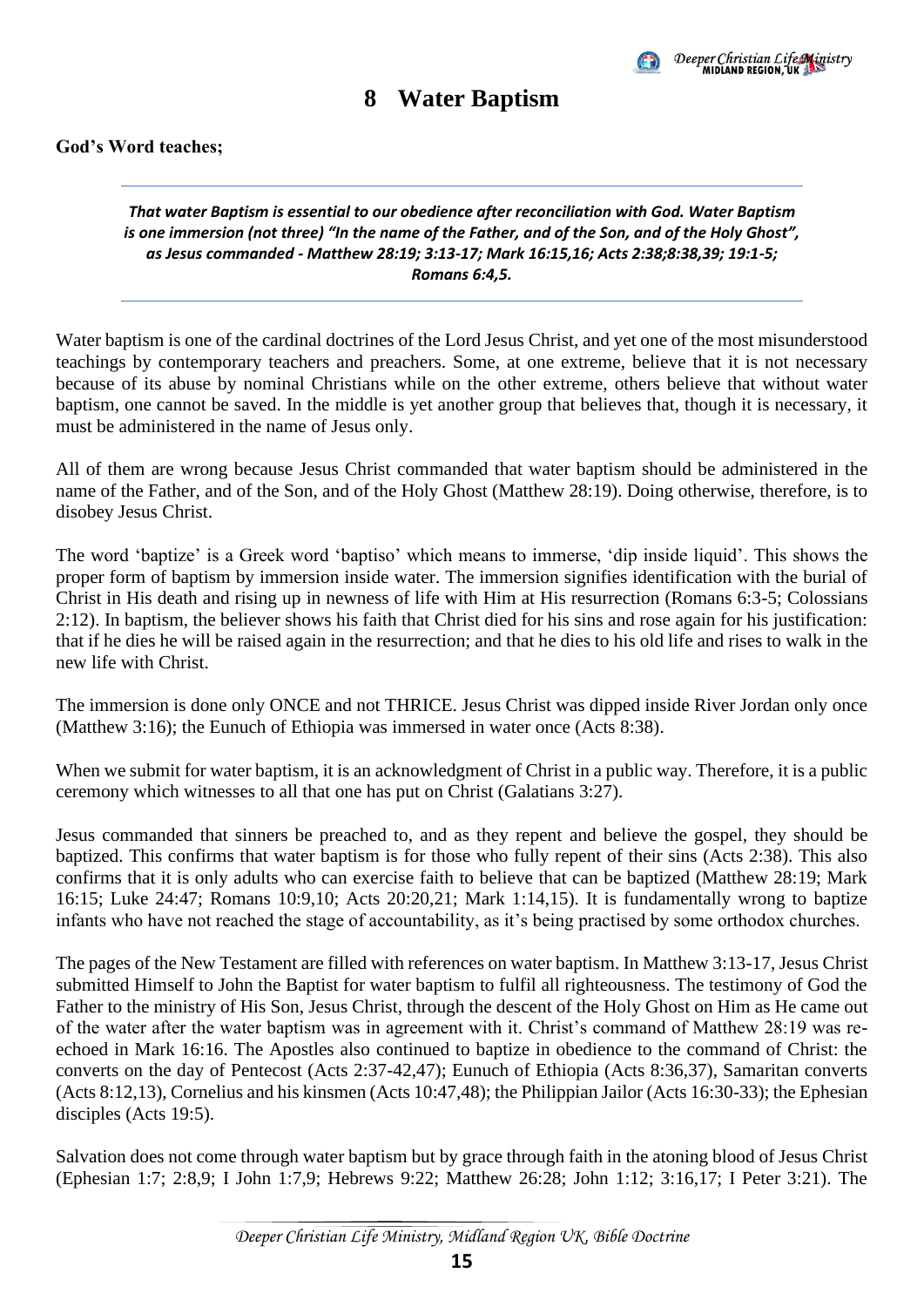Deeper Christian Life Ministry<br>MIDIAND REGION, UK

Scripture records a catalogue of those who got saved without water baptism being a pre-condition: the sick of the palsy healed by Jesus Christ (Matthew 9:1-7); the woman who washed the feet of Jesus with her tears and cleansed them with her hair (Luke 7:36-50); Zacchaeus (Luke 19:1-10); the thief on the cross (Luke 23:39- 43); Eunuch of Ethiopia (Acts 8:30-37); those who believed in Antioch (Acts 11:20,21). Saul of Tarsus was addressed as 'Brother Saul' by Ananias before he submitted himself for water baptism (Acts 9:17)

Jesus has laid down the standard for water baptism and it is to be carried out in the name of the Father, and of the Son, and of the Holy Ghost (Matthew 28:19). Every believer, in obedience to Christ's command, should therefore submit to this ordinance of water baptism. The importance of water baptism was expressed by Jesus Christ in His parting words. He said, "**He that believeth and is BAPTIZED shall be saved**".

The opinion of men cannot contradict the stand of the Scripture (Matthew 28:19). Once a person repents of his sin, it is mandatory that he submits himself for water baptism as provided for in the scriptures (Romans 6:3,4). The practice was upheld in the early church. Converts were baptized in water soon after their salvation experience (Acts 2:41; 8:37,38; 16:30,31,33). Every convert is therefore enjoined to yield to this important injunction. God-ordained church leaders must do their utmost best to encourage their flocks to attach great importance to this practice (Acts 20:28). Like Peter did, church leaders must encourage their hearers to "**repent and be BAPTISED ... for the remission of sin ...**".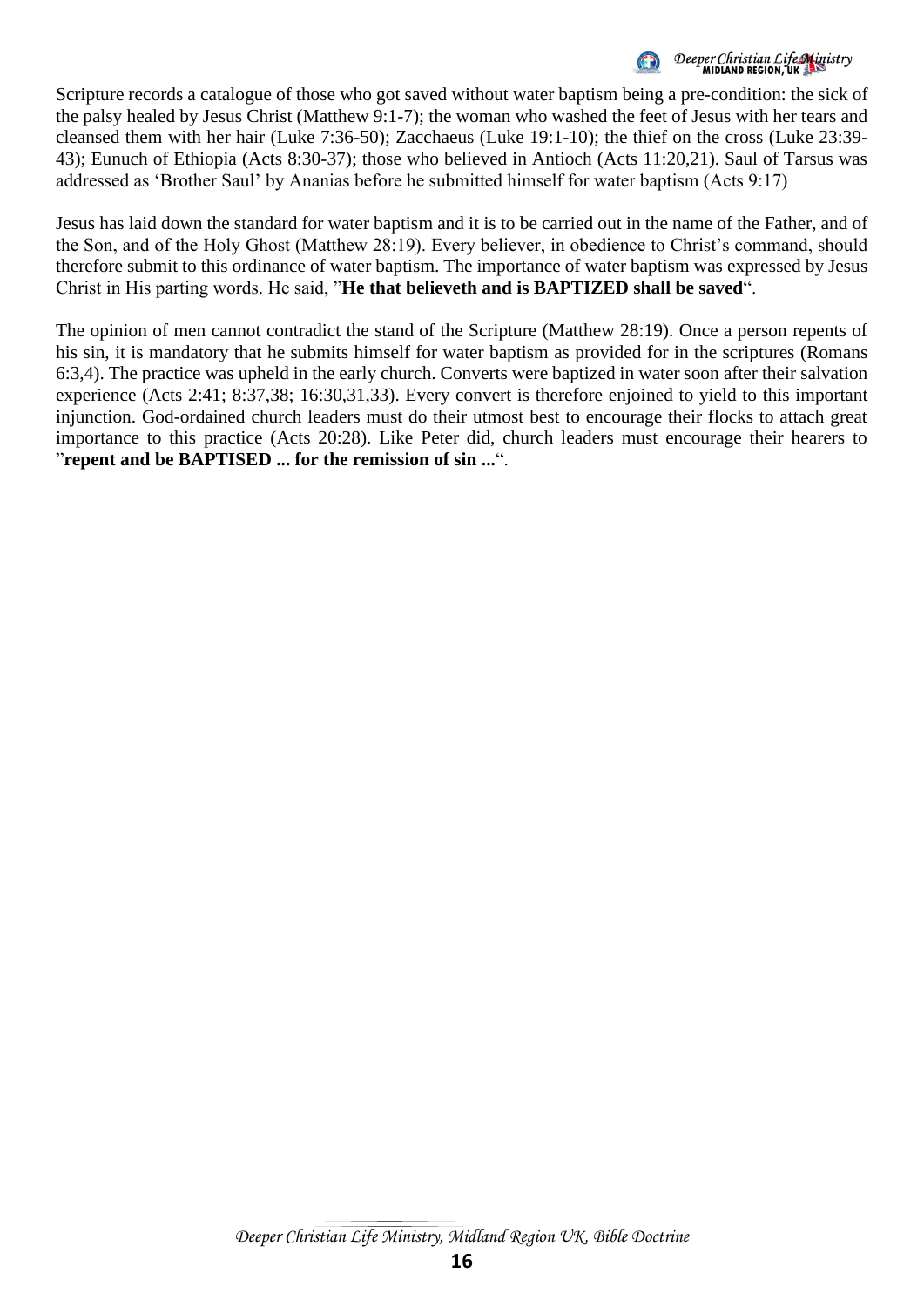

### **9 The Lord's Supper**

#### <span id="page-20-0"></span>**God's Word teaches;**

*That the Lord's supper was instituted by Jesus Christ so that all believers (all members of the family of God) might partake thereof regularly, to "shew the Lord's death till he come". The emblems used are "unleavened bread" and the juice of "fruit of the vine". Anyone who eats and drinks unworthily brings "damnation", punishment and chastisement upon himself - Matthew 26:29; Luke 22:17-20; I Corinthians 11:23-30.*

The institution of the Lord's Supper is clearly shown in the gospels (Matthew 26:17-30; Luke 22:1,7-20). Paul amplified the doctrine in I Corinthians 11:20-30. In the gospel according to Saint Luke, we see the links between the Feast of Passover or Unleavened Bread and the Lord's Supper (Luke 22:15-20).

The Lord's Supper in the New Testament is a type of the Feast of the Passover or Unleavened Bread in the Old Testament (Exodus 12:1-28,40-51). This implies that just as the vicarious death of the Lord Jesus Christ replaced the sacrifice of the Aaronic or Levitical priesthood for atonement of sin, for us Christians, the Lord's Supper has replaced the Feast of the Passover, as an ordinance.

Some churches refer to the Lord's Supper as the "SACRAMENT" (Latin - sacramentum, meaning Holy Ordinance (I Corinthians 11:2). The Theologians call it the "EUCHARIST" (Greek - GIVING OF THANKS), still others name it "THE LORD'S TABLE" or the "HOLY COMMUNION" (I Corinthians 10:16). Those who participate in eating of the Lord's Supper are called the "Communicants". The universal name is the Lord's Supper as used by our Lord.

In spite of the fact that the Lord's Supper has replaced the Feast of the Passover, if we apply the LAW OF FIRST MENTION as a means of studying the doctrine at hand, vital lessons and inspiration can be drawn from critically looking at the pattern of the celebration of the Feast of Passover in Exodus 12:1-51; Deuteronomy 16:1-8 and 2 Chronicles 30:1-27.

This can be accomplished if we ask ourselves and answer the following questions: (i) When and why was the Passover instituted? (ii) Who was qualified to partake in the ordinance? (iii) What were the tokens or emblems employed in the service? (iv) Who officiated in the service and how did they prepare for the ordinance i.e. place, provision, cost and personal sacrifices? (v) What was the spiritual impact and how often was it done? Parallel questions and answers apply to the Lord's Supper.

The PASSOVER (Hebrew 'Pesah') means "to pass over" i.e. "to spare" (Exodus 12:13,27). The Israelites were in bondage in Egypt (Exodus 2:11). They cried unto the Lord for deliverance (Exodus 3:7-10). Pharaoh did not set them free until God sent vicious plagues upon Egypt. The Passover ordinance was instituted the night when the destroyer killed Egyptians' first born but "passed over" or spared the Jews because of the blood on the lintel and side posts of their doors (a type of Calvary's Cross). The Feast of Unleavened Bread was cojoined with that of the Passover. The two then became known as "The Passover" (Deuteronomy 16:1-8). Sanctified elders and the priests handled the emblems (the blood of pure lamb and unleavened bread). The lamb was to be roasted and not eaten raw. No bone of the lamb was broken (Exodus 12:46; John 1:29; 19:36). This typifies Christ. The defiled, uncircumcised strangers and Gentiles did not participate (Exodus 12:43-49).

However, a qualified person would be cut off from among the Israelites if he refused to eat the Passover (Numbers 9:13). The Jews who did not observe it in the first month because they were not levitically pure, a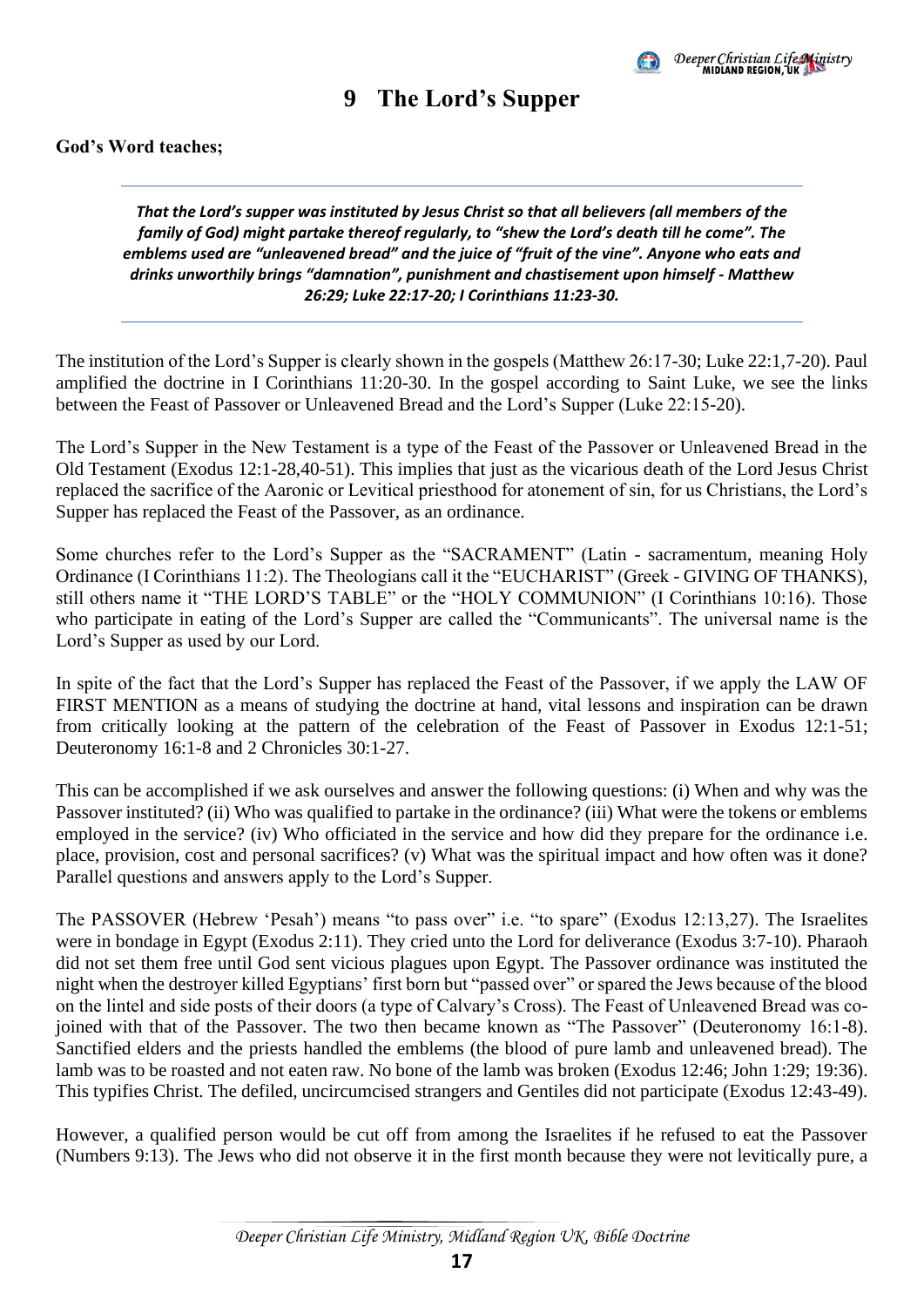

second chance of eating the Passover was offered in the second month, if they were clean (Deuteronomy 16:1- 8; 2 Chronicles 30:1-27).

The preparations made in terms of personal and corporate cleansing, provision of the emblems and the place for the ordinance were elaborate and thorough. History tells us that in the New Testament, a candle light search was made to root out any trace of leaven (impurity) from the location of the Passover. The HALLEL, Psalm 113 to 118 was sung (Matthew 26:30) and the story of Exodus 12:1-14 recounted, bringing to remembrance the deliverance from Egypt. Prayers were also offered. It was a holy convocation. For the Jews, the dates for the Passover now became the beginning of months. It is to be observed forever as a memorial. It brought joy and renewed strength to God's people (2 Chronicles 30:25,26).

However, by the deeds of the law no man shall be justified. By the time of Christ, the Passover activities had been commercialised (John 2:13-17).

Jesus Christ instituted the Lord's Supper at the last Passover, for New Testament believers, thus signifying the end of the latter (Luke 22:1-20). Our Lord Jesus Christ is our Paschal Lamb or Passover (I Corinthians 5:7). He has delivered us from all bondages, sin, sickness and Satan.

In I Corinthians 11:27-32, no unbeliever, fornicator, polygamist or drunkard could join in the breaking of bread. The syncretic and the occultic did not have part in it. Some become unworthy because of fighting, keeping malice, divisive attitude, and having unforgiving spirit. Any restitution should be settled before the hour of the ordinance (Matthew 5:23,24).

The Lord's Supper is not the common love feast or marriage reception food (I Corinthians 11:20-22). We DISCERN the Lord's Body during participation in the Lord's supper (I Corinthians 11:29). This implies we recognise that the emblems, "the fruit of the vine**" and the "unleavened Bread" REPRESENT or SYMBOLISE the Lord's broken body and His blood that was shed respectively. They are not the actual body and blood of Jesus Christ. This calls for holiness of life and solemnity on our part as we come to the Lord's table. We take the emblems to SHEW FORTH the Lord's death. We call to remembrance His love and passion on Calvary's Cross. The Lord's Supper is to be taken as often as practicable, in remembrance of our Lord till He comes (Matthew 26:17-21,26-30; Luke 22:7-13; I Corinthians 11:26). We look forward to the Rapture and the Marriage Supper of the Lamb (Revelation 19:7-9). Adequate preparations should be made by the leadership of the church to secure the emblems and a location for the ordinance. More importantly, we must keep our total being worthy for it.** 

**In a Bible-believing church, grave consequences can befall those who eat it unworthily. Weakness, sickness or even death could ensue (I Corinthians 11:30). If you always feel disqualified, it is not certain that you will be qualified for the Rapture and the Marriage Supper of the Lamb (Revelation 19:7,8). Adults, youths and children who have current testimony of salvation and holy living can partake of it.**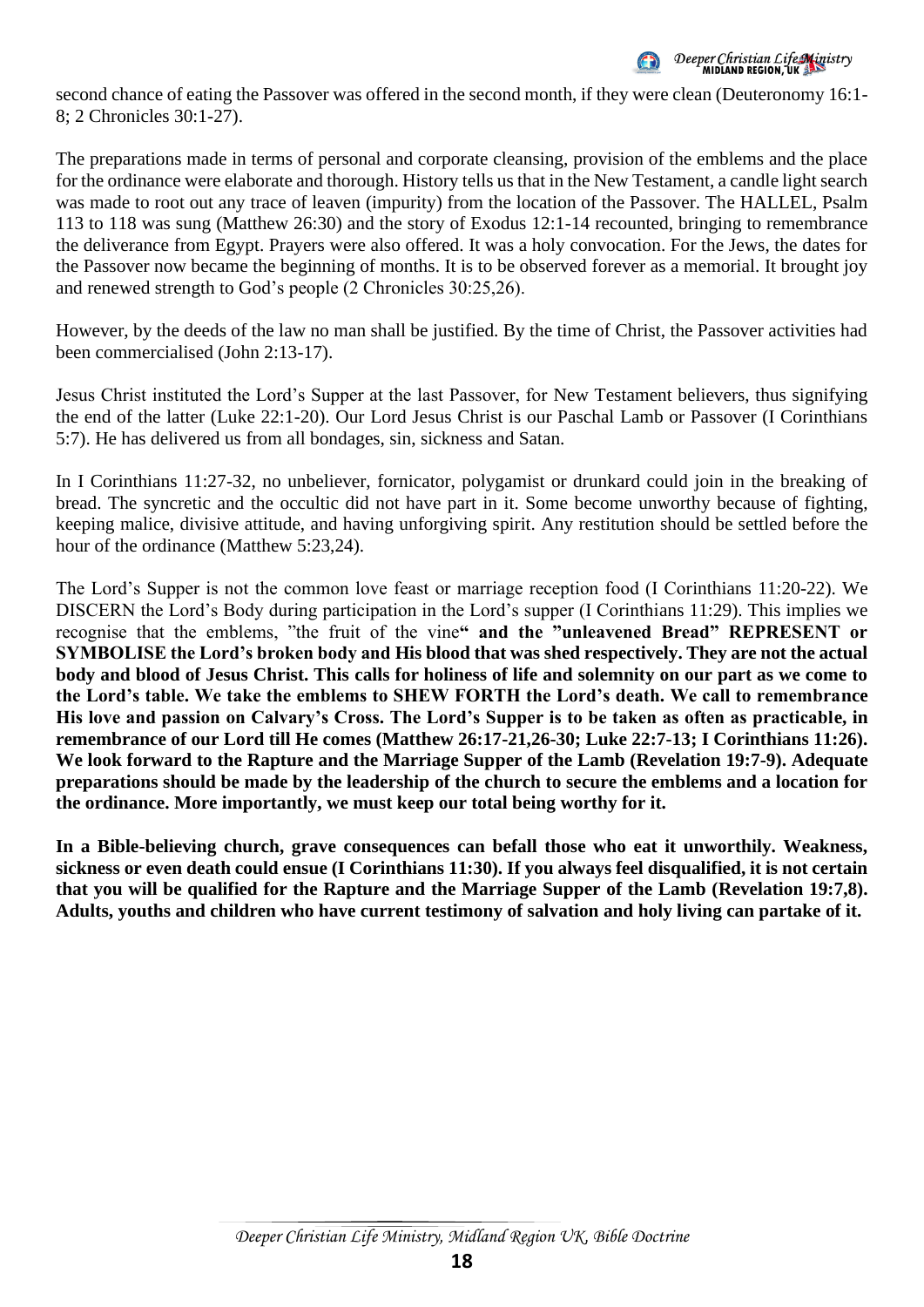

### **10 Entire Sanctification**

#### <span id="page-22-0"></span>**God's Word teaches;**

*That Entire Sanctification is a definite act of God's grace, subsequent to the New Birth, by which the believer's heart is purified and made holy. It cannot be attained progressively by works, struggle or suppression, but it is obtained by faith in the sanctifying blood of Jesus Christ. Holiness of life and purity of heart are central to Christian living - Luke 1:74,75; John 17:15-17; I Thessalonians 4:3,7,8; 5:22-24; Ephesians 5:25-27; Hebrews 2:11; 10:10,14; 13:11,12; Titus 2:11- 14; I John 1:7; Hebrews 12:14; I Peter 1:14-16.*

The doctrine of entire sanctification is central in the mind of the God-head. The doctrine is at the hub or nucleus of Christian teaching. What then is the meaning of the word, Sanctification? Sanctification is an English word which means: to make sacred or holy; to set apart for a holy or religious use; to make free from sin; to cleanse from moral corruption and pollution; the act of God's grace by which the affections of men are purified or alienated from sin and the world, and exalted to supreme love to God; to purify in order to prepare for divine service and for partaking of holy things; to free from the power of sin; being set free from the power of cancelled sin. It is a gracious work of the Holy Spirit - not of works, not of growth, not of death, not of purgatory - in those who are already in Christ. Sanctification is an operation of the Spirit of God. Those who have been regenerated and recreated in Christ, must of necessity be sanctified through the virtue of Christ's death and resurrection, and by His Word and His Spirit.

Sanctification is an instantaneous experience given to a believer to enable him cleave to God without the tendency to want to go astray or go away from the Lord. It is not a protracted or tedious process of growth. You do not grow INTO sanctification, but you can grow IN sanctification. We can never grow into what God must of necessity do for us. Again, sanctification is not brought about by death: to assume that is to say that death is no longer our last enemy to be destroyed (I Corinthians 15:26). Neither are we cleansed from the original stain (the nature we brought into the world) through Water Baptism. Entire sanctification is not of works, but it is the work of God, divinely wrought by the Holy Spirit.

'Holiness', 'Perfection' and 'Sanctification' are the definitive terms used interchangeably. Holiness means entire freedom from sin; wholeness, spiritual health, moral integrity and purity. Therefore, holiness means the absence of sin (Luke 1:74,75; Psalm 93:5; I Peter 1:16; Hebrews 12:14). 'Perfection' means that which is not lacking in that which it ought to have. The perfection which God requires and accomplishes in those who earnestly ask in faith is the purifying of our hearts to love every believer as Christ loves us, and to love our neighbours as ourselves. Nothing less than this is desirable and nothing more is required (Colossians 1:28). Entire sanctification is described as 'clean heart' or 'pure heart'. This descriptive term shows the experience in a way one can understand when it takes place in his heart (Psalm 24:3,4; Matthew 5:8). The Bible teaches that all of God's children can be like Jesus in separation from the world, in purity and in love. We must be inwardly pure and peaceful in order not to suffer defeat in our Christian life. A blameless life is a life in which God sees nothing to condemn. We may not be blameless to our contemporaries, but we can be blameless before God. God examines a sanctified heart and expects to always find all that it possesses to be in harmony with Himself. The heart of the sanctified is a throne on which God reigns without a rival; an empire wherein He exercises unchecked, undisputed dominion and authority.

How does the earnest seeker get sanctified? There must first be a definite separation and withdrawal from all sins and appearance of evil, immorality and all unclean things (I Thessalonians 5:22; 2 Corinthians 6:17; 2 Timothy 2:21). There must, second, be entire consecration. This is giving ourselves unto God in a vivid manner. First, we give ALL we are to God. Here, we no longer lay any claim to ourselves (Luke 9:60; Romans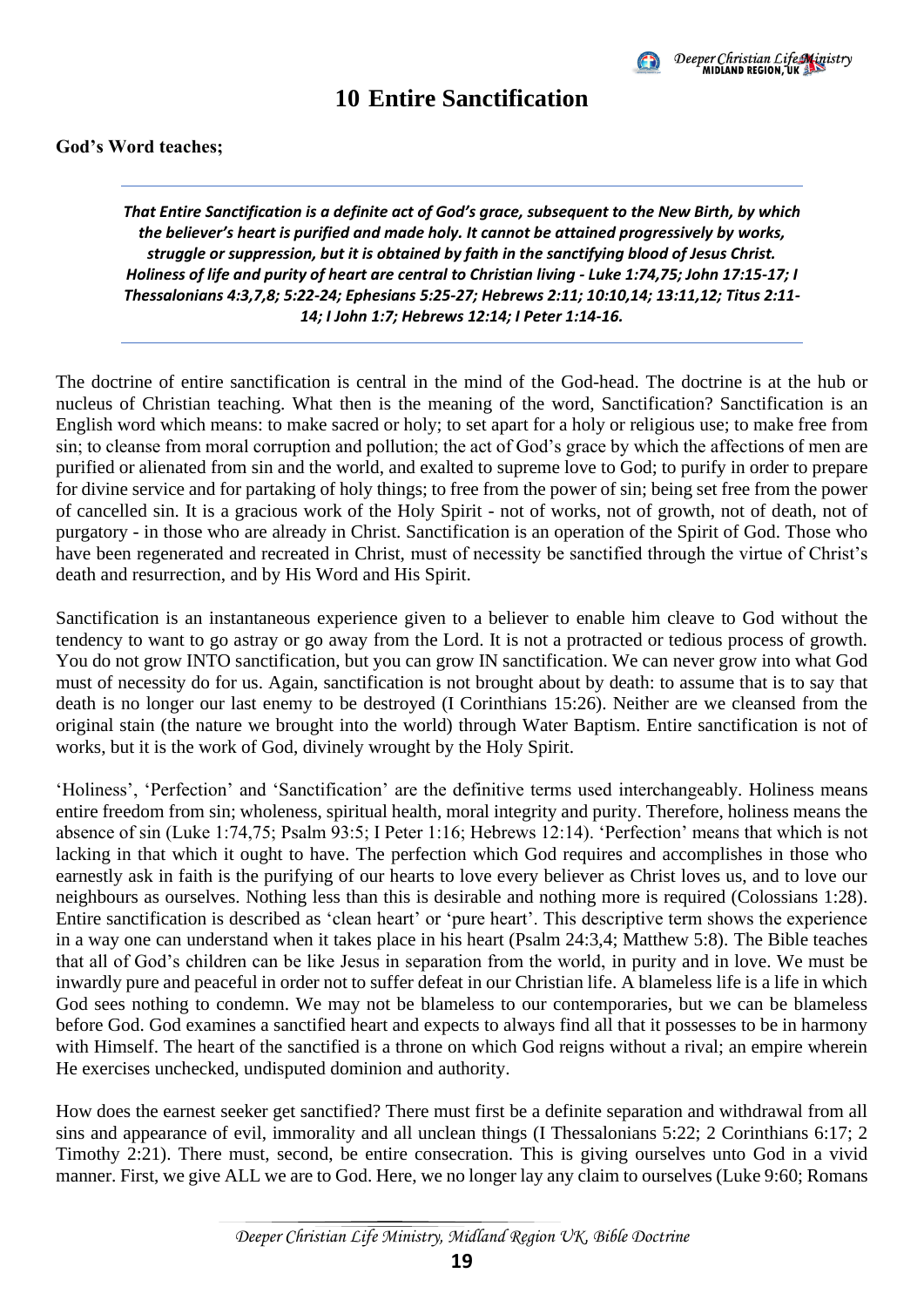

12:1-2). Second, we give our body unto the glory of God, not for any selfish motive or purpose in view, but with the consideration and knowledge that we are bought by the precious blood of Jesus. Third, we give ourselves for service (John 13:12-17). We should not only stress our being priests and kings unto God but also as being servants. Here, Jesus shows us how to consecrate and dedicate ourselves for service. Washing the feet was the work of a slave. So, we must learn to do the meanest job in the midst of believers and not waiting for compliments. Fourth, we must die to self. **"Verily, verily I say unto you, Except a corn of wheat fall into the ground and die, it abideth alone: but if it die, it bringeth forth much fruit"** (John 12:24,25). To consecrate is to come before God with our past, present, future personality, possession, wisdom, talent, intellect, money, influence, position in the family and in the church and dedicate all to Him. When we separate and dedicate ourselves unto God, He is readily willing to do His part and give us the definite experience of Entire Sanctification. This is the operation of God, a definite act of God's grace in believers' hearts (Hebrews 2:11; 13:12,13).

By what means of grace does the believer get into this experience? The means of sanctification includes: (a) the word of God (John 15:3); (b) the blood of Jesus (Hebrews 13:12,13); (c) Faith in the Lord (Acts 26:18); (d) the Spirit of God, and (e) God Himself (I Thessalonians 2:23). We do not get sanctified by studying the Word alone. We need to pray in faith for the experience. We must believe in its possibility before we can ask in faith. Also, we must realise that it is the will of God that we are made holy (I Thessalonians 4:3-8; I John 5:14,15). Without holiness, no man shall see the Lord. Holiness here is not just the judicial kind of holiness, but the practical holiness of which believers are partakers because they have surrendered their entire life unto God through Christ. This holiness does something in our hearts and it makes us live right. We must desire it (Mark 11:24), and ask with a genuine burning desire.

What should be our response to this doctrine? The Bible teaches that all believers can be wholly sanctified (I Thessalonians 5:23). We should not be guilty of taking away from the Word. This teaching places a great and solemn responsibility upon all preachers of the Word to teach this doctrine; be a partaker of the experience (I Timothy 4:12; 2 Timothy 2:6); endeavour to understand and know it through diligent study (2 Timothy 2:15; Titus 1:9); faithfully and effectively teach all believers without fear or compromise, for in all things of the Spirit, we should not withhold or withdraw the truth from our congregation (2 Timothy 2:2). Let us encourage all believers to partake of the blessing. This gracious Christian experience could be kept all through life provided that the recipient keeps abiding in Christ, watching and praying (John 15:4; Mark 13:32-35). Thus, believer must not grieve the Holy Spirit, or relapse into bitterness and harshness of spirit (Ephesians 4:30,31). He must not allow or engage in unprofitable conversation (Ephesians 5:3,4), unkind criticisms, evil speaking and fault finding, self-indulgence, prejudice, impatience, indolence, negligence, uncontrolled temperament, self-dependence and self-management. He must avoid developing or showing interest in objects of temptation.

Why should any Christian doubt the possibility of complete deliverance from sin? Jesus should not be limited as a Saviour. Complete deliverance from sin is Christ's purpose (Titus 2:11-15). The white lily grows up from a mire, but with no dust on it. Christians can grow up in this dirty world yet without spot on their lives (Romans 12:1,2). It is our privilege to be totally separated from this evil of the world. It is a promise from God that we should be purged and sanctified. **"Faithful is He that calleth you, who also will do it"** (I Thessalonians 5:24).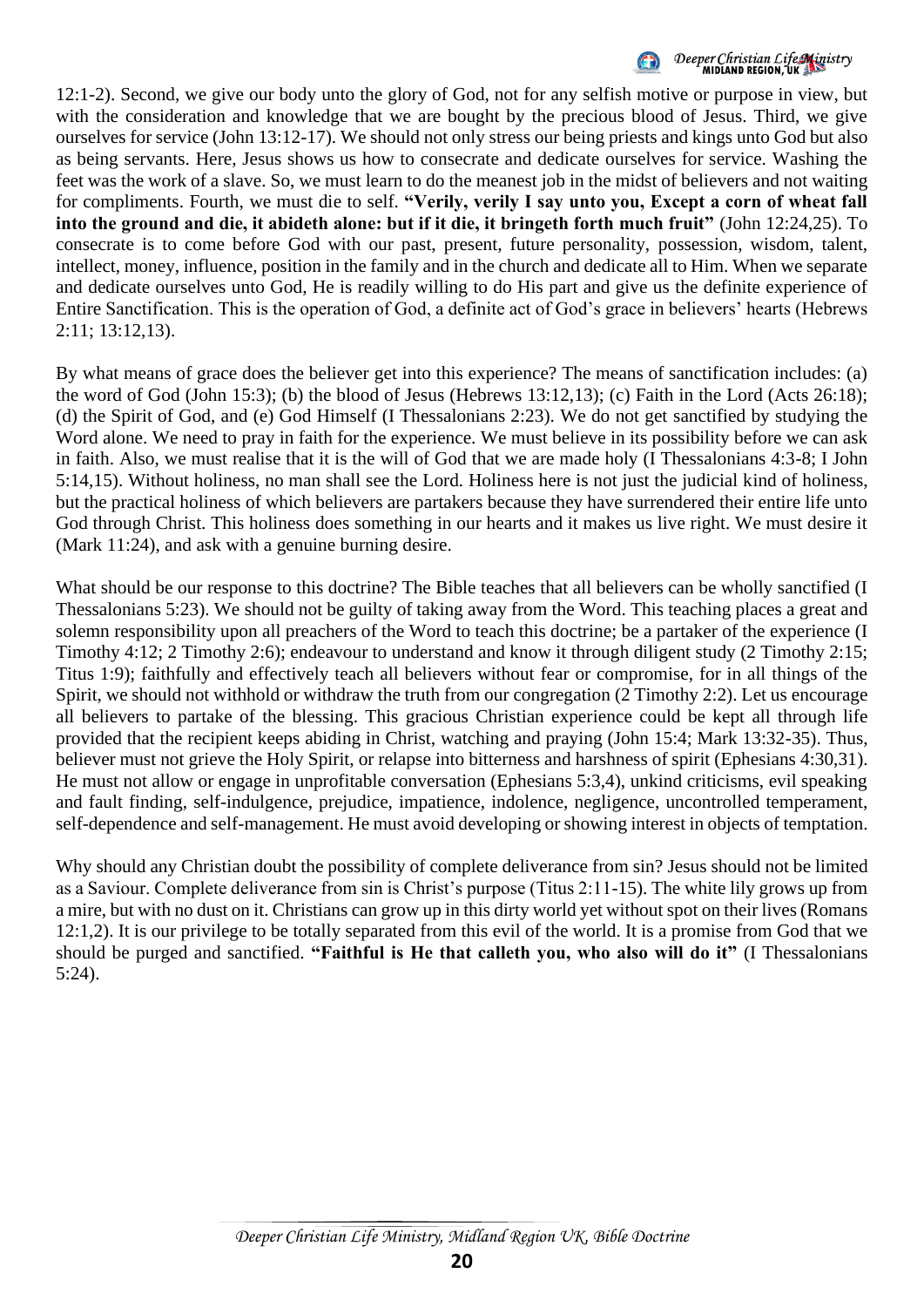

### **11 Holy Ghost Baptism**

#### <span id="page-24-0"></span>**God's Word teaches;**

*That the Baptism in the Holy Ghost is the enduement of power from on High upon the sanctified believer. It is "the promise of the Father" and when one receives this "gift of the Holy Ghost", it is accompanied by the initial evidence of speaking a language unlearned previously, referred to as speaking in tongues as the Spirit gives utterance - Matthew 3:11; Acts 1:8; Luke 3:16; 24:49; John 1:30-33; 7:37-39; 14:16,17,26; 15:26; 16:12-15; Acts 1:5-8; Mark 16:17; Acts 2:1-18; 10:44- 46; Acts 19:1-6. We do not teach or instruct people how to speak in tongues: the Holy Spirit gives utterance. We also stress the necessity of purity before power. The Gifts of the Spirit are for believers today - I Corinthians 12:1-31; 14:1-40.*

The baptism in the Holy Ghost is the enduement of power from on High upon the sanctified believer. It is the promise of the Father. When one receives this gift of the Holy Ghost, it is accompanied by the initial evidence of speaking a language unlearned previously, referred to as speaking in tongues as the Spirit gives utterance (Matthew 3:11; Acts 1:8; Luke 3:16; John 1:30-33; 7:37).

We do not teach or instruct people how to speak in tongues; the Holy Spirit gives utterance (Acts 2:4). Jesus Christ the great Teacher preached it and promised it (John 7:37-39; Luke 24:49; and Acts 1:4-8).

The Baptism in the Holy Ghost is not the new birth, salvation, conversion or regeneration (John 7:37-39; 14:17; 17:6-9,14-16; Luke 10:19-24; 24:49). It is not the sanctification experience (John 17:9; 17:21-23; Acts 2:1-4). Jesus prayed for the sanctification of His disciples and yet commanded them to wait for the enduement of power, the Baptism with the Holy Spirit. Moreover, sanctification is for purity whereas the Baptism with the Holy Spirit is for power.

It is also for illumination, feeling of joy, liberty and victory in prayer, self-denial or zeal (Luke 24:27,31- 32,44,45; Acts 8:8,14-17).

The Holy Spirit is not a mere impersonal force. He is not a mere power that we can get hold of and use. He is not a mere influence that we feel. He is a person who seeks to get hold of us and use us. The Holy Spirit is a Divine Personality who we must honour, worship, fellowship with and listen to. He is called the Holy Ghost, the Holy Spirit, the Spirit of Truth, the Spirit of the Living God, the Spirit of Christ, the Spirit of Holiness, the Spirit of Life, the Spirit of wisdom, the Spirit of your Father, the Comforter, the Eternal Spirit (Matthew 28:19; 2 Corinthians 13:14; Luke 11:13; Hebrews 9:14; I Corinthians 3:16; 2 Corinthians 3:3; I Peter 1:11; 4:14; Romans 1:4; 8:2). The Holy Ghost is eternal, omnipresent, omnipotent, omniscient, and holy. He is the Inspirer of the Holy Scriptures, the General Overseer of the militant Church, the Great Teacher, Helper and Guide of all the saints, the character Builder of all members of the Body of Christ (Hebrews 9:14; Psalm 139:7-10; Acts 10:38; Matthew 12:28; I Corinthians 2:10,11; John 14:17-26; 2 Corinthians 3:18; Galatians 5:22,23). The Holy Ghost is the third Person in the Trinity (I Corinthians 8:6; Ephesians 4:3- 6; Matthew 28:19).

The Holy Spirit:

- 1. Searches all hearts (John 16:8-11; I Corinthians 2:10,11).
- 2. Convicts of sin (John 16:7-11).
- 3. Regenerates (Titus 3:5).
- 4. Bears witness with us (Romans 8:14-16).
- 5. Adopts into God's family (Romans 8:15).
- 6. Helps and gives victory in temptation (Romans 8:2,26-27).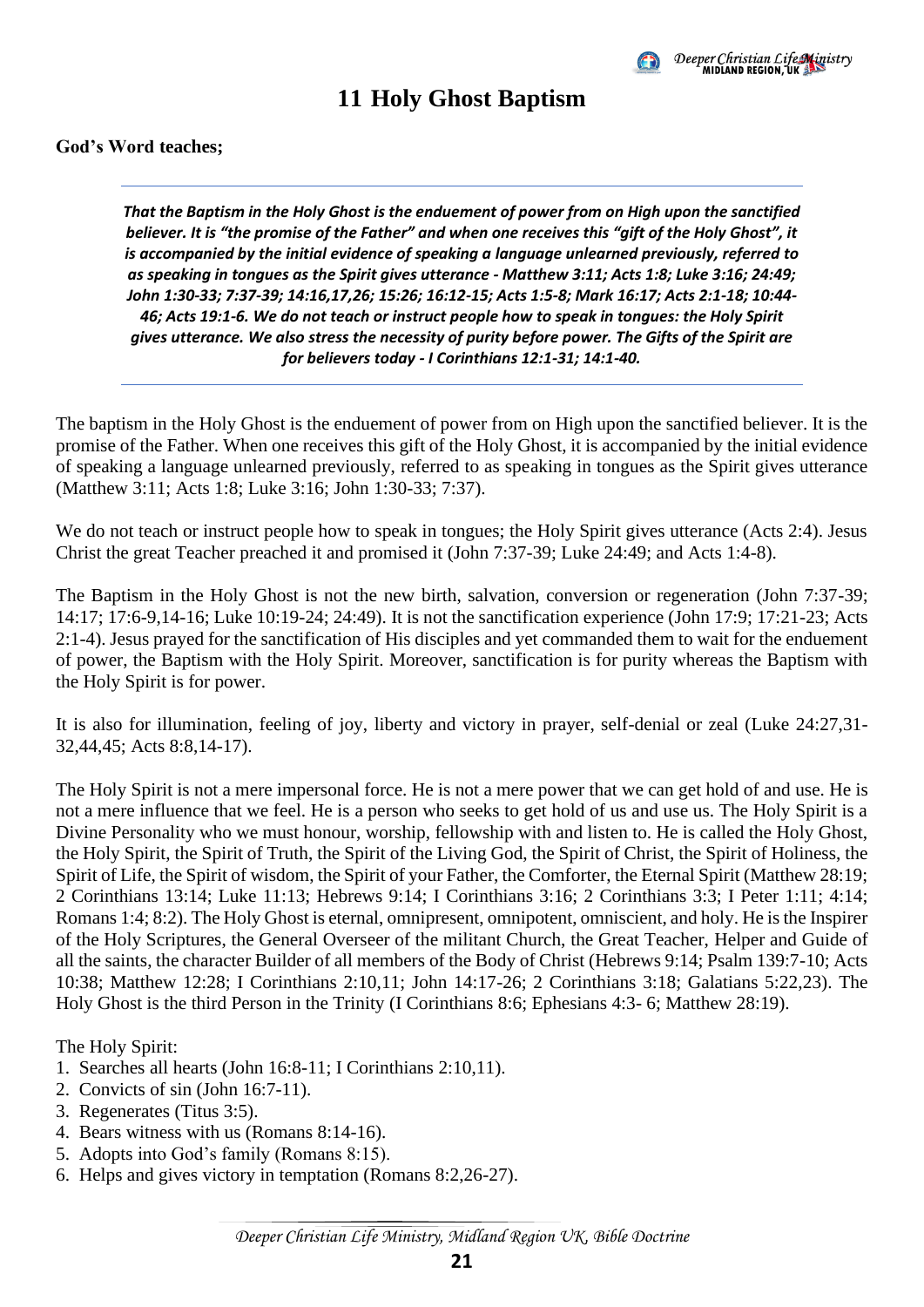- 7. Helps in prayer (Romans 8:26,27; Zechariah 12:10).
- 8. Fills believers with joy, peace and boldness (Acts 13:49-52).
- 9. Sanctifies (Romans 1:4; 5:5).
- 10. Quickens and heals our body (Romans 8:11).
- 11. Comforts, counsels and commands (Isaiah 11:1,2).
- 12. Intercedes for saints (Romans 8:26,27).
- 13. Illuminates and inspires (2 Peter 1:21).
- 14. Searches and reveals the deep things of God (1 Corinthians 2:9-12).
- 15. Teaches (John 14:26).
- 16. Guides into all truth (John 16:13).
- 17. Creates (Psalm 104:30).
- 18. Empowers (Acts 1:8).
- 19. Directs gospel work (Acts 8:26-29).
- 20. Confirms the gospel (Hebrews 2:3,4).

The mighty outpouring of the Holy Spirit is promised to all flesh; and those who meet God's conditions can receive God's abundance (Isaiah 44:3; Ezekiel 36:25-27; Joel 2:28,29; John 7:37-39. Few (very few) of the Old Testament saints had the bulk of theSpirit upon them for some special tasks that the Lord gave them to do. The rest majority of the Israelites lived all their lives without the "special privilege" of having "the Spirit upon" them. Even those who had this privilege did not all enjoy His continuous abiding presence (Numbers 11:25; 24:2; Judges 3:10; 6:34; 14:6; I Samuel 10:9,10; 16:13; 2 Peter 1:21).

There were great expectations and a "diligent searching" by the Old Testament prophets. They looked forward to the glorious Gospel days in which we live. Even the angels dared to look into these things.

In as much as Christ's incarnation, birth, life, dominion, rejection, suffering, meekness, death and resurrection were all foretold, and the messianic prophecies were fulfilled in every detail, so also, will all prophecies concerning the outpouring of the Holy Spirit must be fulfilled.

Today, we can all receive the Spirit in baptismal measure. We can be baptized in the Holy Spirit if:

1. We thirst - have strong desire (Isaiah 44:3; John 7:37,39).

2. We receive "a new heart", "an heart of flesh", renewal of "the stony heart", "circumcision of heart" (Ezekiel 36:26,27).

3. We have "faith" to "receive" (Galatians 3:2,14; Mark 11:22,24).

4. We pray to receive (Luke 11:13).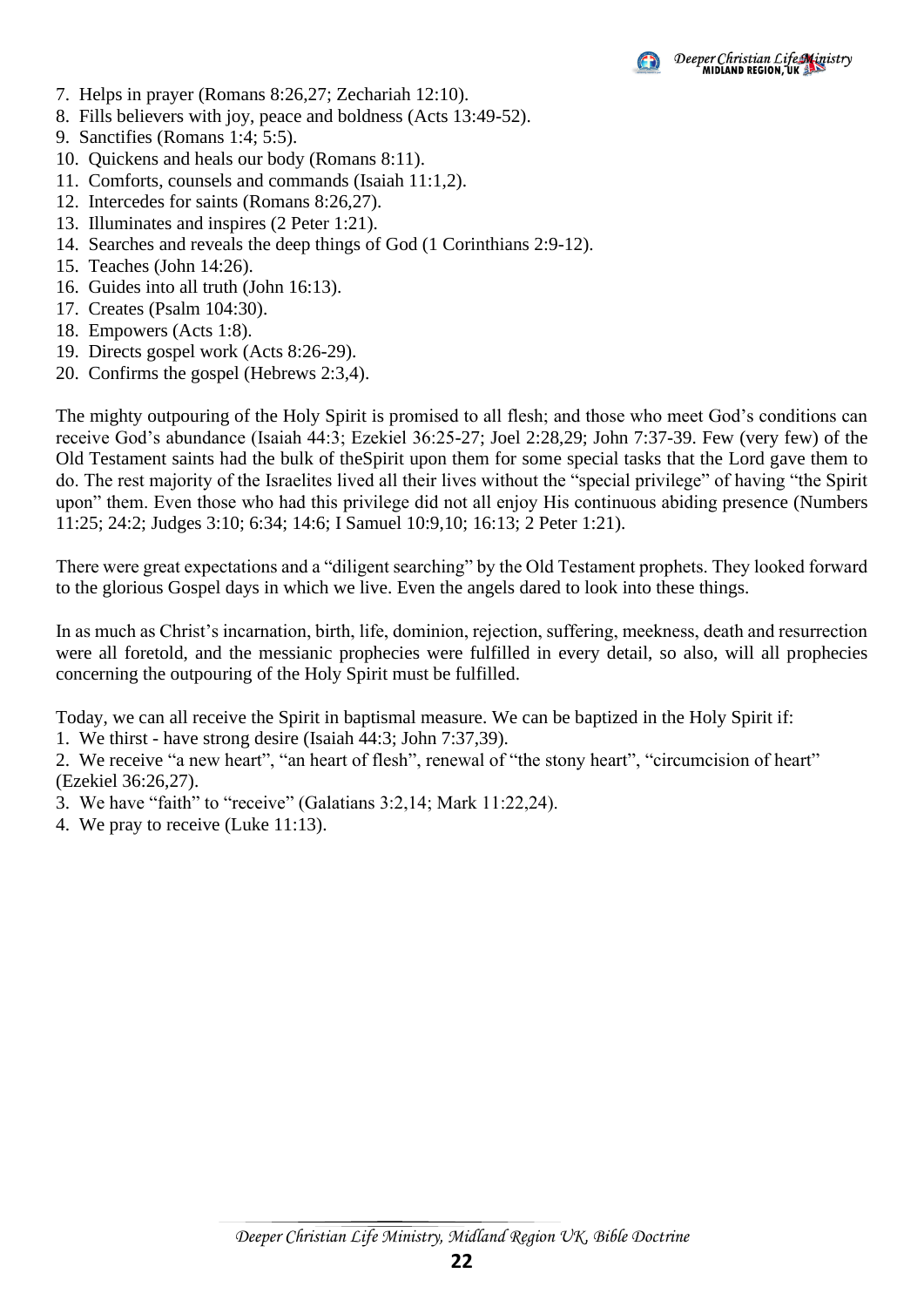

### **12 Redemption, Healing and Health**

<span id="page-26-0"></span>**God's Word teaches;** 

*That Redemption from the curse of the law, Healing of sickness and disease as well as continued Health are provided for all people through the sacrificial death of Jesus Christ - Exodus 15:26; Deuteronomy 7:15; Psalm 103:1-5; Proverbs 4:20-22; Isaiah 53:4,5; Matthew 8:16,17; I Peter 2:24; Mark 16;15-18; Luke 13:16; John 14:12-14; 10:10; Acts 10:38; James 5:14- 16; 3 John 2 Galatians 3:13,14.*

Redemption is a release or liberation from captivity or death by paying a price called a ransom. It simply connotes buying back unto freedom someone in servitude, slavery or captivity. The fall of man brought all human race under sin, Satan and condemnation. This was the result of man's disobedience to God, and the consequence of the broken law. Man lost his purity and favour with God in the fall. Man cannot, by himself, regain it. The whole creation was brought under the curse and all men (in Adam) became sinners and captives to sin, Satan and sickness (Romans 5:12). Consequently, man being under the sentence of death, could not pay his own death penalty and live again to enjoy freedom from sin and carry out the divine purpose for which he has been created. God then undertook the redemption of man by sending His only begotten Son, Jesus Christ to die in man's place. He, being capable, of redeeming man, met the demands of the law and became the legal substitute by paying the redemptive price for those who are condemned to death for breaking the law. This is absolute protection from eternal punishment through the blood of the perfect and spotless substitute (Exodus 12:13; John 3:16; Ephesians 1:7; Romans 3:24; Revelation 5:9; Romans 8:3; Isaiah 53:4- 8; I Corinthians 6:20; 7:23; Matthew 26:28; I Peter 1:18-21). It is Christ who bore the curse of the law and suffered its condemnation of death in our stead. No sinner can be acquitted except he accepts Christ as his Redeemer (Acts. 4:12).

Man's redemption is not limited to removal of guilt; it covers all consequences of the broken law which are sickness, disease and satanic oppression. Healing of sickness and disease as well as continued health are provided for all men through the sacrificial death of Jesus Christ. In the Old Testament, there was a divine plan by which God heals all those who were in covenant relationship with Him. It is not everyone that can enjoy this unfailing healing and health plan made by God for all mankind based on the fact that not all men are in covenant relationship with Him. The promise to keep the Israelites from diseases by which the Egyptians were afflicted was made at the instance of the healing covenant Israel made with God. Diverse sickness, pestilences and plagues came upon them when they disobeyed God and broke His covenant (Deuteronomy 28:28-61; Psalm 107:17-20). But when they repented and prayed, fulfilling the covenant conditions, they were healed (Numbers 21:4-9; 2 Chronicles 7:13,14; Psalm 107:17-20). God is in the business of healing today where the conditions of the covenant are met.

Jesus not only bore our sins, He also bore our sickness and diseases. He became our sickness-Bearer in exactly the same way He became our sin-Bearer. Christ was scourged and striped for our healing; nailed to the cross for our sin (John 3:14; 12:22- 23; Isaiah 53:4,5; Matthew 8:16,17; Psalm 103:2,4). The Holy Spirit concluded by saying, **"Christ hath redeemed us from the curse of the law "** (sickness - pestilence, fever, cancer, ulcer, boils, as well as nameless sicknesses found in people's life today and other infirmities recorded or not recorded in scriptures) (Deuteronomy 28:15- 29,58-61; Galatians 3:13; Deuteronomy 7:12-15). Christ has been made manifest to destroy the works of the devil (I John 3:8; Acts 10:38; Hebrews 13:8).

Divine healing and health, like salvation has remained the right of every child of God. It is a vital part of complete salvation once we belong to the commonwealth of Israel and not strangers to the covenant of promise (Matthew 15:26-28; Ephesians 2:12-21; I Peter 2:9,10). Sickness in whatever form is of the devil. God calls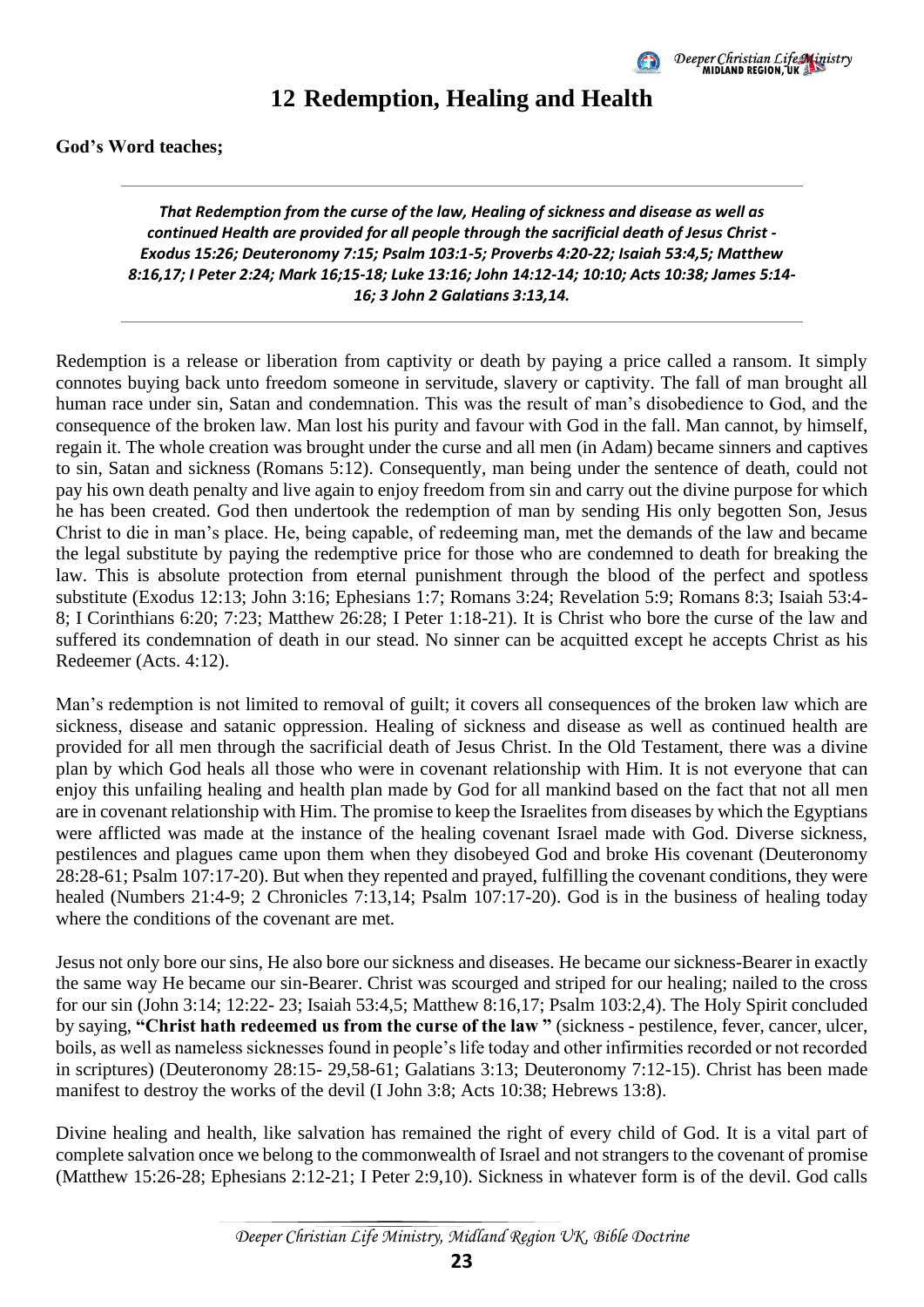

it captivity (Job 42:10), Jesus calls it bondage (Luke 13:16,12) and the Holy Spirit calls it oppression (Acts 10:38). The victory of Jesus is our victory. He did nothing for Himself. He conquered sin, Satan, disease and sickness on our behalf. He shares His victory with all who will repent and believe on His name. He bore our infirmities, sicknesses and diseases so that we could claim full release and deliverance. But disobedience to God's word, misuse of tongue and unbelief will make the covenant of no effect. For the people of God, no more can anyone enjoy the blessing of healing without a current relationship with God through Christ, obedience to the Word of God and fulfilling the terms and conditions for healing (Exodus 15:26; 23:25,26; Deuteronomy 7:12-15,6-9; Psalm 91; Isaiah 1:19; Mark 2:5,9,11; 3 John 2).

It then goes without saying that "curse causeless shall not come ...." Most often, infirmities come as a consequence of disobeying God (Genesis 20:1-18; I Chronicles 10:13), through Satan, the very source of sickness and affliction (Job 2:6,7; Matthew 4:23,24; John 10:10; 8:44; 5:14; Acts 10:38), backsliding (2 Chronicles 16:12-14; Matthew 12:43-45), misuse of the tongue (Numbers 21:4-6; 11:1-3; 12:1-10), sin, covetousness or merchandising God's gift (2 Kings 5:20-27); rebellion (Psalm 107:17- 20; Deuteronomy 32:39-41) or even breaking God's law of nature. The Scripture reveals that evil spirits, devils and demons also assist Satan in its destructive work on human bodies. They possess, oppress, afflict, torment, obsess people and cause dumbness and deafness (Matthew 9:32,33; Mark 9:25-27), blindness (Matthew 12:22), grievous vexation and torments (Matthew 15:22), lunacy (Matthew 4:24; Luke 9:38-42) and suicide (Matthew 17:15). Satan and his cohorts gain entrance into men when men sin, consult with familiar spirits, practise palm reading, magic, witchcraft, fortune telling, not guarding the mind or refusal to resist the devil. As long as you have any of the devil's property, he will stay around you. Renounce and destroy the works of the devil for total emancipation from his claws (1 Peter 1:1,13; 5:8,9; Acts 19:18,19).

The Bible sets forth the conditional precedence to enjoying the benefits and blessings of our relationship with God, which are our redemptive rights: genuine conversion (Psalm 103:2-5; Matthew 13:15; Mark 9:23; Matthew 21:21,22; Mark 11:22-24; John 14:12; James 1:6-8), obedience to God and His Word (Exodus 15:26; 23:25,26; Proverbs 4:20-22); abiding in Him (Psalm 91:1-7; John 15:1-7); making peace with fellow men (Mark 11:22-26; James 5:14-16; Genesis 20:14), serving God in holiness (Exodus 23:25,26; Colossians 2:6,7; John 5:14; I John 3:21-22), and appropriating the benefits of Calvary through prayer of faith (2 Peter 1:3,4; Hebrews 6:18; I Peter 2:24; James 1:16,17; Hebrews 13:8; Matthew 8:17). From the foregoing, God heals those who are under His healing covenant (Psalm 105:37; 2 Chronicles 30:18-20) by His Word (Psalm 107:20; Hebrews 4:12; Matthew 8:8), through His Mercy (Matthew 20:30-34), by His Power (Matthew 28:18; Colossians 1:16,17; Luke 5:17), by His Spirit (Acts 10:38; Isaiah 61:1,2; Luke 10:18,19; Romans 8:2,11; Matthew 12:28), in His Name (Acts 3:6; Luke 10:17,18; Mark 16:17,18; Proverbs 18:10; Philippians 2:9-11), by His Will (I John 5:14,15; John 5:30; 3 John 2). What a sure word of prophecy! No need therefore for private interpretation; according to your faith it shall be done unto you.

It is then left with every believer to fulfil the terms of the divine conditions in order to live in the reality of this marvellous provision. Healing and health is for us today. We can lay claim boldly to this redemptive grace: not with uncertainty, but with confidence of faith and prayer to get healed and remain healthy all the days of our lives. Now, we are redeemed, purchased, bought back again to be God's peculiar possession (Acts 20:28; I Corinthians 6:20; 7:23; Obadiah 17). We shall live to possess our possession.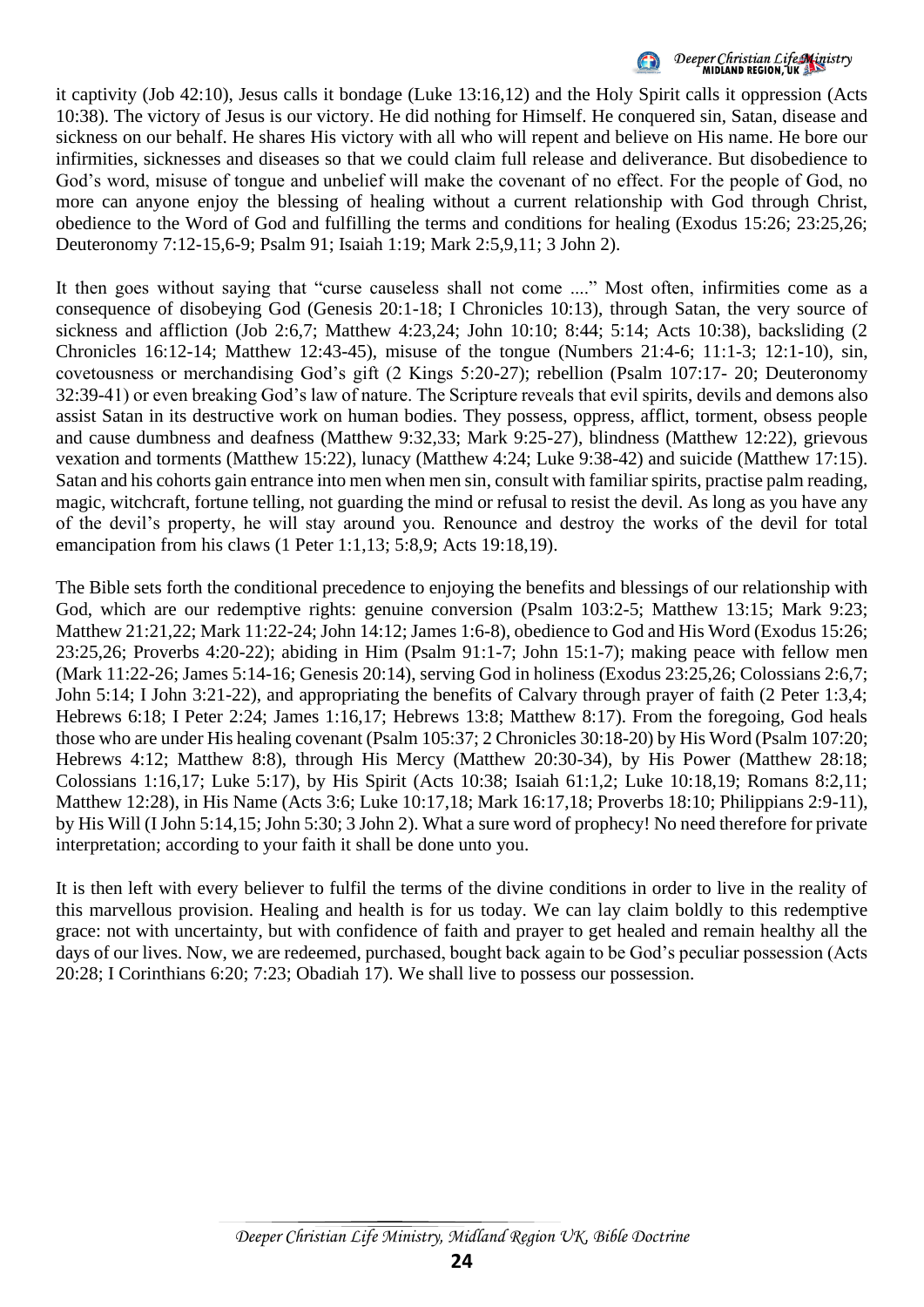

#### **13 Personal Evangelism**

#### <span id="page-28-0"></span>**God's Word teaches;**

*That Personal Evangelism is a God-given and God-ordained ministry for every believer. Jesus commanded and God requires every believer to be a compassionate and fruitful soulwinner, bringing others to Christ - Matthew 28:19,20; Mark 16:15; Luke 24:46-49; John 17:18; Acts 1:8; 1- 4; Psalm 126:5,6; Proverbs 11:30; Daniel 12:3; Ezekiel 3:17-21.*

Personal Evangelism is a God-given and God-ordained ministry for every believer. The Greek word "evangellion" (gospel) actually means Good News. It is good news from a loving God to a lost world that, through the death, burial and resurrection of Christ, there is salvation (John 3:16,17). Personal evangelism is the person-to- person sharing of this good news of salvation with the aim of soul-winning - leading the sinner to repent and turn wholly to God through Jesus Christ, the Saviour (John 1:40-42; Acts 8:26-37). Jesus commanded and God requires every believer to be a compassionate and fruitful soul-winner (Matthew 28:19,20; Mark 16:15; Acts 1:8). Although mass evangelism is good and necessary, it will never take the place of personal evangelism. Illustrating the efficacy and superiority of personal evangelism, one godly man said, "If you had one hundred empty bottles before you, and threw a pail of water over them, some would get a little in them, but most would fall outside. If you wish to fill the bottles, the best way is to take each bottle separately and put a vessel full of water to each bottle's mouth". Another man of God said, "The world is never going to be brought to Christ whole-sale, but one by one. Men are not born collectively, they do not die collectively, they do not accept or reject Christ collectively."

Personal evangelism is essential and mandatory because (a) Jesus commanded it (Mark 16:15; Matthew 28:19,20); (b) God is happy with its result (Luke 15:10); (c) Jesus did it (John 4:21-30; Matthew 4:19); (d) God the Father started it (Genesis 3:9); (e) Jesus prayed for the believers' sanctification to make personal evangelism effective (John 17:17,18); (f) The Holy Spirit is given because of it (Acts 1:8); (g) Jesus Christ willed it (Matthew 4:19); (h) It is the heart desire of God (Ezekiel 33:11; 2 Peter 3:9); (i) Jesus' earthly ministry illustrates it (Luke 19:10); (j) The early apostolic church practised it (Acts 8:30-37; Mark 16:20; Acts 8:4); (k) It is a mark of true wisdom (Proverbs 11:30); (l) Every genuine believer is equipped for it (John 1:37-45; 4:28,29); (m) It is the primary purpose for our salvation (John 15:16; 20:21); (n) There is great reward for those who carry it out (Daniel 12:3); (o) The harvest is plenteous but labourers are few (Matthew 9:36,37; John 4:35-38); (p) Life is short while eternity is endless (John 9:4; I Corinthians 7:29-31); (q) Souls are precious to God (Matthew 16:26; Mark 8:36,37; Psalm 49:6-9); (r) Hell is the end of all who die in sin (Mark 9:43- 48; Psalm 9:17; Revelation 20:10-15); (s) Powers of darkness and cults are growing (2 Timothy 3:13; I Timothy 4:1); (t) Neglect hinders prayers and progress (Proverbs 21:13; 24:11,12); (u) It can be done without any expense. No loudspeakers and microphones are needed. No permission from the government, church or school is needed for the use of their compound (Acts 8:4). Finally, (v) There are tremendous possibilities in personal evangelism when pursued vigorously and scripturally. It produces abundant results through the law of spiritual multiplication. For instance, if a church of 100 dedicated and witnessing members will share the gospel with the unsaved, each member with effective follow-up will, within a period of four months, disciple a new convert till he becomes a soul winner. If each convert were in turn to win one person to Christ, for example, spending four months helping him to grow in faith, and then each of them in turn were to win another soul, there would be in one year four hundred Christians. If they spend four months with the new converts and if each of the four hundred believers wins another, they would be eight hundreds. Continuing in that schedule, the membership of the church would be over three million in five years. Precisely, if there were only one Christian in the world and he worked a year, and won a friend to Christ, and if these two continued each year to win another, and if every man they led into the kingdom of God continued to win another, then, in thirty years, every person in the world would be won for Christ.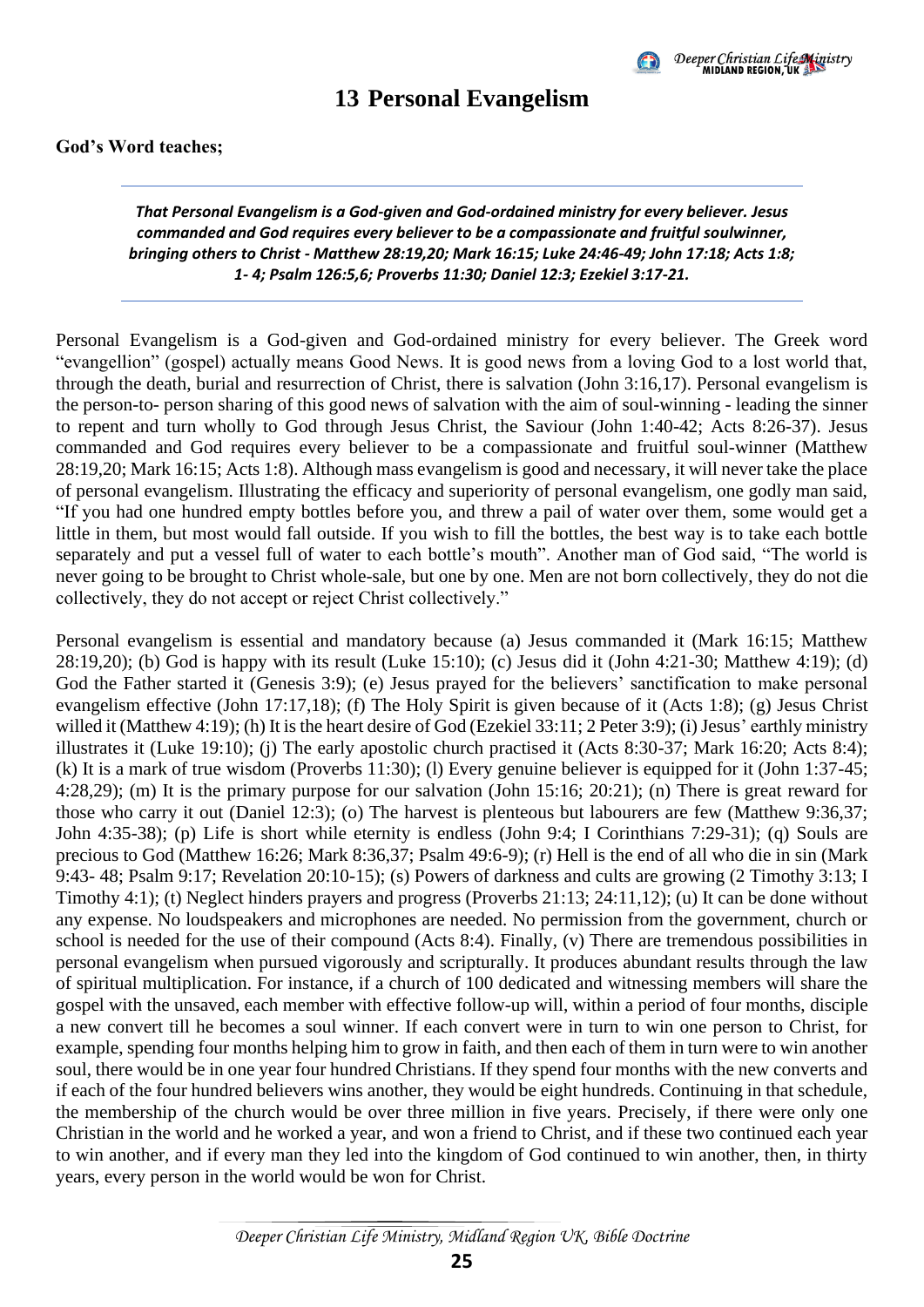

### Deeper Christian Life Ministry<br>MIDLAND REGION, UK

To be involved in personal evangelism, personal experience of conversion is indispensable (2 Timothy 2:6,7, 19-21; 2 Corinthians 5:17). Also, the soul-winner must live a holy life (2 Timothy 2:4; Isaiah 52:11). Secondly, the true soul-winner must have a strong, unshakable conviction (John 9:4; I Corinthians 9:16; Acts 26:22- 24; 21:8-14). He must, therefore, see himself as an ambassador of Christ (2 Corinthians 5:19,20) and must thus devote his time, talents, strength and money to the furtherance of the Gospel. The world will never see Christ again until He comes back in judgment, except as it sees Him in us. There should therefore be a strong conviction about God, the Bible, salvation, Christ's death, resurrection and His second coming. Thirdly, the soul winner must accept that the responsibility of preaching the gospel is not optional but a debt (Romans 1:14; Proverbs 24:11,12; Ezekiel 33:6; I Corinthians 9:16). Furthermore, there is need for a deep, burning Christ-like compassion (Matthew 9:36; Romans 9:1-3; 10:1). This should be the basis for the sacrifices we make, effectual fervent prayers we offer, tears we shed and hardship that we endure for the souls of men to be won to the Lord.

Specifically, there must be quite a lot of secret praying because there is no substitute for expectant, secret waiting upon God for the outpouring of the Holy Spirit, for wisdom, strength and power, and for courage, hope, faith and a glowing, burning and appropriate message from God (2 Timothy 1:7). This prayer must be importunate to open the hearts of men to God (Psalm 2:8). The soul-winner must be skilful in the use of the Word which is the sword of the Spirit (Ephesians 6:17; 2 Timothy 2:15). He must also have a definite message, and recognize first that the Gospel is a fact that must be told cheerfully; and an enthrusted fact, that should be told faithfully. The soul-winner must preach the gospel with earnestness, love, simplicity, tact and wisdom (1 Corinthians 9:20-23; 2 Timothy 2:24-26). He must not give in to discouragement.

Opportunities for personal evangelism abound daily on the streets, hospitals, motor parks, bus stops, inside the bus or taxi, prisons, homes of neighbours, schools, markets, etc. The soul-winner does not wait for a perfect opportunity as every situation is an opportunity (Ecclesiastes 11:4,6; 2 Timothy 4:2). An effective way of conducting personal evangelism is through friendship. Friendship evangelism is the art of leading a soul to Christ by cultivating his friendship. Deed of kindness, love, service and friendliness can be the bait that will get a sinner interested in the gospel message. The soul-winner must do things that will demonstrate that he cares for the person's earthly welfare as well as his eternal soul. Friendship evangelism reflects genuine and true Christlike love in action. Jesus Christ our Lord did not count it ungodly to dine with sinners (Luke 19:5- 7). Tracts, cassettes, good books, magazines and even letter writing could be employed for personal evangelism. When do we start personal evangelism? Now (John 4:35). This is because we cannot be guiltless before God if we neglect it (Ezekiel 3:18,19). Millions of souls are rushing towards a lost eternity. Believers must, therefore, throw aside all flimsy excuses as there is no trouble too great, no humiliation too deep, no suffering too severe, no labour too hard, no expense too much in saving souls. We must arise therefore, pray and do the work.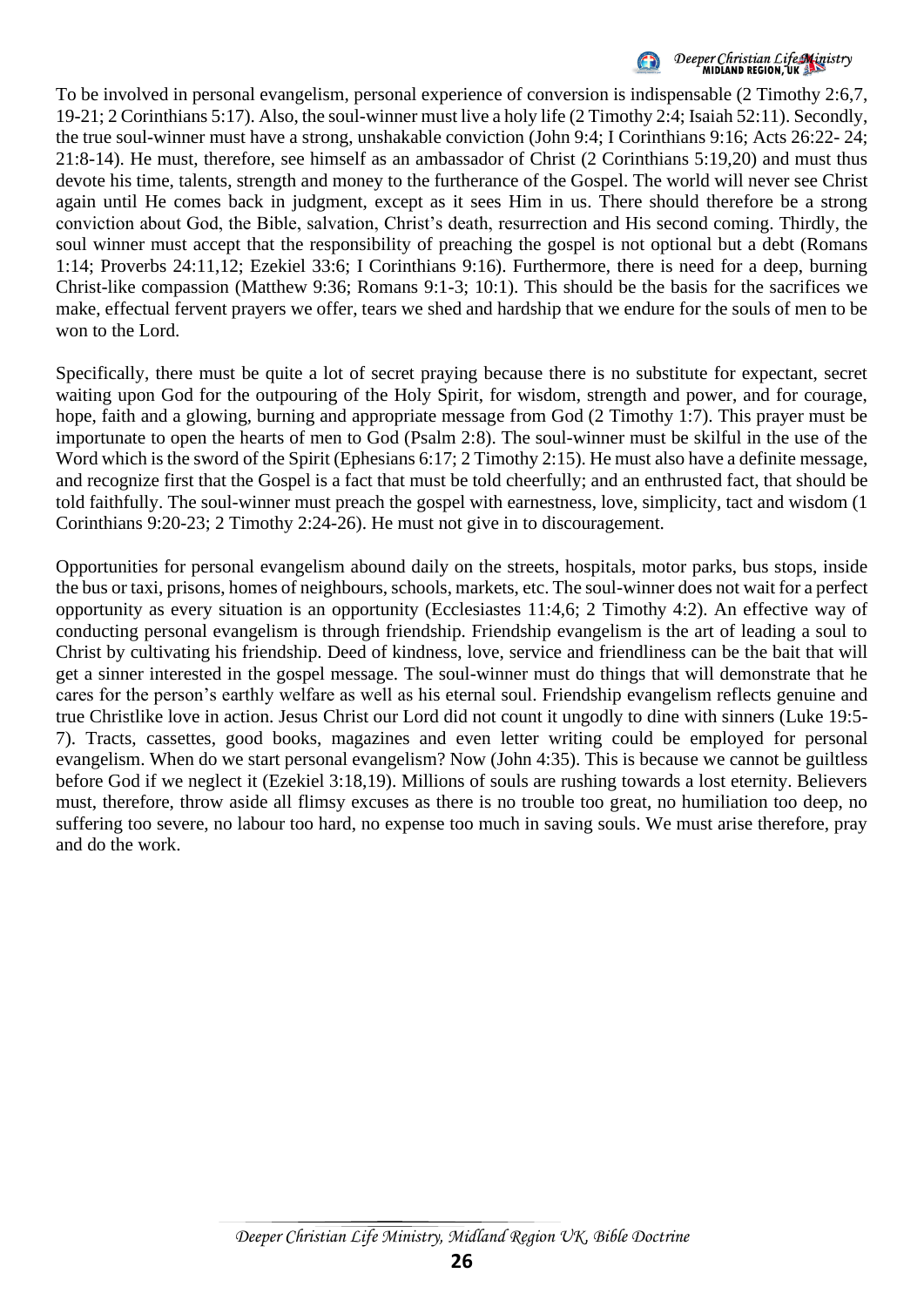

### **14 Marriage**

#### <span id="page-30-0"></span>**God's Word teaches;**

*That Marriage is binding for life. Monogamy is the uniform teaching of the Bible. Polygamy is contrary to God's perfect will and institution. Also, under the New Testament dispensation, no one has a right to divorce and remarry while the first companion lives. When a person becomes con- verted, necessary restitution, on this line, must be done without delay if he has married wrongly. Genesis 2:24; Deuteronomy 7:1-4; Job 23:11-13; 2 Corinthians 6:14-18; Proverbs 31:10- 31; Malachi 2:14,15; Romans 7:2,3; Ephesians 5:31-33; Matthew 5;31,32; 19:3-9; Mark 10:2-12; Luke 16:18; John 4:15-19; Genesis 20:3-7.*

Marriage is a holy union, a living symbol, a precious relationship that needs tender self-sacrificing care. It is God's idea and not a derivative of any culture. It is a gift from God to man and it has three basic aspects: (i) The man leaves his parents, and in a public act, pledges himself to his wife; (ii) The man and woman are joined together by taking responsibility for each other's welfare and by loving the partner above all others; (iii) The two become one flesh in the intimacy and commitment to the wonderful union which is reserved for marriage. By so doing, marriage provides the needed fellowship, comfort, companionship and partnership. It is one of God's methods to keep men and women free from fornication and immorality. With very few exceptions, most men and women are to marry. These few exceptions are to receive God's guidance and are not to be the product of infantile decisions, misguided imitations, faithless consecration or frivolous religious compassion (Genesis 2:18-20, 22-24; Matthew 19:4,5; Ephesians 5:31; I Corinthians 7:1,2,25-29,32).

Marriage is part of God's plan to raise the Christian family. But the believer is not to go searching for a wife or husband, neither are they to resort to the abominable method of 'sampling' or 'picking and choosing'. And the Lord God, said, **"It is not good that the man should be alone; I will make him a help meet for him "** (Genesis 2:18). God seems to be saying, " I am not going to allow the man to choose for himself". **"And the rib, which the Lord God had taken from man, made He a woman and brought her unto him "** (Genesis 2:22). God did not bring a girl, an immature female or a teenager, but He brought a woman - (intelligible, sensible and mature) unto the man. He brought a perfect fit - two of a kind! God still leads His children to His will in marriage today. He does this through (i) His Word (Psalm 119:105,130; 2 Timothy 3:16,17), (ii) the inner voice of the Holy Spirit, prompting, directing, influencing or checking (John 10:4,5,27; Romans 8:14; Proverbs 20:27; I Samuel 9:15-21; 16:12,13; Joel 2:28,29; Acts 9:10-15). However, any revelation that is received must be diligently compared with the Scripture. If any revelation, visions or dreams contradict the Scripture in anyway, such revelations, visions or dreams are to be rejected as false (Isaiah 8:19,20; Jeremiah 23:21-32; 2 Corinthians 11:13-15; Revelation 22:18,19). Once the will of God is known, believers are to seek and obtain their parents' consent before going on with any further plans (Genesis 24:15-29; 34:3-12; Exodus 22:16; Deuteronomy 7:3; I Samuel 18:20,21; I Corinthians 7:36-38).

It is ungodly for any believer to elope with a woman or man no matter the divergent and unyielding stance of their parents (Genesis 31:20-51). People in such a situation must pray and trust in the Lord who gave the revelation of His will, to finish the work, for **" with God all things are possible "** (Mark 10:27; Psalm 37:4; Philippians 4:6; Proverbs 21:1). Thereafter, payment of bride price or dowry shall be executed in line with the Scripture. It is an ungodly practice to borrow money or go into debt to impress the woman's parents or invitees. It is also considered sinful for two people to live together without meeting the requisite obligations to their parents (Exodus 22:17; I Samuel 18:25-27; Hosea 3:2,3; 1 Corinthians 14:40; Romans 13:7,8). The parents' consent will lead, naturally, to a period of courtship to be determined by the church leadership but preferably not longer than nine months. This affords the intending couple the opportunity to understand each another and plan for the future together. It is a time to be spent together not in secrecy but in the home of a Christian family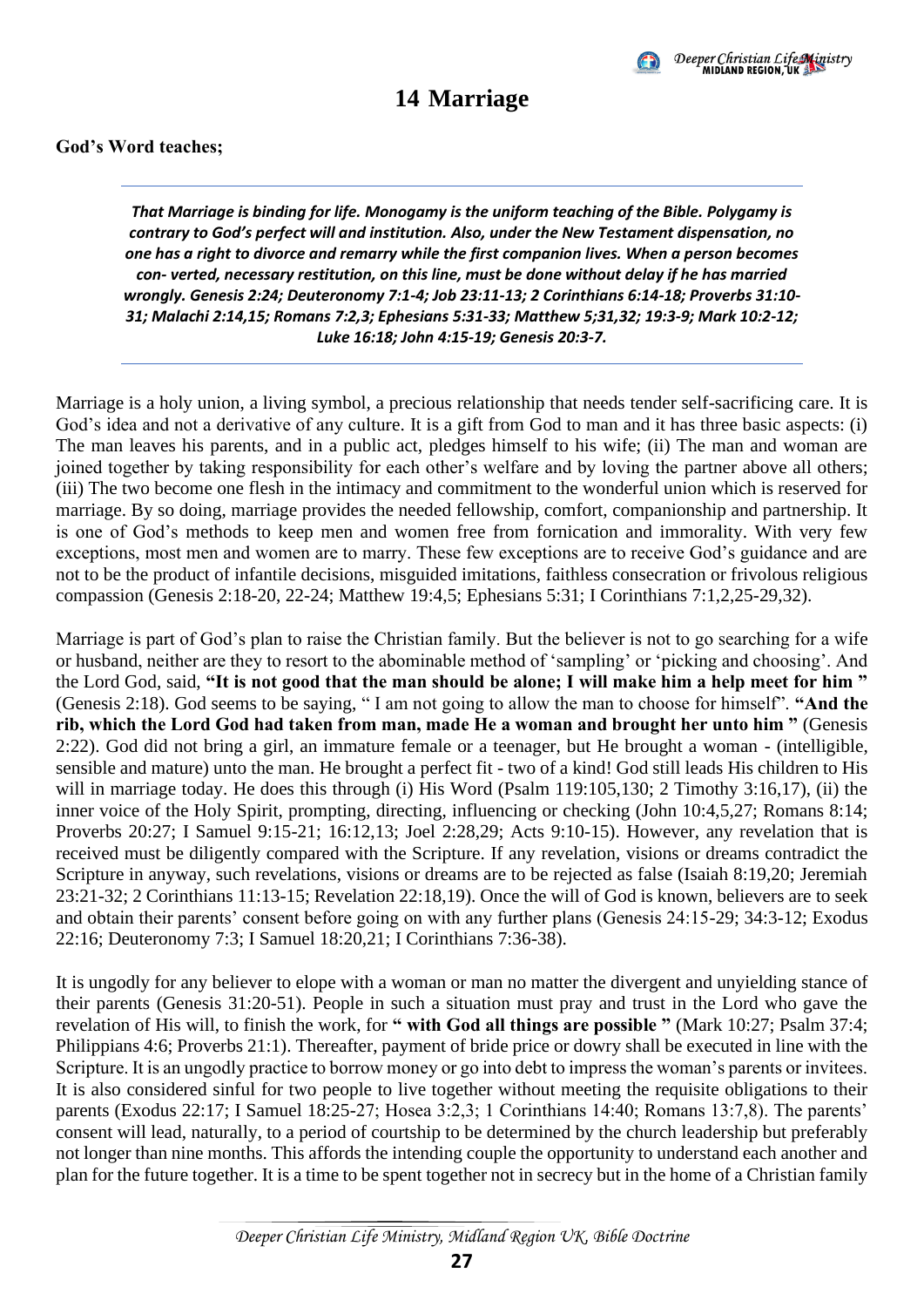

### Deeper Christian Life Ministry

where movement of people is not restricted. It is during courtship that the intending couple will discuss their expectations of each other (on finances, size of family anticipated, extended family, etc). Purity must be maintained before, during and after the courtship (I Thessalonians 4:3-7; 5:22). Visitations and exchange of gifts at this stage are not acceptable, before the wedding. The Christian wedding is preceded by 'filing in of notice' at the Marriage Registry. This is to enable the public inform the Magistrate should there be any objection to the proposed marriage. The church wedding will take place after the Pastor had received a certificate from the magistrate.

The church will not join a couple in marriage where (i) one of them had been previously married and is separated from his or her partner (Matthew 19:4-6; John 4:18); (ii) the lady has not obtained the consent of her parents; (iii) the lady is already pregnant (iv) the couple is in unequal yoke - one of them is not born again (Deuteronomy 7:3; 2 Corinthians 6:14).

Therefore, no believer will marry an unbeliever or a divorced person. Moreover, God's word forbids the believer marrying **"any that is a near of kin"**, that is **"a relative "** (Leviticus 18:6). Marrying relatives was prohibited by God for physical, social, and moral reasons. Children born to near relatives may experience serious health problems. When improper sexual relations begin, family life is destroyed. **" For all these abominations have the men of the land done, which were before you, and the land is defiled ..."** (Leviticus 18:27).

From the parables and actual marriages in the Scripture, weddings were moments of rejoicing and feastings (Jeremiah 33:11; John 2:1-11; 3:29; Isaiah 62:5) and special garments were provided for the bridegroom, bride, and guests at the wedding (Matthew 22:12; Revelation 19:7,8). Yet, Christian practice must be guided by the uniform teaching of Christian living in the New Testament (I Corinthians 7:29- 31; 6:12; 8:9,13; Romans 14:15; I John 2:6; 3:2-4). The believers therefore must shun every form of worldliness and worldly imitations in dressing and in the manner of entertaining guests. Simplicity and modesty must characterise the wedding in order that God's name may be glorified.

The first step in creating a new union with one's spouse is the dissolving of the old one: a severence of relationship with one's parents (Genesis 2:23,24; Ephesians 5:30,31). He is to 'leave father and mother', which means departing, loosing oneself, finding freedom from them. Many who have violated this scriptural principle have discovered to their chargrin a hurt to their marital joy. Marriage is "until death do us part", and God did not make any provisions for divorce or re-marriage.

In marriage, lack of spiritual, emotional, and intellectual intimacy usually precedes a break down of physical intimacy. When couples fail to expose their secret thoughts to one another, they shut off the line of communication to one another. The great secret of conjugal happiness is mutual love, kindness, tenderness and loveliness of character in the home. The wife should respect and obey the husband and the husband should love and care for the wife (Ephesians 5:22-31). **"Wives submit yourselves unto your own husbands as unto the Lord ..."** Submission is not the obliteration or nullification of the woman's personality. It is neither subjugation nor an imposed obedience. Submission is a voluntary subordination. It is obedience motivated by love (Philippians 2:5-8). **"Likewise, ye wives be in subjection to your own husbands ..."** (I Peter 3:1-6). Such a life speaks loudly and clearly, and is often the most effective way to influence a family member. Christian wives should develop inner beauty rather than being overly concerned about their appearance. When the wife lives the Christian faith quietly and consistently in the home, her family would see Christ in her.

**"Husbands, love your wives, even as Christ also loved the church, and gave himself for it ... So ought men to love their wives as their own bodies. He that loveth his wife, loveth himself "** (Ephesians 5:25,28). Christ is the model of love. The husband can never love his wife too much; yet, that love is inconsequential when compared to his love for the Lord. The husband's love makes him to be considerate, understanding and is able to bear with his wife.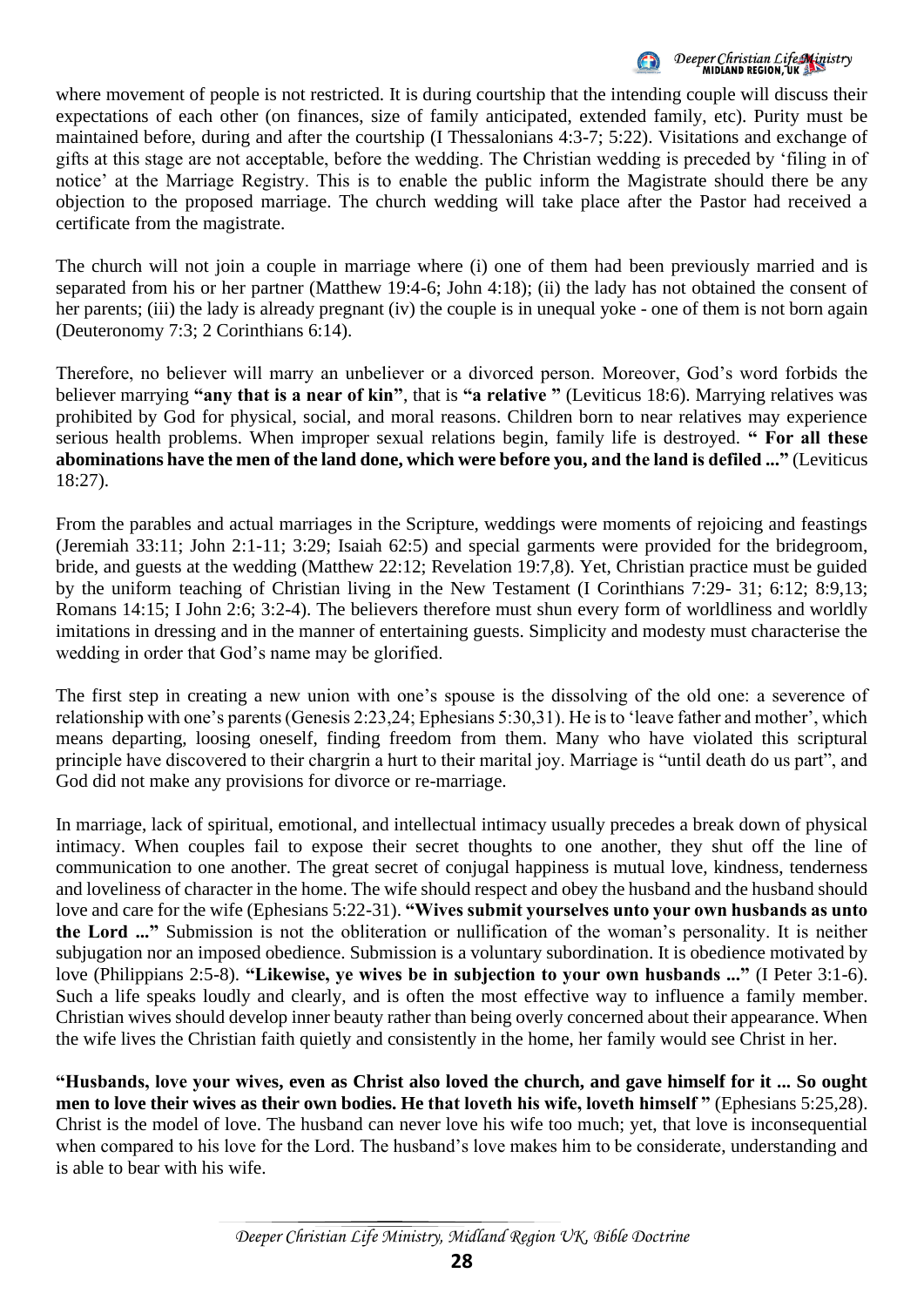

The husband is also the head of the family. This headship has the idea of authority, an authority after the analogy of Christ's headship. In that sense, the husband is the spiritual head of the family and his wife goes along with his leadership. A wise and Christ-honouring husband will not take advantage of his role, and a wise and Christ-honouring wife will not try to undermine her husband's leadership.

**"Nevertheless, let every one of you in particular so love his wife even as himself; and the wife see that she reverence her husband "** (Ephesians 5:33).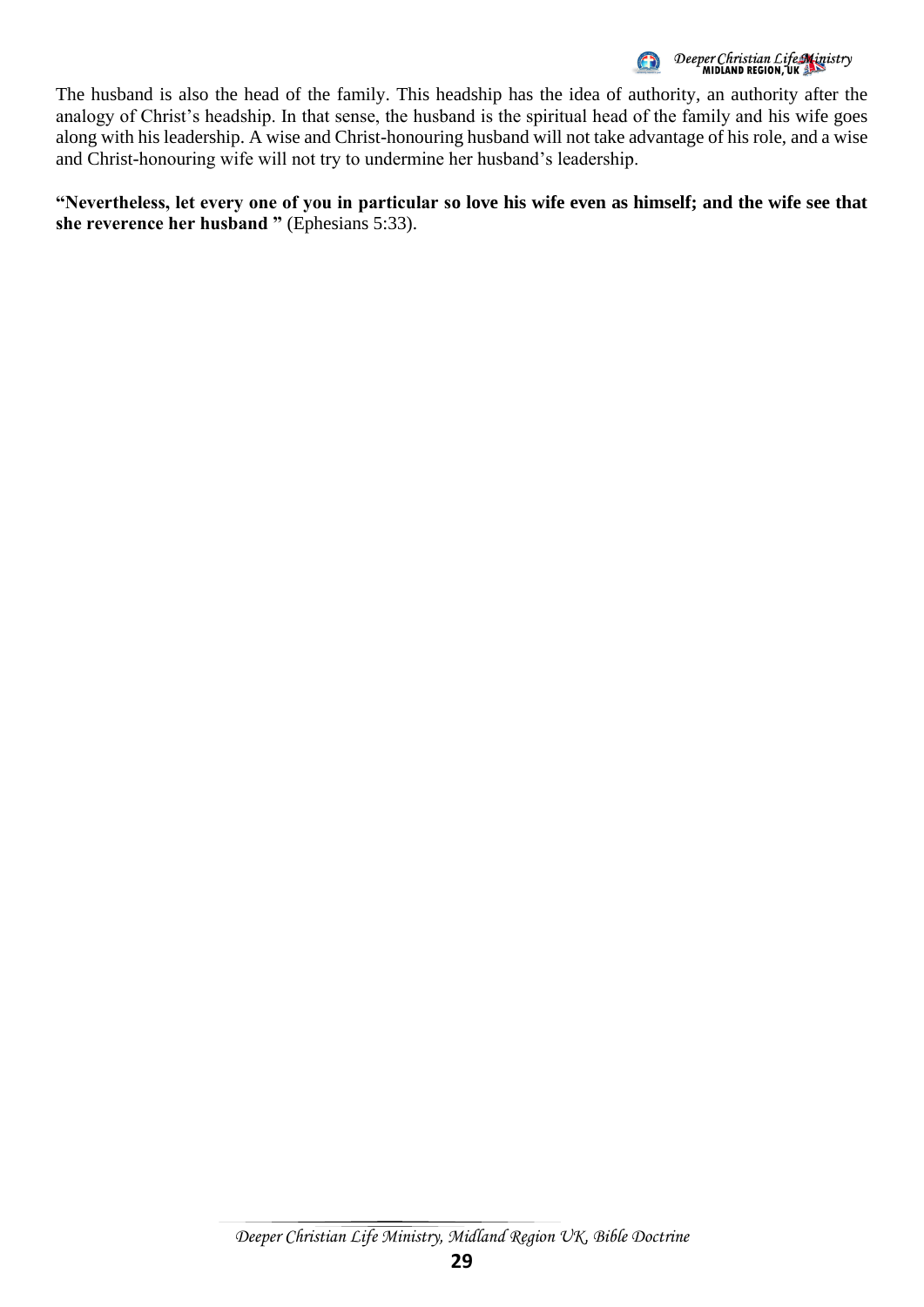

### **15 The Rapture**

#### <span id="page-33-0"></span>**God's Word teaches;**

*That the Rapture (commonly referred to as the first phase or stage of the SECOND COMING OF CHRIST) is the catching away from the earth, of all living saints and all who died in the Lord. The Rapture will take place before the Great Tribulation and can happen any time from now. "In a twinkling of an eye" without a moment's warning, "the trumpet shall sound" "and the dead in Christ shall rise first; then we which are alive and remain shall be caught up together with them in the clouds, to meet the Lord in the air: and so shall we ever be with the Lord" - John 14:1-3; Luke 21:34-36; I Corinthians 15:51-58; I Thessalonians 4:13-18; 5:4-9; 2 Thessalonians 2:5-7; Philippians 3:11,20,21; I John 3:1-3.*

The rapture is the greatest event of all ages that the Church is waiting for. It is the catching away of all true believers in Christ to meet the Lord in the air (I Thessalonians 4:16). Christ, at the end of His first advent, was in like manner taken up in the air to go and prepare a place for His own. The parting promise from God was that Jesus will return in like manner to receive His 'Bride' to be with Him forever (Acts 1:9-11; John 14:1-3).

The rapture is not the same as the Second Coming of Christ. At the Rapture, Christ will appear in the air. He will not be visible to the inhabitants of the earth. His mission then will be to resurrect all dead saints, who, along with the living believers, will put on immortality and shall be caught up to be with the Lord. This event will take place in the twinkling of an 'eye' before the great and terrible day of the Lord, when the wrath of God will be poured down from His cup of indignation without mixture - an event fitly called the Great Tribulation (I Corinthians 15:52). The Second Advent will not take place until after the great tribulation. The time of the Rapture is unknown, even by the angels (Matthew 24:36; 2 Thessalonians 2:1- 5). The Rapture will be heralded by the voice of the archangel and the blowing of trumpets signalling the end of the Church age (I Thessalonians 4:13-15).

The Rapture was a mystery, unknown to the Old Testament saints and prophets. God had underlined this great event in two different ways in the Scripture to assure us of its certainty. First, it was illustrated in Enoch and Elijah, the two living saints who did not taste death but were translated in a moment of time and caught up in the air (Genesis 5:24, 2 Kings 2:11,12).

Second, it was illustrated in Christ in the New Testament. He died, was buried and resurrected. While He talked with His disciples on Mount Olivet, He was taken up, and a cloud received Him out of their sight (Acts 1:9-11).

The rapture which was a mystery to the Old Testament prophets marks the end of the Church Age, also referred to as the time of the Gentiles (Luke 21:24). This truth was veiled to the saints of old. However, known unto God are all His works from the foundation of the earth. In His mercy, He interrupted His programme for Israel with the interpolation of Church Age. Christ the Messiah came for His people but they rejected Him (John 1:11), and God turned to the Gentiles to take a people for Himself. The rapture will mark the end of this special period of grace. Does this mean that God has forsaken His people Israel forever? Far from it, God will resume His programme with Israel immediately after the rapture, thus ushering in the beginning of the Seventieth week in Daniel's prophecy (Daniel 9:24-27).

Any moment from now, the trumpet shall sound and He that shall come will come and will not tarry. It is very certain that Christ is coming back again. He assured the Church of the certainty of His coming (John 14:1-3).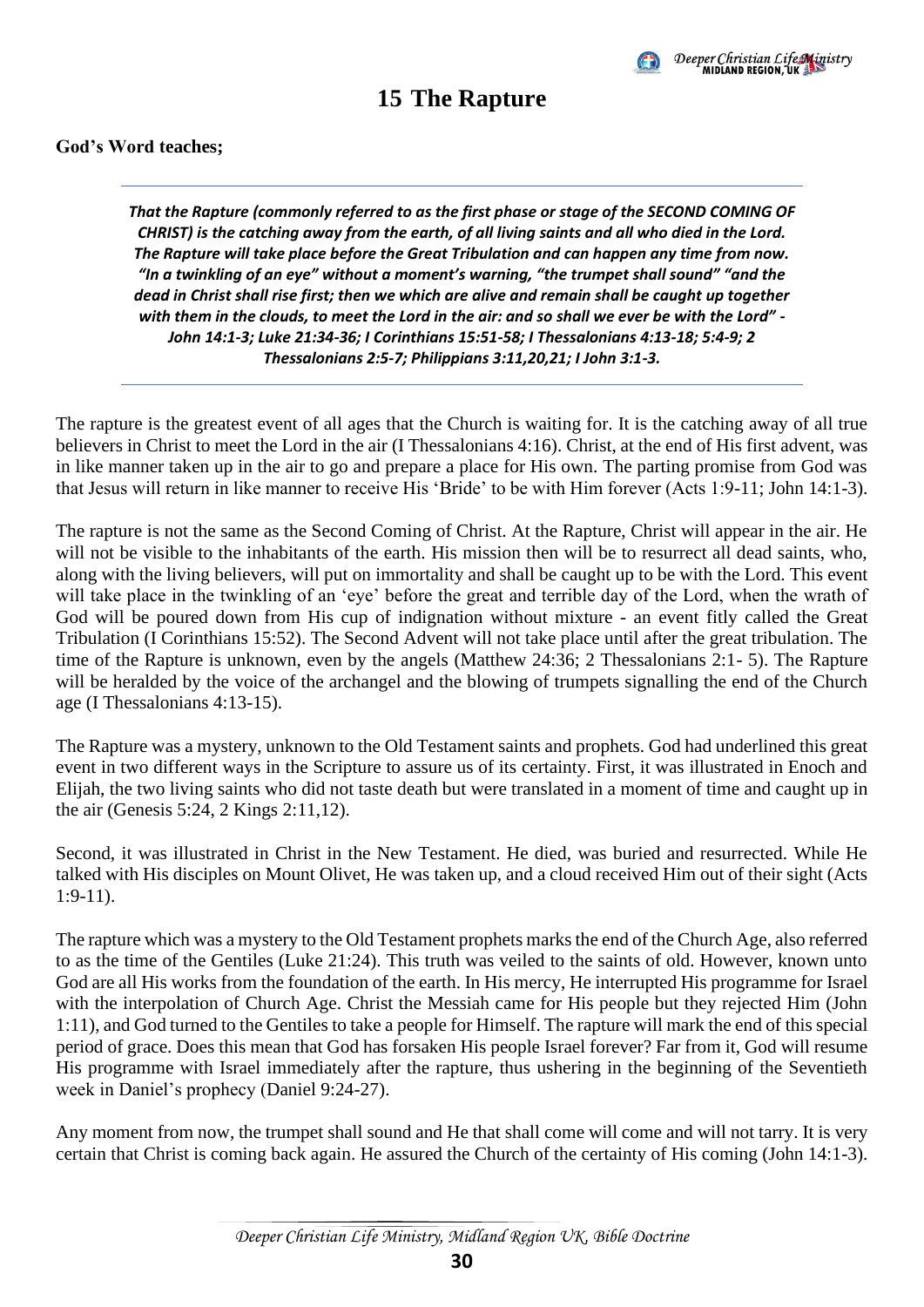

Angels proclaimed it, apostles and saints throughout the ages preached it. All the signs of His coming are daily being fulfilled.

Christ, answering a pertinent question asked by His disciples on **"...What shall be the sign of thy coming..."** (Matthew 24:3), gave in details what would be happening on earth shortly before His coming (Matthew 24:5-12,30-39). He highlighted the following as what to expect:

(i) Many false Christ's will arise to deceive many unsuspecting believers.

- (ii) There will be wars and rumours of war.
- (iii) There will be international wars.
- (iv) Famines (global economic recession)
- (v) Pestilences
- (vi) Earthquakes in divers places
- (vii) There will be persecution of Christ's followers and some cases of martyrdom.
- (viii) The emergence of many false prophets.
- (ix) Backsliding from the faith on the increase
- (x) More people given to pleasure and merry-making than those seeking the Lord.

The scripture also predicts the conditions, characterized by a system of denials, that will be prevalent within the visible Church, shortly before Christ's return. There will be a denial of God (2 Timothy 3:1-5), a denial of Christ (I John 2:18; 4:3), a denial of Christ's return (2 Peter 3:3,4), a denial of the faith of Christian living (Jude 18) and a denial of authority. All these signs are being fulfilled before our very eyes.

To qualify to partake in the rapture, one must be born again, live a transparent holy life, walk daily in the light, do service for God, watch daily, pray always with all prayer, and maintain these experiences at the time of the Rapture or at the time of death as the case may be (John 3:3; Hebrews 12:14; John 4:35-38; 9:1-4; I Thessalonians 4:16,17).

All the signs preceding the Second Advent of Christ are all fulfilled, a clear indication that the Second Coming of Jesus Christ is very close and the time of the Rapture is much closer. Sinning Church members will not be able to go at the rapture, though saved before and baptised in water. Careless and compromising preachers will miss the rapture; it does not matter what Christian work they may have done in the past. All such people together with backsliders and sinners outside the Church will be left behind to face the Great Tribulation.

Knowing that these things shall be, that the rapture will occur unannounced, and it is very imminent, what manner of persons ought believers to be. Sinners are to make haste to repent and embrace Christ, as their Saviour. The Saints of God are to watch and pray lest that day comes upon them unprepared (Matthew 24:42- 44).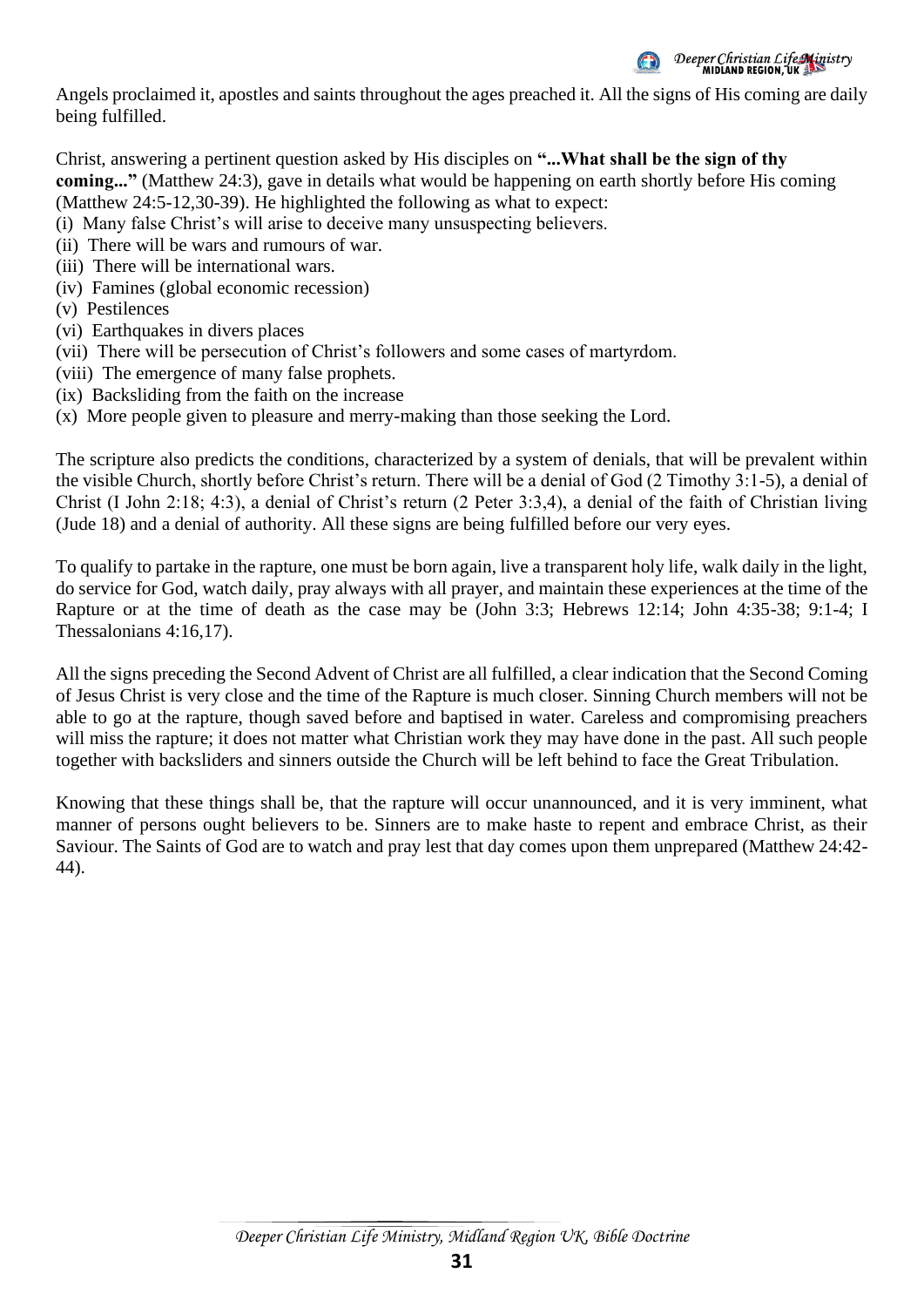

#### **16 The Resurrection of The Dead**

<span id="page-35-0"></span>**God's Word teaches;** 

*That the Resurrection of the dead is taught in the Bible as clearly as the immortality of the soul. Every individual who has ever lived will be resurrected, some to honour and glory and others to everlasting shame and contempt - Job 19:25-27; Psalm 71:20; Isaiah 26:19; Daniel 12:2; John 5:28,29; I Corinthians 15:12-57; I Thessalonians 4:13-16; Hebrews 6:1,2; Philippians 3:8-11; Revelation 20:4,6,12,13.*

The resurrection of the dead is a cardinal and an important doctrine of the Bible. As a fact, all who die in this world will undergo physical resurrection before the Great White Throne Judgement. This doctrine shows that there will be a resurrection of the body, joined with the soul to meet the LORD either in peace and joy, or meet Him (as a Judge) in condemnation, eternal punishment and torment of hell fire.

Jesus, the Prophet come from God, declared in John 5:25, **"Verily, verily, I say unto you, The hour is coming, and now is, when the dead shall hear the voice of the Son of God: and they that hear shall live."** The fact of the resurrection of the just and unjust rings through the teaching of Jesus Christ (John 6:40; 11:25; Matthew 16:21; 22:23-32). Job spoke of his eyes and flesh seeing God after worms have destroyed his body (Job 19:25-27). Isaiah spoke of the earth casting out the dead (Isaiah 26:14,19). Daniel spoke of the awakening of many that sleep in the dust, some to everlasting life, and some to shame and everlasting contempt (Daniel 12:2). In like manner spoke David (Psalms 16:10; 17:15), Old Testament saints (Hebrews 11:35), New Testament saints (Matthew 28:1-20; Mark 16:1-18; Luke 24:1-49; John 20: 19-21) including Paul (Acts 17:18,32), Peter (I Peter 1:3; 3:21), even Herod the wicked King and the generality of the people of his day believed in the resurrection of the dead (Mark 6:14-16).

The form to be associated with the resurrected body of the just is exemplified by the glorified body that Jesus, the first fruit, had after His resurrection (Luke 24:36- 43; John 20:11-20,24-31; I John 3:2). All resurrected bodies will be immortal (Daniel 12:2; Mark 9:42-48). The resurrected bodies of saints will possess different degrees of glory. **"There is one glory of the sun, and another glory of the moon, and another glory of the stars: for one star differeth from another star in glory. So also is the resurrection of the dead "** (I Corinthians 15:39-54).

In the intervening period between death (when the body and soul are separated) and the resurrection, one may ask: Where is the soul? The soul of a saint of God goes immediately to meet God in heaven. The repentant malefactor on the cross received forgiveness and assurance of Jesus: **"Today shall thou be with me in paradise "** (Luke 23:39-43). Righteous Lazarus died and was **"carried by angels into Abraham's bosom "** where he was comforted (Luke 16:19-31). Stephen at death said, **"I see the heavens opened, and the Son of man standing on the right hand of God "** ready to receive him (Acts 7:54-60). Paul was **"willing rather to be absent from the body and to be present with the Lord "** (2 Corinthians 5:1-8). Many other references of the Scripture confirm that the soul of the saint rejoices in God's presence at death (Philippians 1:21-23; Ecclesiastes 12:1,7). On the other hand, when a sinner dies, his soul goes immediately to hell. In hell fire, he is conscious; he can see, feel and hear (Luke 16:19-31).

The timing for the resurrection to life of the just and resurrection to judgement of the unjust is well spelt out in the scriptures in accordance with the ordained programme of God.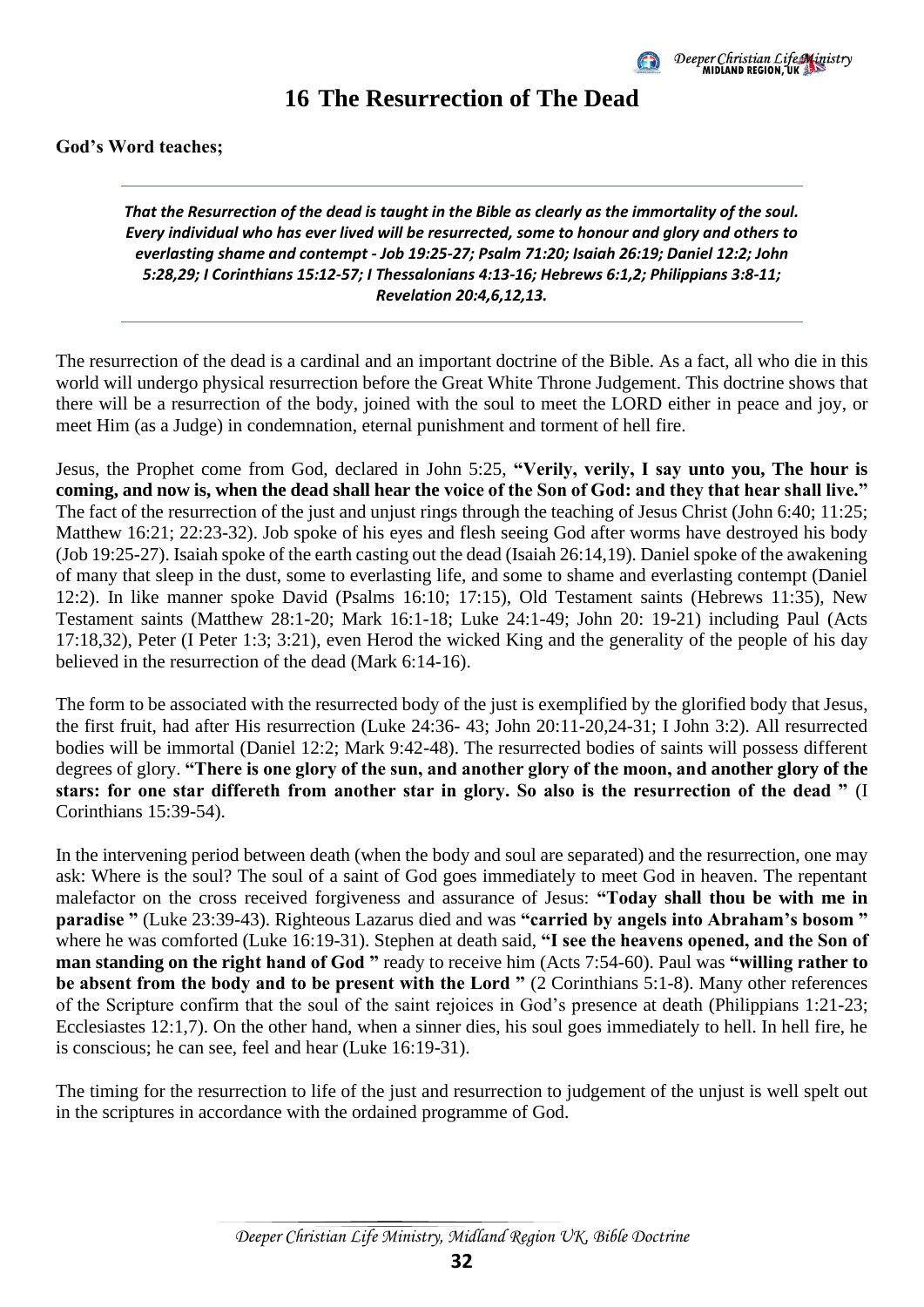Deeper Christian Life Ministry<br>MIDIAND REGION, UK

The resurrection of the saints of God also variously described in scriptures as resurrection of life (John 5:28,29), resurrection of the just (Luke 14:13,14), a better resurrection (Hebrews 11:35) and the first resurrection (Revelation 20:4-6), has four phases:

(i) The resurrection of Christ, the first fruit (I Corinthians 15:3,4,12,20,23).

(ii) The resurrection of the Church-age saints at the rapture (I Thessalonians 4:13-16).

(iii) The resurrection of the tribulation period saints (Revelation 20:3-5).

(iv) The resurrection of Old Testament saints at the second advent of Christ to the earth (Daniel 12:2; Isaiah 26:19).

All the saints of God that ever died would resurrect in the first resurrection. Not a soul will be left behind. What joy! What triumph!! "Blessed and holy is he that hath part in the first resurrection: on such the **second death hath no power, but they shall be priests of God and of Christ, and shall reign with him a thousand years"** (Revelation 20:6).

The second resurrection is still part of God's programme but deals with the unsaved dead. There is a difference in time of one thousand years between the first and second resurrection (Revelation 20:5-15). The second resurrection is also described as the resurrection to damnation (John 5:29). There will be everlasting punishment and torment in the lake of fire for all who partake in the second resurrection who have missed the first resurrection and whose names are not found in the Book of Life (Daniel 12:2; Revelation 20:11-15).

As in the early church when Hymenaeus and Philetus erred concerning the truth by teaching that the resurrection was past already, thereby making a shipwreck of their faith and that of all those who followed their false doctrine, there are many false teachers today who **"know not the scriptures nor the power of**  God" and overthrow the faith of many (2 Timothy 2:17,18; Matthew 22:23-32). Today many false teachings on the resurrection of the dead abound having the same devastating effects on all who believe them. Among such doctrines are (a) Annihilation and (b) Purgatory.

The doubt, unbelief and scoffing of sinners will not prevent the complete resurrection programme of God for both the saved and the unsaved, the same way it did not alter the resurrection from the dead of our Saviour and Lord, Jesus Christ (Acts 23:8; 2 Timothy 2:15-18; I Corinthians 15:12-23; Romans 3:3,4). The resurrection of Christ and the future resurrection of the saints form the foundation of our Christian faith (I Corinthians 15:16-20). **"For if the dead rise not, then is not Christ raised; and if Christ be not raised, your faith is vain; ye are yet in your sins. Then they also which are fallen asleep in Christ are perished. If in this life only we have hope in Christ, we are of all men most miserable. BUT NOW IS CHRIST RISEN FROM THE DEAD!"**

To partake in the first resurrection, the resurrection of the saved, there must of necessity first be a spiritual resurrection in the present life, whereby the spirit is quickened from death in trespasses and sins, and the whole being renewed in the glorious likeness of God to a life of righteousness and holiness without which no man shall see the Lord ( Ephesians 2:1,2,4-6; 1Thessalonians 4:14,16; 2 Corinthians 5:17- 19; Hebrews 12:14).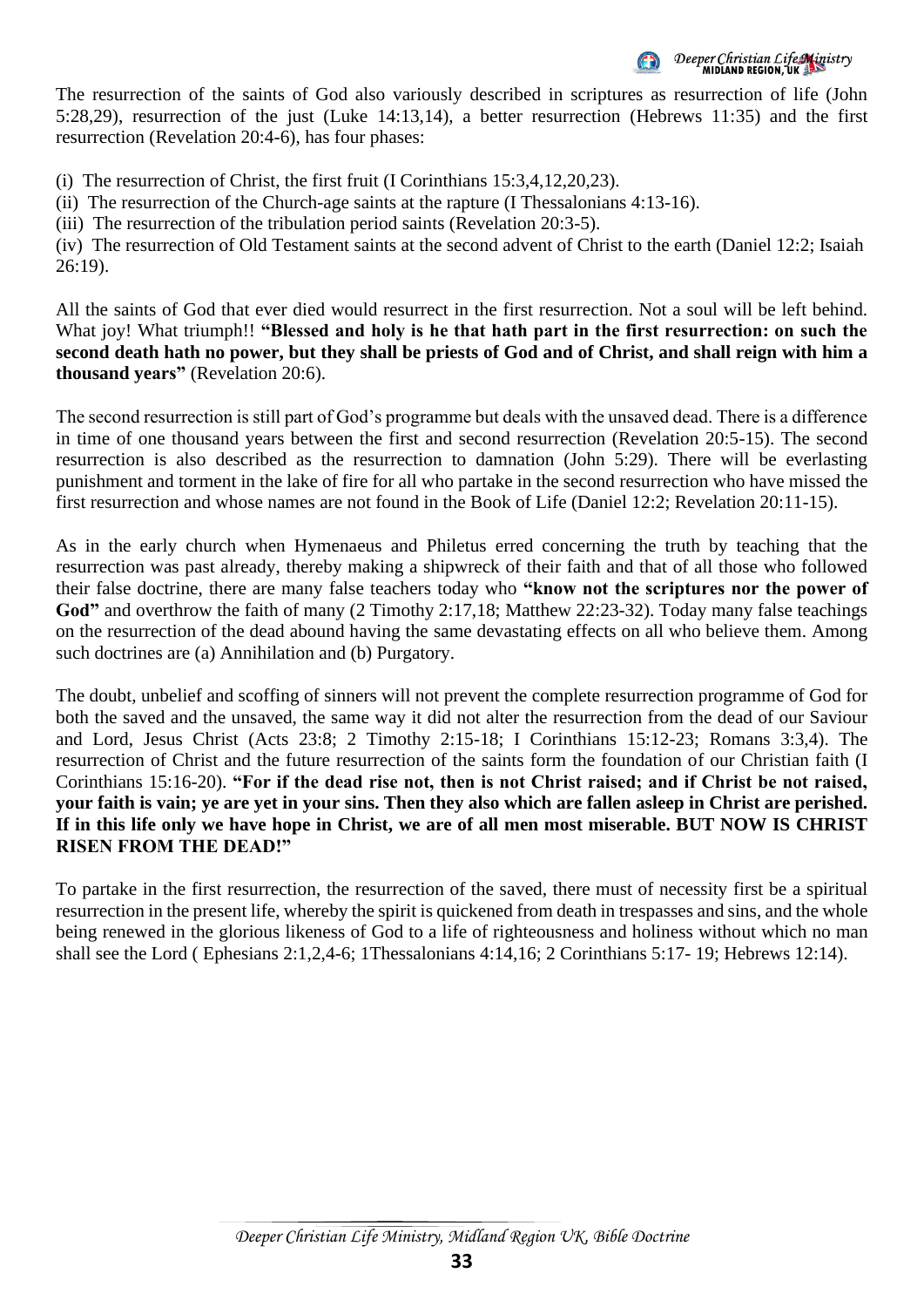

#### **17 The Great Tribulation**

#### <span id="page-37-0"></span>**God's Word teaches;**

*That the Great Tribulation will occur after the Rapture and will be a time of terrible suffering on earth. It is also referred to as the time of "Jacob's trouble"- Matthew 24:21,22,29; Revelation 9:16; Mark 13:19; 2 Thessalonians 2:3-12; Revelation 13. During this time, the Antichrist will take possession of this world for a reign of terror. He will not be a system or organization but a person - a supernatural, diabolical being, in the form of a man who will blaspheme and proclaim himself to be God (Daniel 8:23-25; 2 Thessalonians 2:7-12; Revelation 13:1-10). The Marriage Supper of the Lamb will take place above while the Tribulation continues on earth - Revelation 19:1-10.*

The Great Tribulation is described as the **" ... time of Jacob's trouble" (Jeremiah 30:7) "**... great tribulation such as was not since the beginning of the world to this time, no, nor ever shall be" (Matthew 24:21). " ... the **day of the Lord"** (Joel 1:15). **" ... a day of darkness and of gloominess, a day of clouds and of thick darkness"**, (Joel 2: 2). **" ... a day of wasteness and desolation"** (Zephaniah 1:14,15). **"... a time of trouble"** (Daniel 12:1). The purpose of the great tribulation is to make Israel suffer so that they can be ready to cry to the Messiah (the Lord Jesus Christ whom they, at present, reject) to come back to them. It is also to judge the unbelieving men and women of all ages (Zechariah 12:10,11; 13:1-9; 14:12-13).

The Bible shows that the great tribulation will take off after the rapture of the church (I Thessalonians 4:13- 18; Revelation 4:1) and will last for seven years. It will end at the second Advent of Jesus Christ when He alights on Mount Olives (Zechariah 14:4; Matthew 25:31; Revelation 19:11,12; 2 Thessalonians 1:7-10; Jude 14,15; Acts 1:11) and settles on earth (Jerusalem) for a thousand-year reign called the Millennial Reign (Revelation 20:4,5). This means that it is post-rapture and pre-millennium or, the 70th of Daniel's 70 weeks (i.e after the 69th week) Daniel 9:26,27; Revelation 19:11-19,21; Matthew 24:15-31; 2 Thessalonians 2:3-8). It is post-rapture because God will not like His children to suffer the great tribulation, its judgements and destructions. He saved Noah ( a preacher of righteousness) and his family before destroying the world with flood (Genesis 6:8-10; Genesis 7:1-13,16-24; 8:15-22). He rescued Lot (who was vexed with the filthy conversation of Sodom) and his family before destroying it with fire (Genesis 19:10-29). So God will take away His children from the earth before the great tribulation begins. The great tribulation reaches its peak of destructions, judgements, terrors, frightening wars and desolation from the middle of the seven-year duration and ends with Christ's second advent. This is when the anti-Christ breaks his seven-year peace covenant with Israel and attacks Jerusalem (Revelation 19:15-19,21; Matthew 24:15-22; Daniel 12:1; Jeremiah 30:6-9).

The great tribulation is described as being full of woes, judgements, famines, bloody wars, explosions, plagues (incurable epidemics which become pandemic), terror, anguish and earthquakes. It will be a time men will be calling unto the mountain to fall upon them; burning rocks falling from heaven upon the earth and scorching it, seas will be polluted, cattle and vegetations will be destroyed and millions will be dying from catastrophes, **"as if a man did flee from a lion, and a bear met him ... leaned his hand on the wall, and serpent bit him"**. Beasts and men will be in trouble even mighty men will weep. **"Neither their gold and silver (riches) will be able to deliver them"**. Whole cities and nations will be under great distress, perplexity, as the seas and waves roaring, hypertension and confusion as the powers of the heavens will be shaken by God (Amos 5:18,19; Isaiah 2:19; 24:1-3,6,19; Mark 13:24; Joel 1:15; Luke 21:25,26; Matthew 24:11-26; Revelation 19:1- 3,11-19,21). The great tribulation opens with the rapture of the church (I Thessalonians 4:13-18; Revelation 14:1) then the rise of the Anti-Christ (2 Thessalonians 1:7,8). He wins nations, some by war while others concede authority to him (Daniel 7:8,24-25; Revelation 17:8-14). The False Prophet popularizes him, making men to worship even his image. No one buys or sells without the mark or number (666) of the beast. While these are going on, saints receive rewards in heaven (Revelation 2:17,25-28; 3:12). There will be great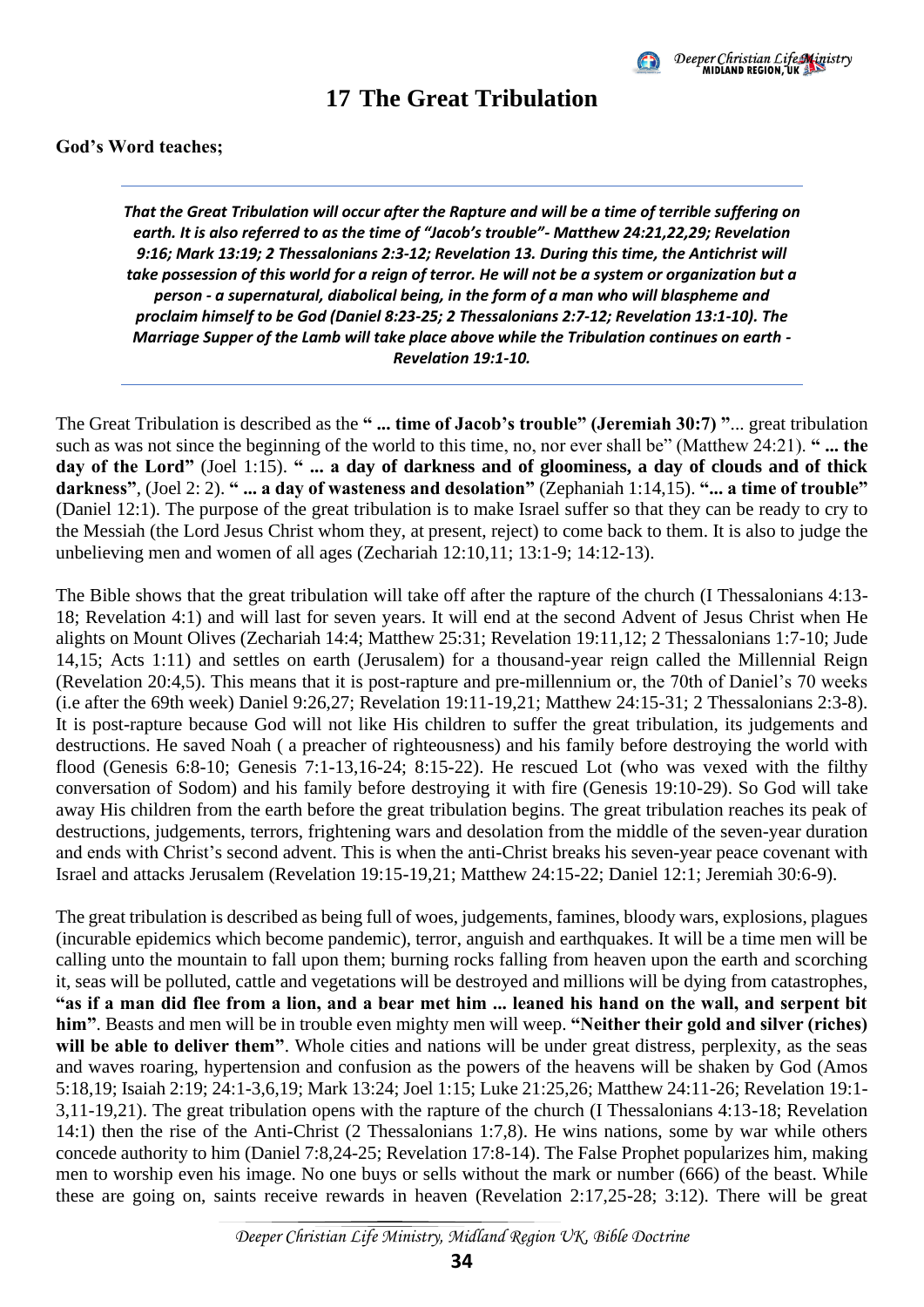

## Deeper Christian Life Ministry<br>MIDIAND REGION, UK

apostasy, more of false religions and increase in the power of the devil who will be driven down to the earth (2 Thessalonians 2:3-12; Revelation 12:10- 12; 13:2,12-18). God's planned judgements will fall on men in a divine sequence, producing supernatural phenomena and demonic creatures unknown to man. These will come as Christ opens seven seals of a scroll on which they occur, then the blowing of seven trumpets each, a harbinger of more woes. 144,000 Jews will be sealed and raptured as well as countless tribulation saints from all over the world (Revelation 7:1- 17). Saints in tribulation will be martyred (Revelation 6:9-11; 14:13; 20:4- 6). A mighty Angel appears with rainbow on his head, a little book opened and swears that "there should be time no longer", (Revelation 10:1-11). After this, the high point of catastrophies called "the great tribulation" begins for the remaining 31⁄2 years (Revelation 11:1-19; Daniel 12:1,5-7; Jeremiah 30:6,7). Jerusalem falls to the Anti- Christ and Israel is defeated (Matthew 24:15-22; Daniel 11:40-45). Israel runs for refuge in old Edom (Revelation 12:6,13-17; Isaiah 16:1-5). There will be more woes on earth through the pouring out on it of the content of seven vials (Revelation 15:1-6; 16:21; 18:1- 24). God's two witnesses appear, are killed and later resurrect (Revelation 11:7-12). The marriage supper of the Lamb takes place (Revelation 19:1-10) and saints prepare to return to the earth with Christ (Jude 14,15; Revelation 19:11).

The scope will cover Israel, the middle east and the whole earth. The powers at work will be (a) the Anti-Christ called the Beast, the King of the north, the Syrian, the Assyrian, the king of Babylon, the Extortioner, the man of sin, the little horn, the Prince that shall come, a king of fierce countenance and understanding dark saying, the spoiler, the son of perdition and that wicked one empowered personally by Satan (2 Thessalonian 2:1- 10; Daniel 7:8,24; 8:9,23; 9:26,27,36-45; Revelation 13:1-18; 14:9-11; Isaiah 10:31; 30:31; Micah 5:3- 15; Isaiah 14:4; 16:4; Daniel 7:11). (b) The false Prophet (Revelation 13:1-19; 14:9-11; 15:2-4; 16:2-12; 19:20; Daniel 9:27; 11:35, 45; 12:7; Matthew 24:15). (c) God's powerful judgements (Joel 1:15; 2:11; Amos 5:18; Revelation 4-19:1-21). (d) The devil (Revelation 12:7-17; 20:1-2; 2 Thessalonian 2:9).

While terrors are unleashed on the earth, saints will be (a) receiving rewards: crowns, mansions, new names, white stones, etc, at the judgement seat of Christ (Bema) (I Corinthians 3:11-15; Luke 14:14; I Corinthians 9:24-27; 2 Corinthians 5:10; Romans 14:10-12; Matthew 16:27; John 14:1,2; 1Thessalonians 2:19; James 1:12; 2 Timothy 4:8; Revelation 2:17,25-28; 3:12,21; 22:12-16). The believers' time of judgement and reward only means the evaluation of believers' works for which they may receive rewards or loss of reward. All raptured believers will be eternally saved. (b) Rejoicing and feasting at the marriage supper in heaven (Revelation 19:6-9) (c) Worshipping God with the angels (Revelation 7:9-17; 14:1-5; 4:5,7) and (d) preparing for the second Advent with Christ upon white horses (Jude 14,15; Revelation 19:11- 14; Matthew 25:31).

The great tribulation ends when Jerusalem is ravished by the Anti-Christ with two thirds of it captured at the end of the seventh year, and the children of Israel will repent in great mourning and tears, calling for the Messiah, Jesus Christ to come back to the earth and establish the millennial reign all over humanity (Zechariah 14:4-8; Micah 1:3,4; Zechariah 14:1-3; 13:1; 12:4-14; Zephaniah 3:8; Joel 3:13-16). All Israel will be saved (Romans 11:25-27; Hebrews 8:8-12; 10:17; Zechariah 12:10; 13:1; Isaiah 66:7,8). Jesus then descends, destroys the anti-Christ, the false prophet and casts them into the lake of fire together with his armies at the battle of Armageddon (valley of Megido), then an angel, binds the devil and casts him into the bottomless pit for 1000 years (Revelation 19:20; Ezekiel 38:3,9; Revelation 20:1-3; Zechariah 14; Revelation 1-20; Revelation 19:11-21; Isaiah 34; Jude 14,15). Jesus Christ then builds a millennial temple at Jerusalem from where He rules the whole world.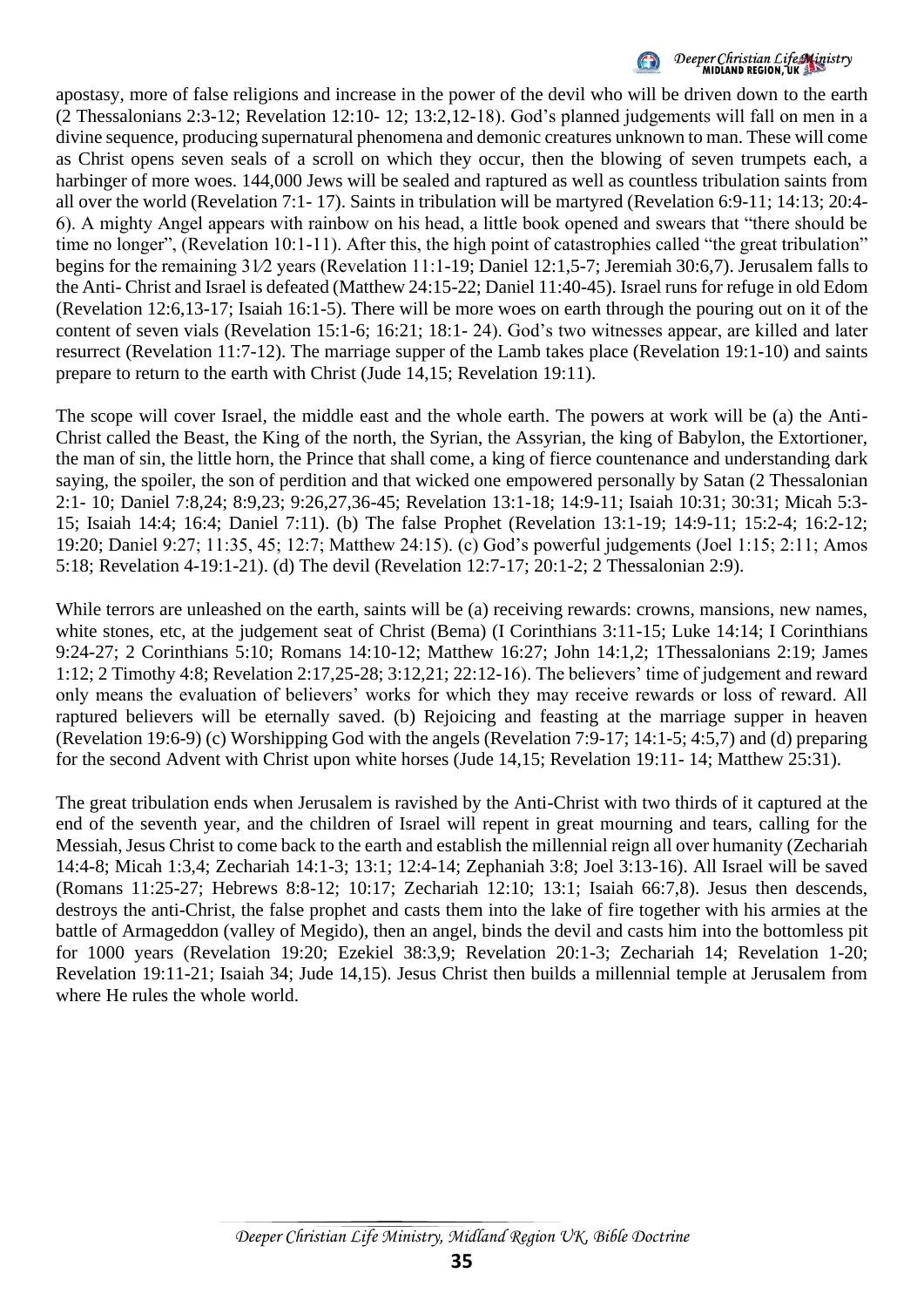

### **18 The Second Coming of Christ**

<span id="page-39-0"></span>**God's Word teaches;** 

*That the Second Coming of Christ will be just as literal and visible as His going away, and He is coming to execute judgement upon the ungodly. He will also, then, set up His Kingdom and reign on this present earth for a thousand years - Zechariah 14:3,4; Matthew 25:31-46; 26:64; Mark 13:24-37; 2 Thessalonians 1:7-10; 2:8; Jude 14,15.*

The Scriptures abound with evidence that speaks of the certainty of Christ's Second Coming. Our Lord Jesus spoke of His return several times, once leading the disciples to enquire about the signs that would herald that certain event. A study of the scriptures indicates that certain prophecies concerning Christ, and some future programme of God are not yet fulfilled and would only be, after the second advent of Christ. However, all the signs preceding the second advent are being fulfilled daily. Going through the Olivet discourse of Matthew 24 and 25, the following signs of His coming are clear. Jesus Himself said, there would be deceptions (Matthew 24:4-5,11,24), false christs (Matthew 24:5,23-26), wars and rumours of wars (Matthew 24:6-7), Famines (Matthew 24:7), pestilences, earthquakes, anti-semitism (Matthew 24:9; Mark 13:9,13), offences (Matthew 24:10), betrayals, hatred, false prophets (Matthew 24:11), lawlessness and martyrdom. He said the impact of the second coming will be as universal as when **"the lightning cometh out of the east and shineth unto the west ..."** It would make all **"the tribes of the earth to mourn"**. They would be deep in spiritual lethargy and indifference as was the case in the time of Noah's flood (Matthew 24:27,30,37).

The Holy Spirit, through the apostles, confirmed that Christ shall appear **"the second time"** (Hebrews 9:28) and would then reward His faithful servants with crowns of glory, praise and honour and His adversaries with fiery indignation (I Peter 5:4; 1:7; Hebrews 10:27). James the apostle also encouraged believers: **"Be ye also patient; stablish your hearts: for the coming of the Lord draweth near"**. The angel of God confirmed that, **"this same Jesus, which is taken up from you into heaven, shall so come in like manner as ye have seen him go into heaven"** (Acts 1:11).

The prophecy in Isaiah 9:6 that the government (of the whole world) would be on His (Christ's) shoulders is yet to be fulfilled. Also, some prophecies in Isaiah 61 concerning our Lord Jesus Christ were only partially fulfilled at His first coming. Christ Himself confirmed in Luke 4:21 that **"this day is this scripture fulfilled in** your ears". The rest of the prophecies in that chapter would be fulfilled after His second advent.

The exactitude with which the old time prophecies concerning the first coming of Christ were fulfilled points to the infallibility of the Scriptures and to the certainty of those prophecies concerning His second advent. Prophecies on His virgin birth, details of His earthly life, His death, burial and resurrection were all literally fulfilled to the letter, and so would those relating to His second coming.

Apart from the fulfilment of the prophecies concerning Christ, other divine purposes which the second advent would fulfil include: (i) the comfort of the church (John 14:1- 3; 16:20-22); (ii) the restoration of Israel to her sovereignty as prophesied in the scripture (Isaiah 32:18; 33:20-24); (iii) the judgement of the earth (Revelation 20:11-15; John 5:22); (iv) The renovation of the earth (Isaiah 67:17; 66:22; Revelation 21:1); (v) The restoration of all things as God wants it (Romans 8:20-23; Jeremiah 12:4,11).

The greatest event that will precede the Second Coming of Christ is the Rapture - the catching up of the saints to meet the Lord in the air and to be with him forever. The Rapture lies in the valley between the mountains of Christ's first and second coming. It is a part of the mystery of the church which in the Old Testament age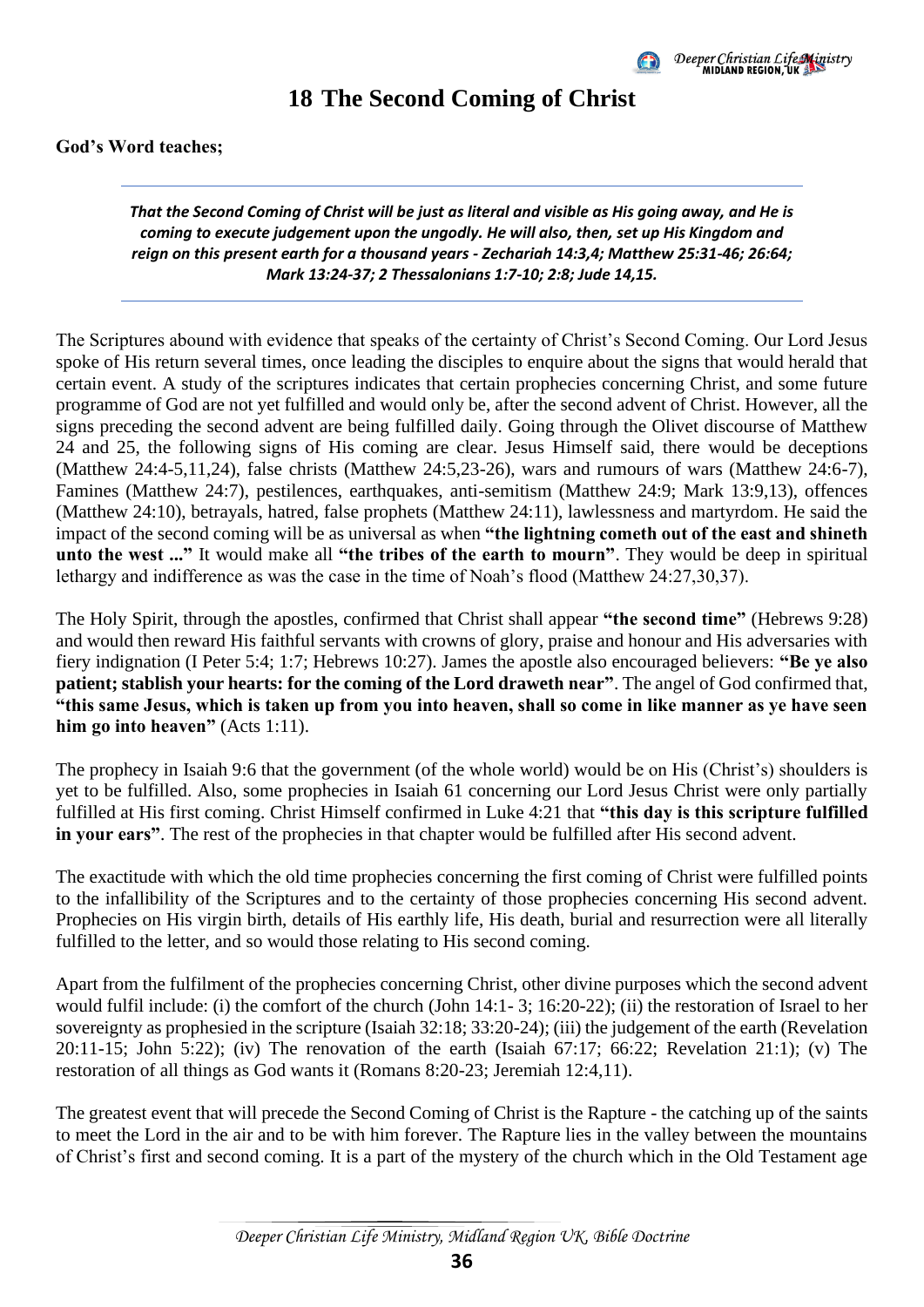

**"was not made known unto the sons of men"** as it was revealed in the New Testament to "His holy apostles and prophets by the Spirit ".

The Rapture should, however, not be confused with the Second Coming. The two events are distinct and separated by seven years. Specifically, the second coming refers to Christ's coming to the earth to live as He did in the first coming, to be seen by every eye. In the rapture, Christ would not come to the earth but stop in the air where the saints will meet him. It is not every eye that will see Christ at the rapture. When Christ meets the saints in the air, He will take them to heaven where they would remain, out of the period of the Great Tribulation (Revelation 19:18,19). It is during this seven-year period that the marriage supper of the Lamb and the judgement of saints for reward would take place in heaven (1 Corinthians 3:12-15; 2 Corinthians 5:10). In other words, the rapture is the time Christ comes for the saints, to take them to heaven. In the second coming, however, He will come to the earth to live and fulfil a definite part of God's time-table for the earth and man. Christ would come with the saints raptured seven years earlier. Whereas the rapture can take place any moment without warning; the second coming cannot happen until after both the rapture and the Great Tribulation.

In His Second Coming, Christ will reign on the earth for one thousand years with the saints. Christened the Millennial Reign, Christ's rule would be characterized by unprecedented peace, prosperity and blessings on the earth (Isaiah 11:1-9). Satan, the author of heartache, strife and contention would be bound for the duration of Christ's Millennial Reign (Revelation 20:2,3).

Satan and his cohorts will mobilise forces to fight Christ and to frustrate His coming again to establish the Millennial Reign, just in the same way he used Herod in his attempt to kill Christ at His first coming. He was defeated and again he will be defeated. The battle against Christ and His host is called the Battle of Armageddon (Revelation 19:11-21; 20:1-4). There will be a great and terrible slaughter of the armies of the anti-christ gathered from the nations of the earth through the efforts of the evil spirits sent out over the earth by Satan, the anti-christ and the false prophet (Revelation 17:13,14). This Satan's last attempt to wrongfully take the Kingdom from Christ will fail.

The world and the church are called to prepare for this great event. The world is admonished to repent and come to Christ before the day of the Lord (John 3:1- 8). The Church as a bride is called to be ready, holy, spotless, watchful, prayerful and busy preaching His word until He comes (Hebrews 12:14; 1 John 3:1-3; 2 Timothy 4:1,2; Ephesians 5:25-27). **"Behold, he cometh with clouds; and every eye shall see him"** (Revelation 1:7).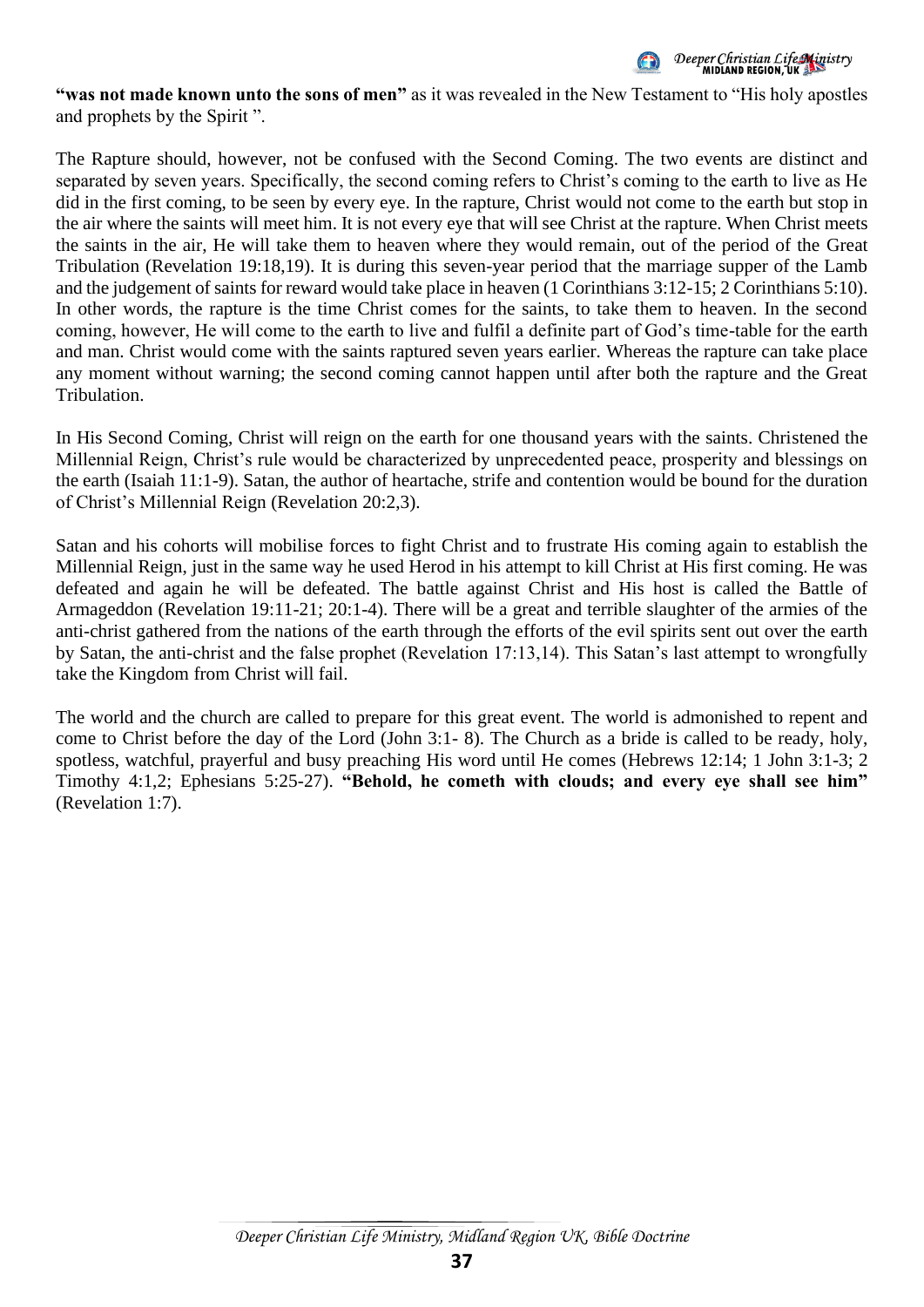

### **19 Christ's Millennial Reign**

#### <span id="page-41-0"></span>**God's Word teaches;**

*That Christ's Millennial Reign is the 1,000 years literal reign of Jesus on earth, which will be ushered in by the coming of Jesus back to earth with ten thousands of His saints. At this time He will judge the nations that dwell upon the face of the earth - Jude 14,15; 2 Thessalonians 1:7- 10. During this time, the devil will be bound - Revelation 20:2,3. It will be a reign of peace and blessing - Isaiah 11:6-9; 65:25; Hosea 2:18; Zechariah 14:9-20; Isaiah 2:2-4.*

The word millennium, is a compound derivative from Latin which simply translates into a thousand years. Thus, Christ's millennial reign is a thousand years of the full manifestation of the glory of the Lord Jesus Christ. It is sequel to the Great Tribulation period which is a period of intense suffering for everyone on earth.

According to God's revealed time-table, the Church will suddenly be taken away by Christ (1 Thessalonians 4:13-18) in a mysterious event known as "the Rapture". Then, a seven-year period of great suffering for sinners left behind will follow (Matthew 24:21,22). At the end of the seven-year period, Jesus will come again with the church to establish His government (Jude 14). The government of this world, at that time, will resist His coming. But the Lord will overcome at the battle of Armageddon (Revelation 19:15-21). Satan will be bound and imprisoned for 1000 years (Revelation 20:1-3). The kingdom of this world will, then, become the kingdom of our God and His Christ (Revelation 11:15).

Christ's millennial reign will be a time when the purposes of God will be fully realised on earth, as theocracy (government of the state under the firm control and direction of God) will be established. Christ, as the divine representative of God will at this time, speak and act for God. He will be given a universal and glorious dominion with absolute power to govern (Isaiah 9:6; Psalm 45:4; Isaiah 11:4; Psalm 72:4). It will be the responsibility of Christ at this age to announce God's will and law (Isaiah 2:3,4; 33:21,22: 42:4; Acts 3:22).

Christ's millennial reign will be a manifestation of the promise God gave David, that his throne shall have no end. Christ, as David's "son", will thus establish a glorious house and throne, over an equally glorious kindgom (2 Samuel 7:12-16; Psalm 72; Isaiah 11:10). Divine mercy, goodness and truth will be displayed through Christ even as the glory associated with His deity, omniscience, omnipotence and righeousness will be fully made manifest. The Gentile world system (humanity without Christ) as it is at present, organised under the direct influence of Satan, will thus become an out-moded set-up.

In its stead comes Christ's millennial reign, void of sin and all forms of unrighteousness. Satan, having been defeated and bound, will lack the power to induce people to sin (Revelation 20:1-6; Matthew 19:28; Ephesians 5:25-27).

What are the components of the millennium? (1) The millennium shall witness an unprecedented era of national and individual peace. There will be a complete cessation of the scourge of wars, as the kingdoms of the world will be fused together under the reign of Christ. The ensuing peace will herald an era of economic boom and prosperity. The beauty of this age is that hitherto antagonistic and irreconciliable foes will henceforth co-habit as "sheep and lambs". (2) There will be joy unspeakable (Isaiah 9:3,4; Jeremiah 30:18,19). (3) There will be holiness (Ezekiel 43:7-12; Isaiah 1:26,27). (4) Glory (Isaiah 24:23,60:1-9). (5) Comfort (Isaiah 12:1-2; Jeremiah 33:23-25). (6) Justice (Isaiah 9:7; 11:5; 42:1-4). (7) Full knowledge (Isaiah 11:1-2,9; 41:19-20; 54:13; Habakkuk 2:14).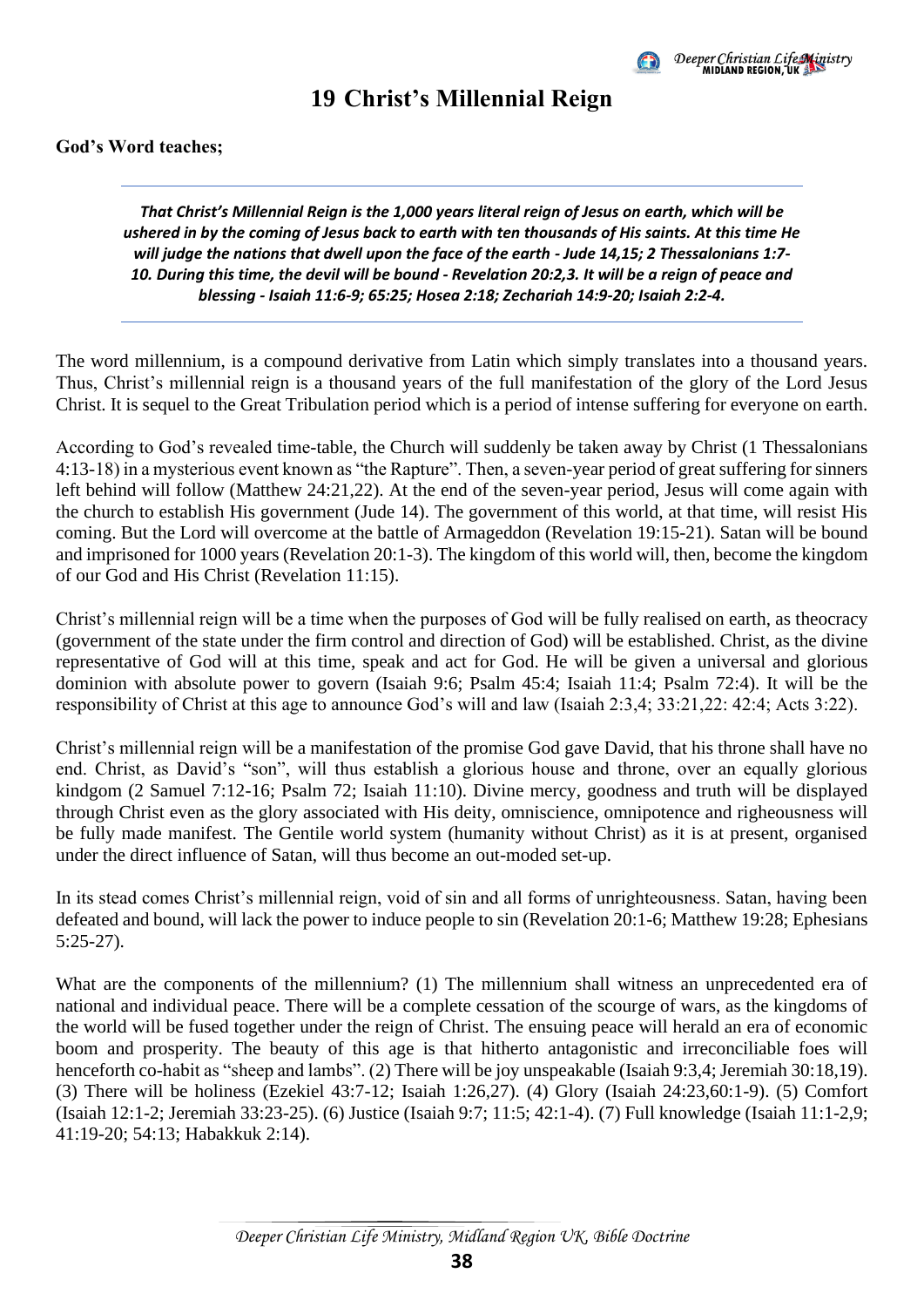Deeper Christian Life Ministry<br>MIDIAND REGION, UK

Additionally, the following benefits will also accrue to the inhabitants of the age (a) The original curse placed upon mankind at creation will be removed, resulting in abundant productivity of the earth (Isaiah 11:6-9; 35:9; 65:25. (b) Sickness will become a thing of the past (Isaiah 33:24; Jeremiah 30:17; Ezekiel 34:16). (c) Healing will be naturally available to the deformed (Isaiah 29:17-19).

Against the background of the above, there shall be (a) preservation of life (Isaiah 41:8-14; 62:8,9; Jeremiah 32:27; Ezekiel 34:27; Joel 3:16,17; Amos 9:15; Zechariah 14:10,11) and (b) complete freedom from all forms of oppression that at present ravage mankind (Isaiah 14:3-6; 42:6,7; 49:8,9; Zechariah 9:11,12).

Who are those expected to partake in Christ's millennial reign? (i) The Glorious Church (Ephesians 5:25-27). This will exclude the apostate church that is married to the world (Revelation 17:1-7). (ii) The poor in spirit (Matthew 5:3). These are those who recognise and admit their state of spiritual poverty (life on earth without assurance of salvation) and are willing to turn away from sin and surrender to Christ, (iii) The watchful, prayerful (Hebrews 9:28; Matthew 25:34).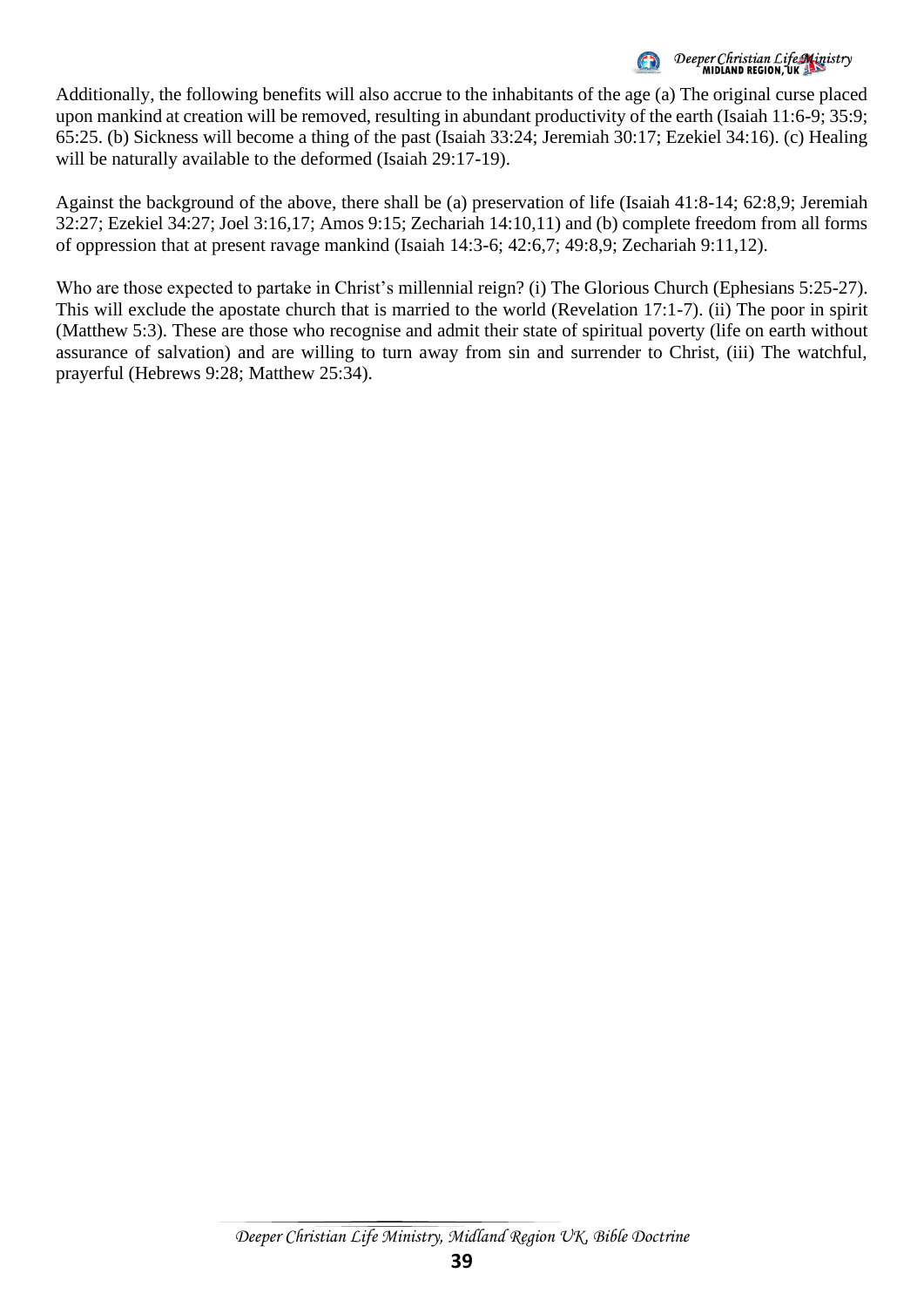

#### **20 The Great White Throne Judgement**

#### <span id="page-43-0"></span>**God's Word teaches;**

*That the Great White Throne Judgement is when God finally judges all (the living and the dead, small and great) who have ever lived on the face of the earth, according to their works. This is after the Millennium. At this time, the final Judgement known as the Great White Throne Judgement will be held. All those, from all ages, who have not yet been judged (believers' judgement for sin, borne and accomplished by Christ on the Cross - John 5:24; 3:17-19 will stand before God at this time. The devil and his angels are judged at this time also and sent to the lake of fire forever - Daniel 12:2,3; Matthew 10:15; 11:21-24,12:41,42; John 5:28,29; Romans 2:15,16; 14:12; 2 Peter 2:9; Jude 6; I Corinthians 6:1-4; Acts 10:42; Revelation 20:11-15.*

In this teaching on the events of the last days or eschatology, the Lord is graciously unveiling the curtain of eternity to reveal to humanity His programme for this present evil world. The doctrine of "The Great White Throne Judgment" opens our eyes to see a time to come when all wicked/ungodly people (the living and the dead, small and great who have neglected God's salvation) will face the final judgement of the Living God (Romans 14:12). We caution that the teaching must not be approached with doubtful disputations or viewed as fable or fiction but a fact. These are true sayings of God written for our learning and admonition upon whom the ends of the world are come (Romans 15:4; I Corinthians 10:11; Revelation 19:9).

The Bible (Gods revelation to man) clearly presents the order of events preceding the Great White Throne Judgement and constantly enjoins **"He that hath an ear, let him hear what the Spirit saith unto the churches"** (Revelation 2:7). At the close of the millennium, the devil will be released from **"the bottomless pit"** (Revelation 20:3) and he will deceive thousands of people and will gather them to fight against the King (Jesus Christ) and His Saints. This will be the battle of Gog and Magog; but at the end of the battle, when the rebellious have been killed, and destroyed by the fire of His indignation which comes down from heaven, the devil will be cast into the lake of fire (Revelation 20:7-10). After this, the Great White Throne Judgement will be set. God will sit on a throne so white, magnificent and terrible at sight that the whole face of the earth and heaven (the atmospheric heaven) will tremble and flee from Him. All those who died unrepentant from the time of Adam till the time of the Great White Throne Judgement will be resurrected (Daniel 12:2; John 5:28- 29; Acts 24:15). This is called the second resurrection. And they will all stand before God to account for their deeds. This final judgement of sinners (the living and the dead, small and great) is known as the Great White Throne Judgement (Psalm 9:17; Daniel 7:9-10; Matthew 11:20-24; 10:15; John 5:28-29; Revelation 20:11- 15). The Bible is replete with pointers to this great and notable day of the Lord (Ecclesiastes 12:14; Matthew 11:21-24; 12:41,42; Romans 2:15,16; 2 Peter 2:9; Jude 14,15).

The world is corrupt and polluted. Man is rebellious and disobedient against God. For a long time it has repented the Lord that He has made man on the earth, for every imagination of the thoughts of man's heart has been evil continually (Genesis 6:5-6). Will man continue in his wilful disobedience and rebellion against God? No, for **"...He hath appointed A DAY, in which He will judge the world in righteousness ..."** (Acts 17:30,31). No true believer whose name is written in the Book of Life will face the Great White Throne Judgement since their judgement as sinners was accomplished by Christ on the cross (John 3:17-19,30; Romans 8:1; John 5:20,24). Besides, **"...God has not appointed us to wrath, but to obtain salvation by our Lord Jesus Christ"** (I Thessalonians 5:9). **"But the fearful, and unbelieving, and abominable, and murderers, and whoremongers, and sorcerers, and idolaters, and all liars, shall have their part in the lake which burneth with fire and brimstone: which is the second death"** (Revelation 21:8). That great congregation will consist of: (i) All categories of sinners (dead and alive) from Adam to date. They will be judged for neglecting the salvation of God (Hebrews 2:3). (ii) All backsliders in all dispensations who denied the faith of Him that once bought them (Exodus 32:33). (iii) All who deny the deity of Jesus Christ (John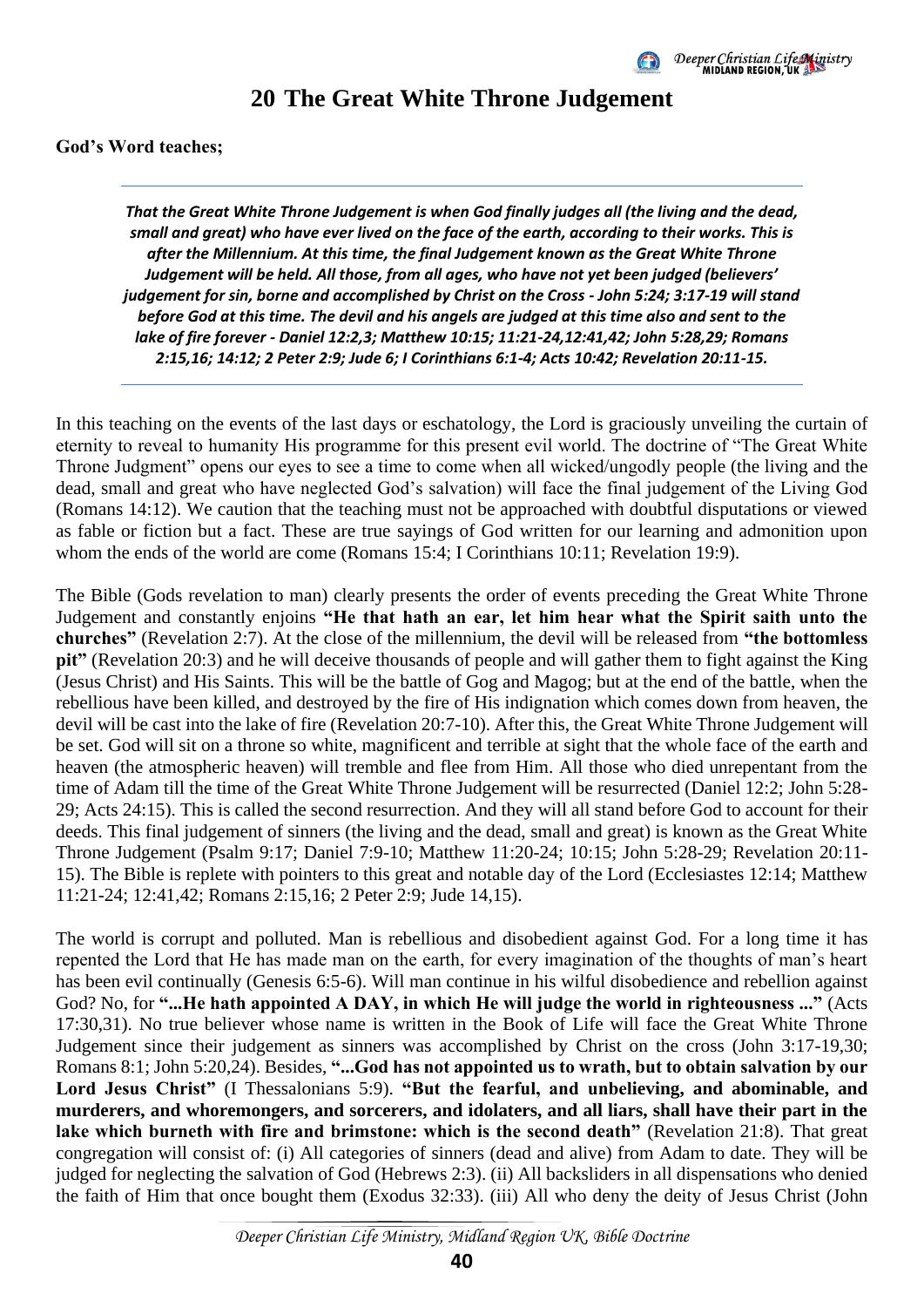

3:18,36). These are the skeptics, the atheists, the idol worshippers and all religious hypocrites (Matthew 23:27).

At the Great White Throne Judgment, Death, the age-long enemy of God's creation and Satan's principal messenger of destruction and instrument of cruelty will be stripped of his power, and together with hell, will be cast into the lake of fire (Revelation 20:14; 1 Corinthians 15:26). The old heaven and earth which had been polluted with sin, defiled by Satan, demons and sinners, shall be burnt up (2 Peter 3:7,10-12).

In righteousness He will judge: (a) All unrighteous deeds of men (I John 5:17; Romans 11:28-32). Every unrighteous act, feeling or imagination that was not cleansed by the blood of the Lamb will be condemned at the Great White Throne Judgment. (b) The secret deeds of men (Matthew 10:26; Romans 2:16; Hebrews 4:13; 2 Chronicle 16:9). Every secret bribery, immorality, pornography, drunkenness, abortion, etc, will be revealed. **"....Books (books of records) were opened...and the dead were judged out of those things which were written in the books, according to their works"** Revelation 20:10. There is a record in heaven for everything done under the sun **"...whether it be good or bad"** (2 Corinthians 5:10b). (c) The words of men (Matthew 12:36,37; 5:22; Ephesians 4:29,31; 5:4). **"Every idle word that men shall speak, they shall give account thereof in the day of judgment"**. Every gossip, backbiting and slander against our neighbours, fellow believers or church leaders will be judged. All foolish unedifying words, corrupt, graceless words, defamatory and abusive words against others will be accounted for at the Great White Throne Judgment. **"For by thy words thou shalt be justified, and by thy words thou shalt be condemned"** (Matthew 12:37). God will judge every unrepentant sinner or backslider according to His divine will and righteousness (Proverbs 11:21). God's judgement will be fair, without partiality or respect of persons (Romans 2:2-12; Job 34:18-22). He will judge the small and the great, the rich and the poor, the educated and the illiterate, the highly respected and the most despised. **"For the Lord your God is God of gods, and Lord of lords, a great God, a mighty, and a terrible, which regardeth not persons, nor taketh rewards [bribe]"** (Deuteronomy 10:17). The righteous Judge of the universe will receive no bribe to pervert judgement on the great day of His wrath. But **"... in righteousness he doth judge and make war"** (Revelation 19:11). Without partiality **"WHOSOEVER was NOT found WRITTEN in the BOOK OF LIFE was cast into the lake of fire"** (Revelation 20:15).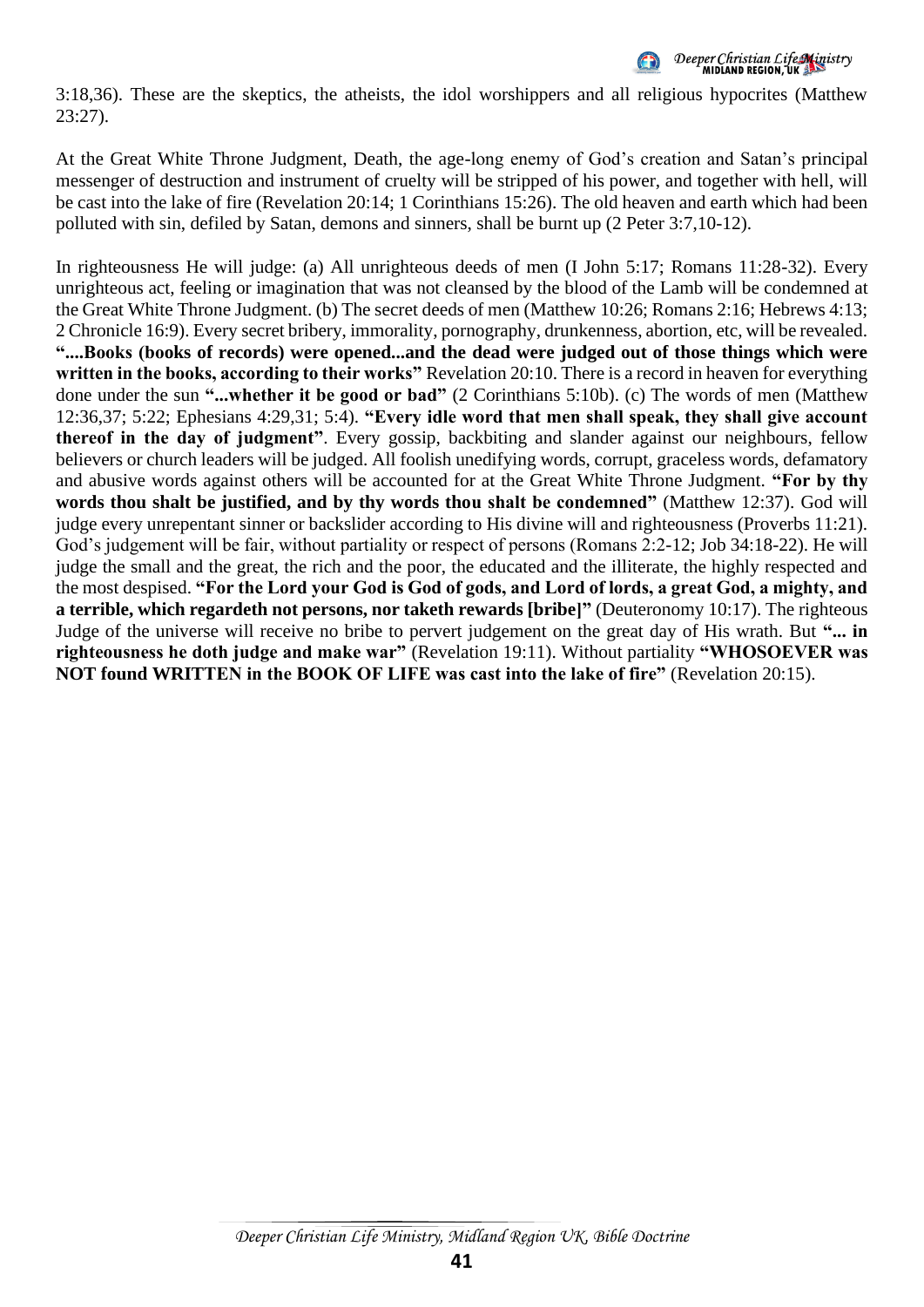

### **21 The New Heaven and The New Earth**

<span id="page-45-0"></span>**God's Word teaches;** 

*That the New Heaven and the New Earth "wherein dwelleth righteousness" will be made by God and the redeemed shall dwell therein with God forever. This present earth which has been polluted by sin will pass away after the Great White Throne Judgement - Psalm 102:25,26; Isaiah 51:6; 65:17; Matthew 5:18; 24:35; 2 Peter 3:10-13; Revelation 21:1. No unclean thing will be there. There, we shall know each other, our knowledge having been perfected. There will be no more curse upon anything. There will be no more night; the glory of the Lord will be the light thereof - Isaiah 66:22; 2 Peter 3:12,13; I Corinthians 13:12; I John 3:2,3; Revelation 21:1-7; 22:1-5.*

The present age in which we live is referred to in scriptures as the "last days" (Hebrews 1:1,2). This age is very significant in the plan of God as it ushers us into another important series of events often called in theology as "eschatology". Also called the church age, our present age is marked by evil, the dominion of Satan, darkness, ungodliness, lust, murder, lying and all manner of sin (Ephesians 6:12; Galatians 1:4). The church is not left out. There is, and there will be a denial of God, Christ, faith, sound doctrine and Christian living (1 Timothy 4:1-4; 2 Timothy 4:3,4; 3:1-8). The land is under a curse (Genesis 3:17). The devil and all his fallen angels walk to and fro the whole earth. The atmospheric heavens are polluted by the activities of Satan. The believers today groan under the harsh and hard conditions of the earth. They look forward to a change - a new heaven and new earth wherein dwelleth righteousness and holiness. God has the ultimate plan to judge sinners who remain obstinate to the call of God to repentance. **"And whosoever was not found written in the book of life was cast into the lake of fire"** Revelation 20:15. With the final judgement of sinners, God's divine plan is to replace this polluted evil earth and atmospheric heavens with a new earth and a new heaven that will match His glory, holiness and righteousness (Revelation 21:1-7). **"For, behold, I create new heavens and a new earth: and the former shall not be remembered, nor come in to mind "** (Isaiah 65;17). This gives a good picture of what shall become of the present earth and heavens. All what we may call beautiful edifices and empires today will melt away in fervent heat because **"... the heavens and the earth, which are now, by the same word are kept in store, reserved unto fire against the day of judgment and perdition of ungodly men"** (2 Peter 3:7,10-14). The glories of men and all the so-called "wonders" of the world shall not stand this fervent heat. Herein is wisdom: believers should lay up their treasures in heaven, not on earth **"where moth and rust doth corrupt, and where thieves break through and steal"** (Matthew 6:19).

This new creation is entirely free from any taint of sin and therefore the consequences and effect of sin are absent. Here, there is neither death, sorrow, pain, tears, nor separation from God (2 Peter 3:13; Revelation 21:4). As God created the present heavens and earth, so will He create the new heavens and a new earth - NEW in quality and in TIME. The great, holy and eternal heaven will have new Jerusalem as its capital. This is the capital of the eternal state called the "Bride" because of its virgin beauty, unstained with sin. Here, Christ and all the saints, from all ages will reside forevermore. Indeed, all things will be new. **"Behold, I make all things new"**. This is the eternal destiny of the saints from all ages. This is the place Jesus spoke about, **"And if I go and prepare a place for you, I will come again, and receive you unto myself; that**  where I am, there ye may be also" (John 14:3). It is certain that all believers with current experience of salvation shall appear with Him in glory and be like Him (Revelation 21:3; Colossians 3:4).

The Holy City, New Jerusalem, is a material city not a mystical one. Its beauty is beyond human description. About 15,000 miles in length and a breadth and height of about 15,000 miles, the streets are made of pure gold, as clear as glass. With walls of jasper and its twelve foundations garnished with all manner of precious stones, it has twelve gates of twelve pearls. The entire city wall is pure gold, as clear as glass. This is a city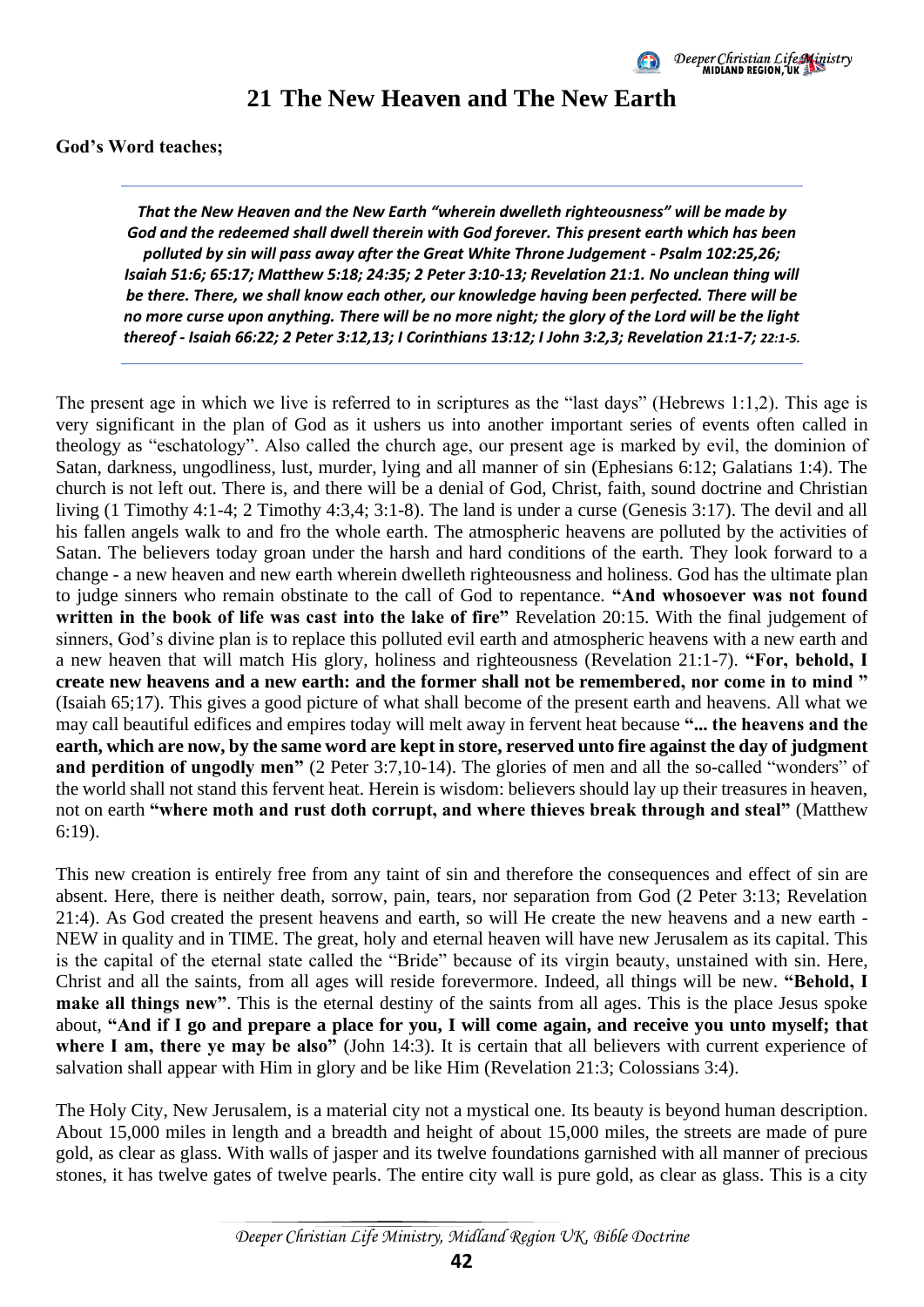

without any temple. The Lord God Almighty and the Lamb are the temple of it. **"And the city has no need of the sun, neither of the moon, to shine in it: for the glory of God did lighten it, and the Lamb is the light thereof"** (Revelation 21:23). The redeemed of all the earth shall bring their glory and honour into the city. This is a city whose gates are never shut (Revelation 21:16-26). The pure river of the water of life, clear as crystal, proceeds out of the throne of God and the Lamb. The tree of life by the sides of this river bears twelve manner of fruits monthly. The fruits and leaves are for the healing of the nations. **"And there shall be no night there; and they need no candle, neither light of the sun; for the Lord God giveth them light: and they shall reign for ever and ever"** (Revelation 22:5). Words are insufficient to describe this new creation. But what will it take to partake in this inheritance?

In order to partake in this new inheritance, sinners must repent and believers must overcome. **"He that overcometh shall inherit all things; and I will be his God, and he shall be my son"** (Revelation 21:7). We must overcome the world (1 John 5:4,5; 2:15-17) and Satan (Revelation 12:11). False prophets, sin and evil must not have dominion over us. We must flee from all appearances of evil (1 Thessalonians 5:22; Romans 12:17-21). Whether there be persecutions or temptations, we must overcome to be part of this great inheritance (Revelation 2:10,26-28). The overcomer is the one that prevails and triumphs over all the works of the devil.

The sinner must be thirsty for righteousness and salvation because it will be costly to miss this glorious experience in the new heavens and the new earth. Christ promises to... **"give unto him that is athirst of the fountain of water of life freely"** (Revelation 21:6). Sinners must repent today. Backsliders must return to the Saviour immediately!

The life of the redeemed in this eternal city will be glorious. It will be a life of fellowship (1 Corinthians 13:12), rest (Revelation 14:13), full knowledge (1 Corinthians 13:12), holiness (Revelation 21:27), joy (Revelation 21:4), service (Revelation 22:3), abundance (Revelation 21:6), glory (2 Corinthians 4:17) and worship (Revelation 19:1; 7:9-12).

**"But the fearful, and unbelieving, and the abominable, and murderers, and whoremongers, and sorcerers, and idolaters, and all liars, shall have their part in the lake which burneth with fire and brimstone: which is the second death"** (Revelation 21:8). There is punishment for the unrepentant and coward who would rather chose to enjoy the pleasures of sin for a season. They will suffer torment eternally in the lake of fire. We have only one life to live (Hebrews 9:27), therefore the believer must remain faithful and steadfast in the Lord, the sinner must repent and be saved and the backslider must come back home and be restored. Negligence of this "so great salvation" will be unfortunate. We should not miss the glories of the New Heaven and the New Earth. **"Behold, I come quickly: hold that fast which thou hast, that no man take thy crown. Him that overcometh will I make a pillar in the temple of my God, and he shall go no more out: and I will write upon him the name of my God, and the name of the city of my God, which is new Jerusalem, which cometh down out of heaven from my God: and I will write upon him my new name. He that hath an ear, let him hear what the Spirit saith unto the churches"** (Revelation 3:11-13).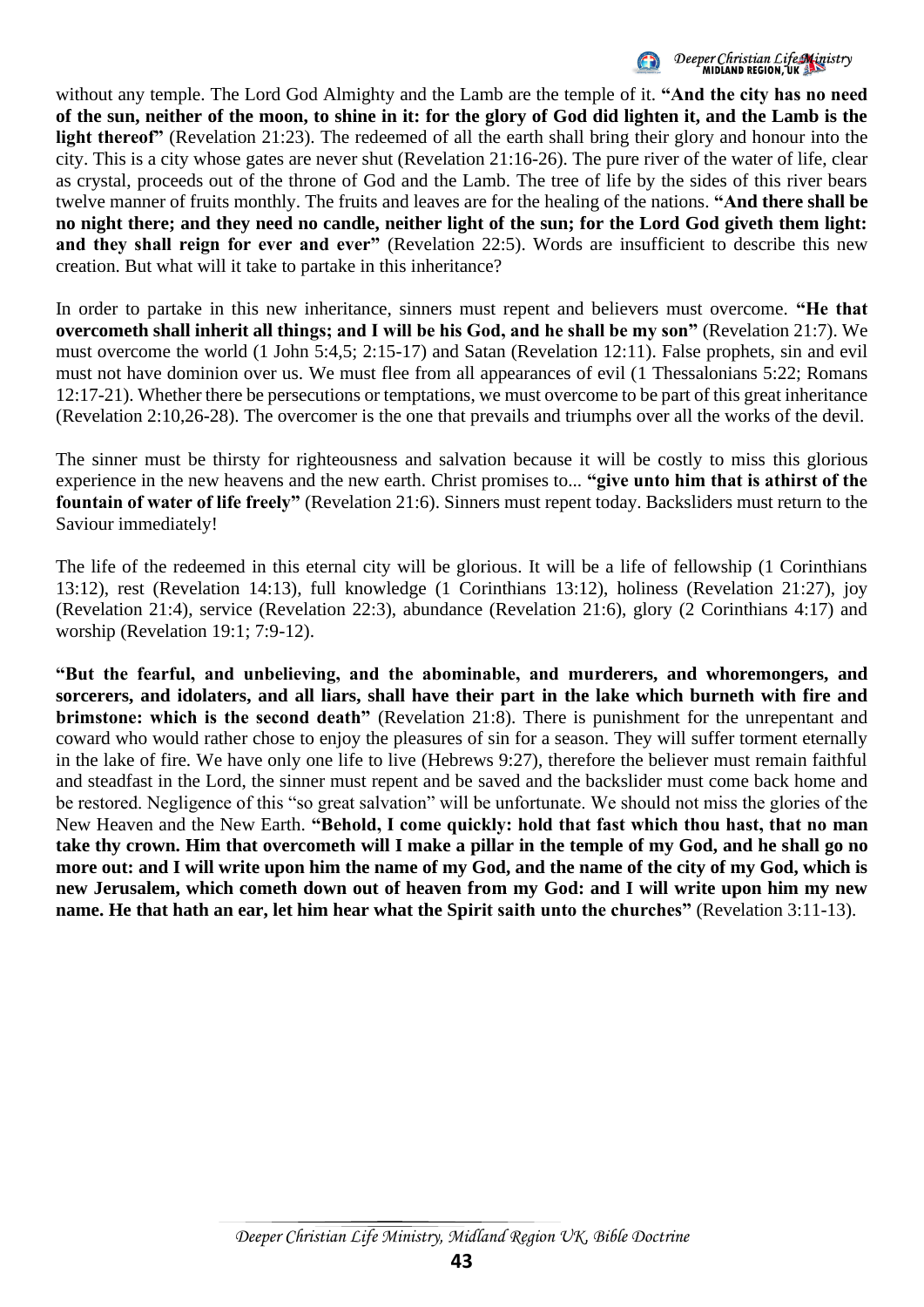

**22 Hell** 

<span id="page-47-0"></span>*That Hell fire is a place of everlasting punishment where sinners (all who do not have their names in the book of life) will suffer torments for ever and ever. It was prepared for the devil and his angels (Matthew 25:41) but God has decreed that the wicked and those who forget Him and reject Christ will also be cast there because of their sin and neglect of His salvation - Psalm 9:17; Matthew 25:46; Luke 12:4,5; 16:19-31; Matthew 5:22,30; Mark 9:43-47; Revelation 14:10,11; 20:10,12,15.*

The fact and reality of Hell is an important and recurring theme in the Scriptures. It is vividly captured as a place of agonizing torment and everlasting punishment in unquenchable fire for the unconverted (Matthew 25:41; Mark 9:43-48; Luke 16:23,28). Owing to its frightful credentials, there are those who merely explain away hell as a biblical truth. Many have even drawn up the broken cisterns of erroneous assertion to rationalise their gross inadequacies. The Bible, however, unambiguously provides ample illuminations of hell, as the indisputable abode of sinners (Psalm 9:17; Proverbs 7:24-27; Proverbs 9:13-18; Mark 9:43-48; Luke 16:22- 28; Revelation 20:13-15; 21:8).

Hell is a fearsome 'restplace' for transgressors. And the Lord Jesus Christ spent considerable time lending weight to this reality. He told the city of Capernaum for instance, that it would be turned into hell because of its iniquities (Matthew 11:23,24).

He warned repeatedly on the danger of hell and the need for His listeners to steer clear of it (Matthew 5:22,29,30; 10:28; 18:8,9; Mark 9:43-48; Luke 12:5). He offered vivid explanations of hell as a place of everlasting punishment (Matthew 25:41,46; Mark 9:43-48; Luke 16:22-28; Revelation 14:10,11). He revealed that sinners who die unsaved would have their lot in hell (Matthew 7:15-19; Matthew 13:40-42,50; 23:33; 25:41-46; Luke 16:23; Revelation 19:20; Revelation 20:14-15; 21:8).

The Apostles also followed the same thematic explanations of hell as offered by the Lord (Romans 2:5-9; 2 Thessalonians 1:8,9; Hebrews 10:26,27; James 3:5,6; 2 Peter 2:4,9; 3:7; Jude 7, 23; Matthew 3:7-10). The church today cannot afford to assume a less specific position on the teaching of hell, without subverting the sacredness and completeness of scripture.

The word 'Hell' is found about fifty-four times in the King James Version of the Bible. Its translation in Hebrew, Sheol, occur thirty-one times, while the Greek interpretations "Gehena", "hades" and the latin interpretation "Tartarus" occur twelve, ten times and once respectively. Its regular usage in scriptures, apart from the allusions drawn to it by the Lord and other Bible characters, lend sufficient validity to its reality.

When a sinner dies, his soul immediately proceeds to hell where, with full consciousness, he tastes the excruciating pain that hell offers. The story of poor Lazarus and the rich man, best exemplifies the eternal punishment awaiting the sinner (Luke 16:23,24).

Hell is also a place where the memory of the damned comes alive. The rich man in Luke 16:23,24 remembered his riotous living while on earth as well as his five brothers yet unsaved. Apart from the acute discomfort of hell, the regret of an error of judgement while on earth on the part of the unsaved, presents an everlasting torment of its own.